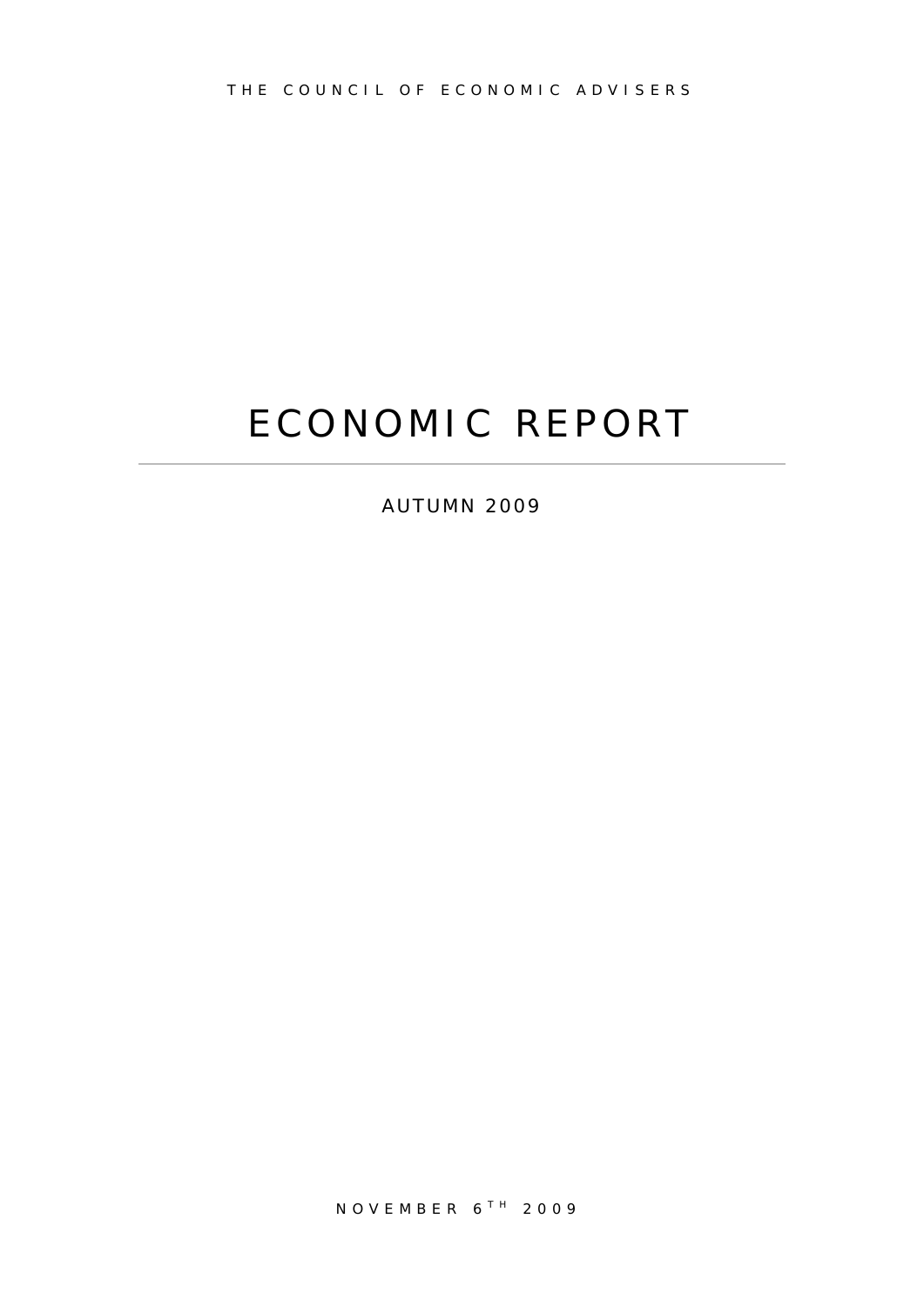# CONTENTS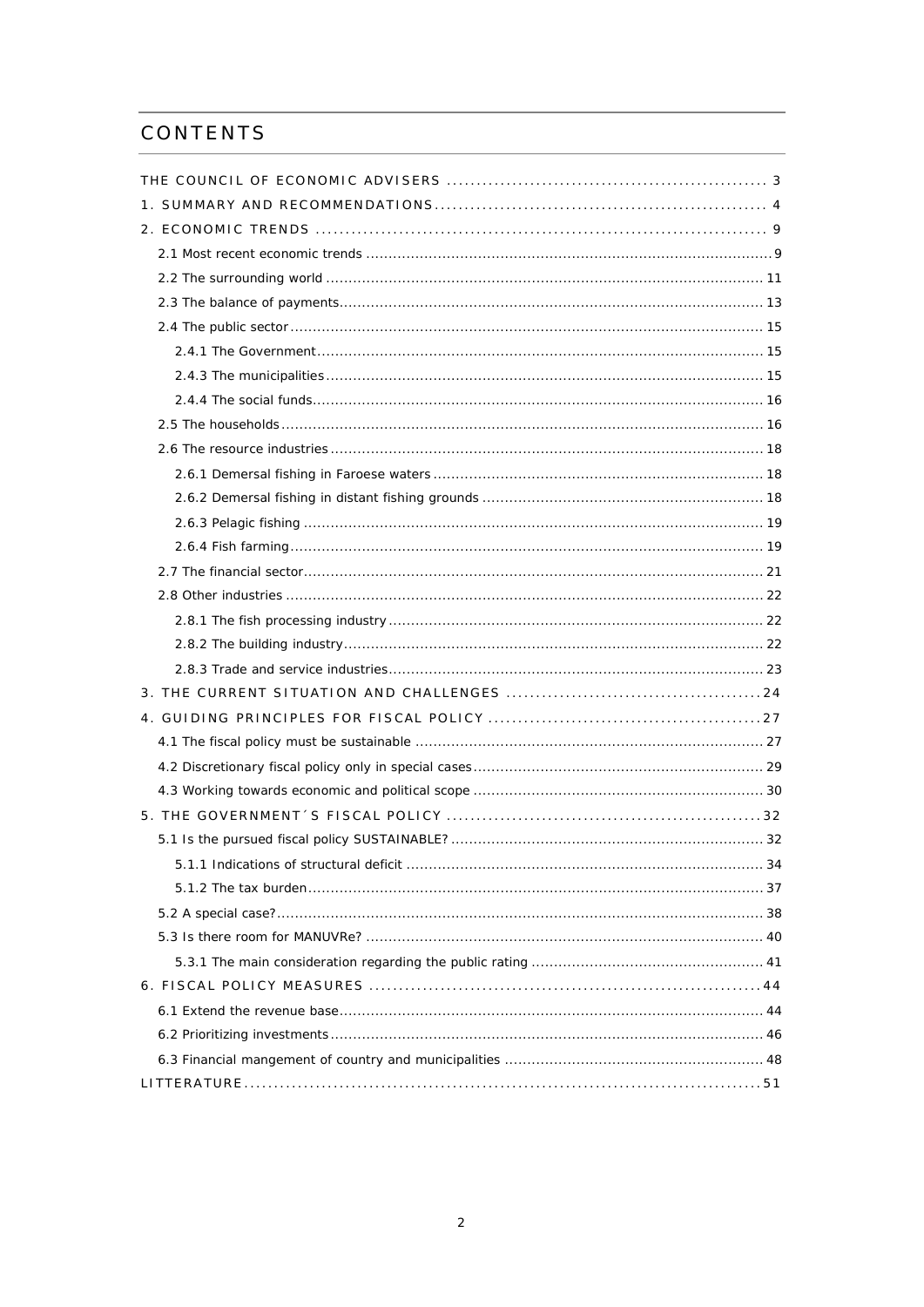# THE COUNCIL OF ECONOMIC ADVISERS

The Faroese Council of Economic Advisers hereby publishes its report on economic trends, which, as prescribed in Act No 50 of 11th May 2009 on the Council of Economic Advisers, is to be published on the 1 September 2009. Due to the fact that the newly appointed Council did not come into place until 1 July 2009, this report is published later than usual.

The members of the Council of Economic Advisers are elected for a term of three years and six months starting from 1 July 2009. The Council is assigned to monitor the Faroese economy and to deliver independent economic advice and reports on the economic trends. As prescribed in the Act on the Council of Economic Advisers, the Council will publish two economic reports per annum.

The writing of the reports by the new Council has been handed over to the Faroese Governmental Bank to execute.

The members of the Council are:

Thomas Dam, MSc Financial Management and International Trade, chairman

Durita Tausen, MSc Economics

Gunn Danielsen, MSc Economics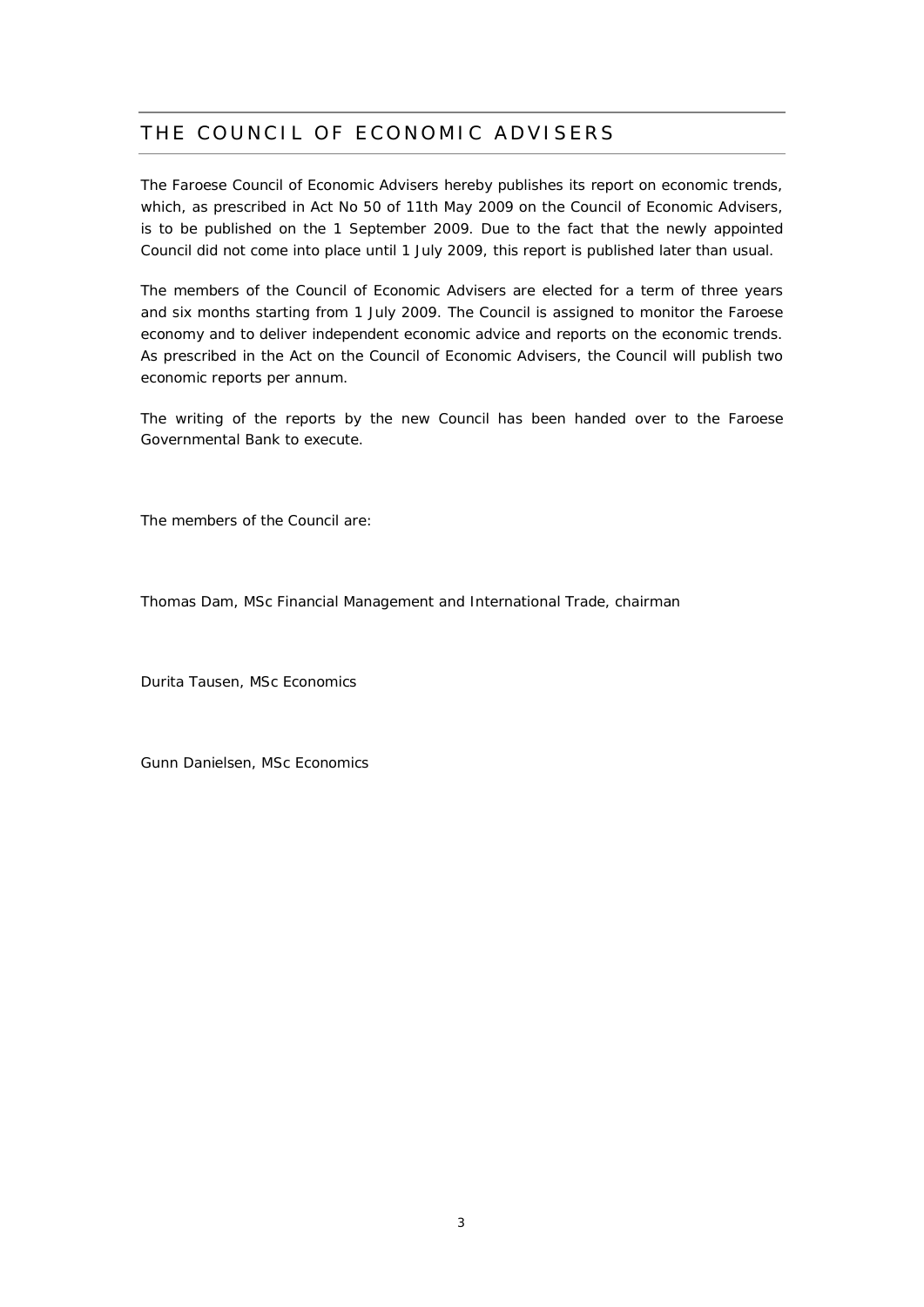# 1. SUMMARY AND RECOMMENDATIONS

**The recession is turning around** There are indications that the recession, which started in the autumn of 2008, will soon come to an end. The unemployment rate constitutes app. 4 per cent of the total workforce. Although the recession seems to have come to an end, it still is too early to say whether economic growth has returned.

**The Faroese economy is overall sound** The Faroese economy is in good condition, despite the challenges, which lie ahead in the coming years. The debt is relatively low in all the sectors in the economy, the unemployment rate is low and statistics indicate a surplus on the balance of payments.

**…yet the Treasury's deficit is too large** The Treasury's revenues declined considerably during the fourth quarter in 2008 and have been reduced again this year, especially because consumer spending is lower than last year. The Treasury's deficit totaled app. DKK 330 million in 2008 and is expected to total near DKK 800 million this year. According to the Budget for 2010, the total deficit will amount to app. DKK 770 million next year.

When considering the 4 per cent unemployment rate, the deficit is quite large for the Treasury. One must also bear in mind, that the deficit accumulated in 2008-2010 will be settled by the Treasury's surpluses in the future, and that the interest expenses of the Treasury will increase over the next couple of years.

**Necessary with measures** Still, it is necessary to implement measures, which will even out the imbalance in the pursued revenue- and expenditure policy, in order for the fiscal policy to become sustainable again. Low debt levels insure the public sector can run a certain deficit over a couple of years, but if proper measures are not put into place, the more difficult it becomes to correct the situation. A prerequisite for steady economic growth is that the Government's fiscal policy is sustainable.<sup>1</sup>

**Two main situations to be taken into account** We recommend that the economic and fiscal policy for the next years will be based upon two considerations. Firstly, the fiscal policy must take into account the current recession and the fact that it is uncertain how long the recession will continue in the Faroese economy and globally. Secondly, over the next couple of years, the fiscal policy must take into account the importance of making the fiscal policy sustainable over a mid-long period.

<sup>&</sup>lt;sup>1</sup> In order for the Government's fiscal policy to be sustainable, the Government must be able to take care of its obligations and pay interest and instalments on outstanding debt with its current direct and indirect tax policy and expenditure policy.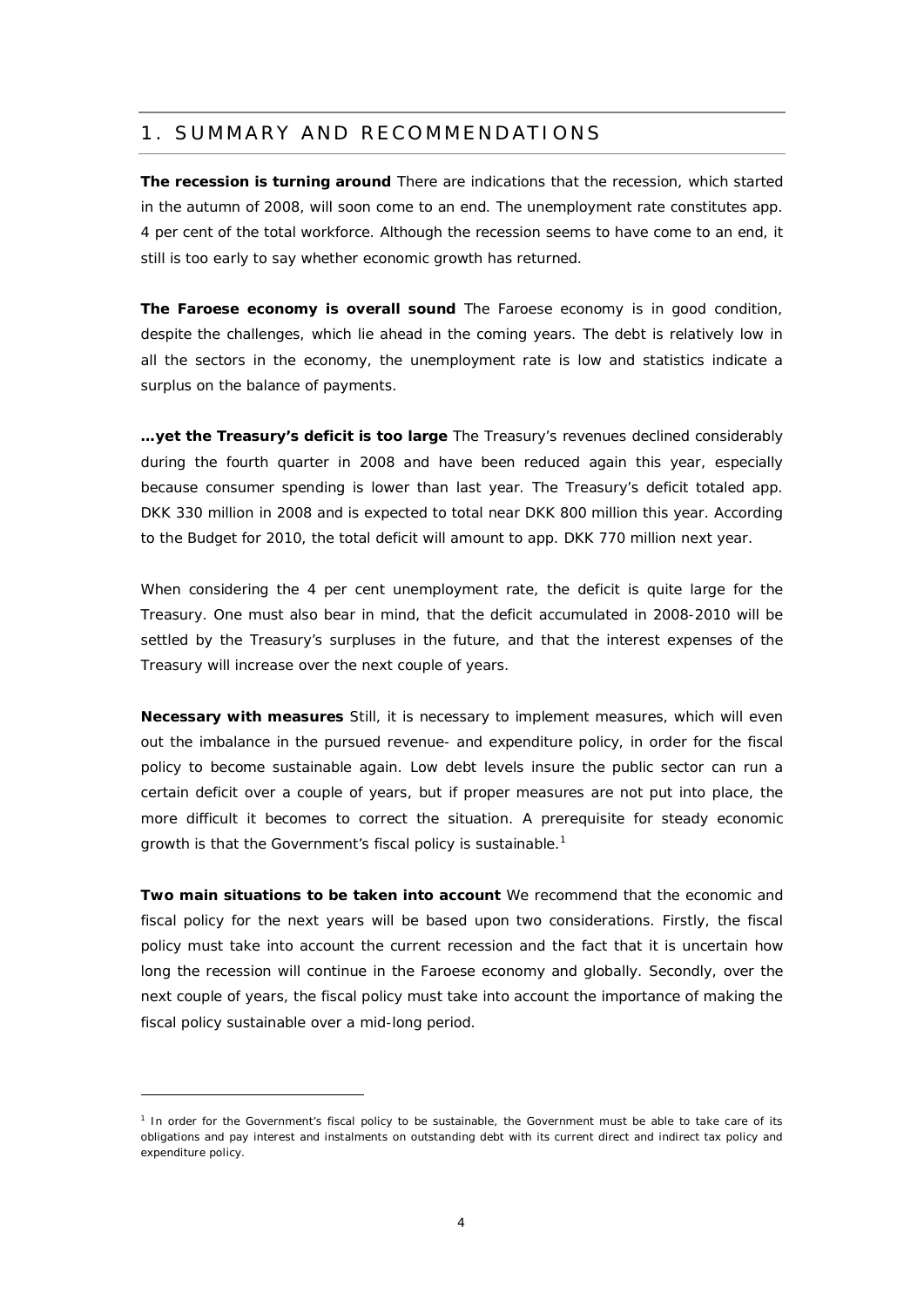**Structural imbalances** Significant parts of the public sector's deficit in 2008-2010 are structural and therefore more due to incorrect fiscal policy in recent years rather than the recession. Measures, which are put into place in the years to come, in order to improve the structural imbalances in the public revenue and expenditure policy, need not necessarily to have the purpose of eliminating the entire public deficit. A part of the deficit will diminish naturally when the economy and spending again will accelerate. Therefore, the measures should target the structural part of the deficit.

**…demand quick changes** we recommend that the process of balancing public revenue and expenditure again must commence as soon as possible, while the Government still has scope for it in its fiscal policy. By doing so, one may avoid that the Government will have to implement stronger measures later. If there will be a need for extensive adjustments later on, in order to balance out the public revenue and expenditure, one might run the risk of several people emigrating.

**A determined and binding plan** It is crucial that a determined and binding plan is made, in order for the fiscal policy to become sustainable after a mid-long period.

Also important, is the need for the political system to set clear and distinct targets to accord the revenue and expenditure of the Treasury in the years ahead, improve the credibility of these plans and let the general public know that clear plans have been made to reduce the deficit. This will make the plans more binding and improve the probability of the plans' success.<sup>2</sup>

**Necessary to achieve balance** By increasing public revenue and reducing public expenditure and investments, a balance between public revenue and expenditure can be achieved. As part of the adjustment to balance out the public revenue and expenditure once more, one needs to examine the revenue basis, current expenditure and investments. This will make the plans easier to implement politically and will increase the sentiment of all parts of the society sharing the load of the adjustments.

**A determined and binding plan** It is crucial that a determined and binding plan is made, in order for the fiscal policy to become sustainable after a mid-long period.

Also important, is the need for the political system to set clear and distinct targets to accord the revenue and expenditure of the Treasury in the years ahead, improve the credibility of these plans and let the general public know that clear plans have been made

 $2$  See [15].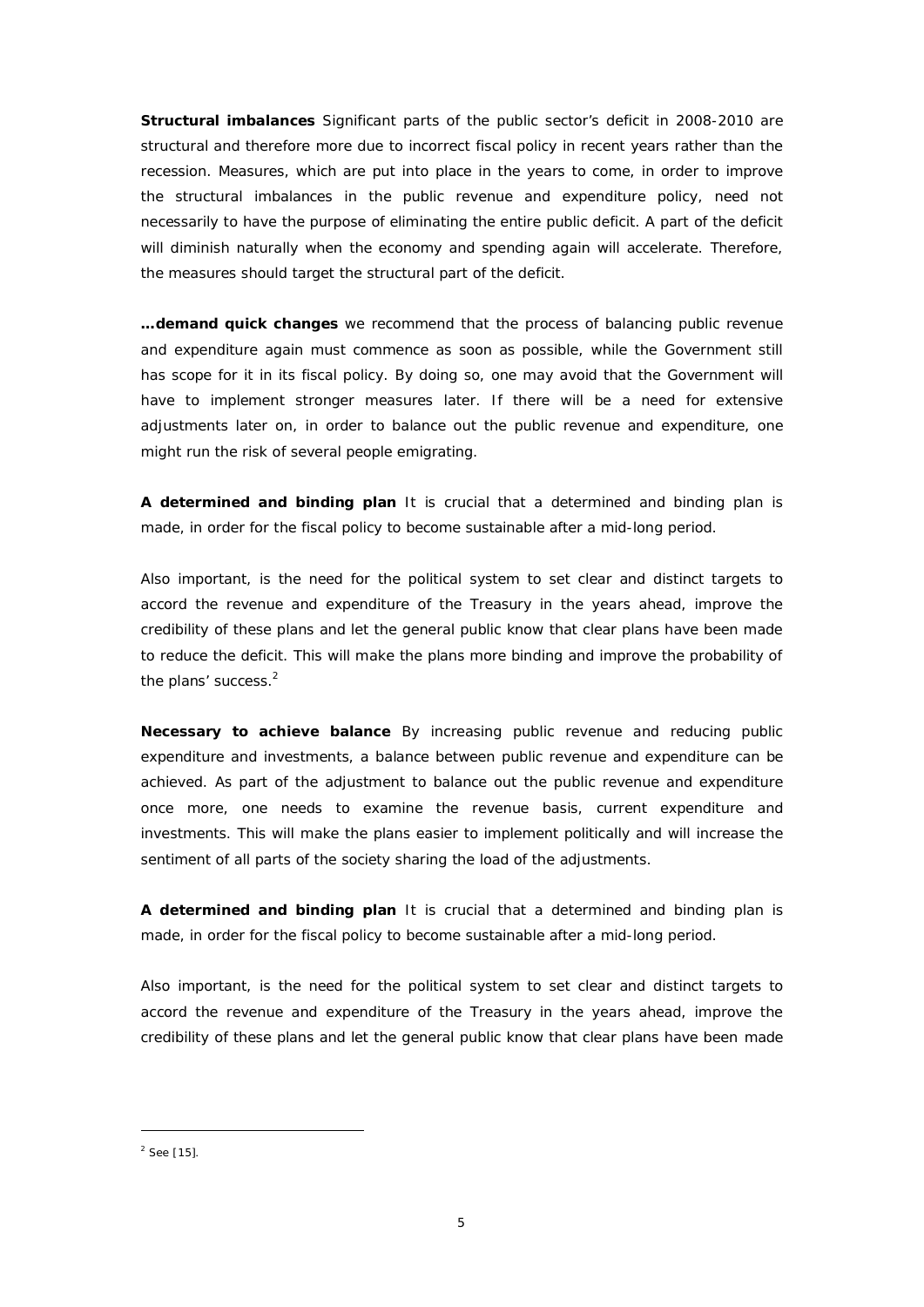to reduce the deficit. This will make the plans more binding and improve the probability of the plans' success.<sup>3</sup>

**Absolutely necessary to achieve balance** By increasing public revenue and reducing public expenditure and investments, a balance between public revenue and expenditure can be achieved. As part of the adjustment to balance out the public revenue and expenditure once more, one needs to examine the revenue basis, current expenditure and investments. This will make the plans easier to implement politically and will increase the sentiment of all parts of the society sharing the load of the adjustments.



In order to highlight the importance of creating balance, figure 1 illustrates five simple examples of possible developments in revenue and expenditure of the Treasury until 2015. All five illustrations are based on an annual revenue growth of 3 per cent combined with five different changes in expenditure. The figure shows that despite a 3 per cent growth in revenue, the total expenditure must decrease all the respective years in order to create balance. The figure also shows that if the political system is willing to commit to annually decrease expenditure by 2 per cent, there is a possibility of creating balance and reaching budget surplus in 2014 with a total of DKK 1.4 billion more debt from 2010 to 2014. On the other hand, if there is an increase in expenditure over the next few years by e.g. 2 per cent and a revenue growth of 3 per cent, then the debt of the Treasury will increase by more than DKK 4 billion from 2010 to 2015, while the deficit of the Treasury will not decrease considerably.

**Announce upcoming measures early** It is important that the public authorities give a clear announcement of which parts of the public revenue will increase, as well as which parts of the public expenditure and investments are to be cut down. This should be implemented in a large-scale, comprehensive long-term plan, rather than by using separate ad-hoc measures.

There is the possibility of temporarily increasing the tax-income with the purpose of repairing the public structure and operation, thus making it possible to reduce the tax-

 $3$  See [15].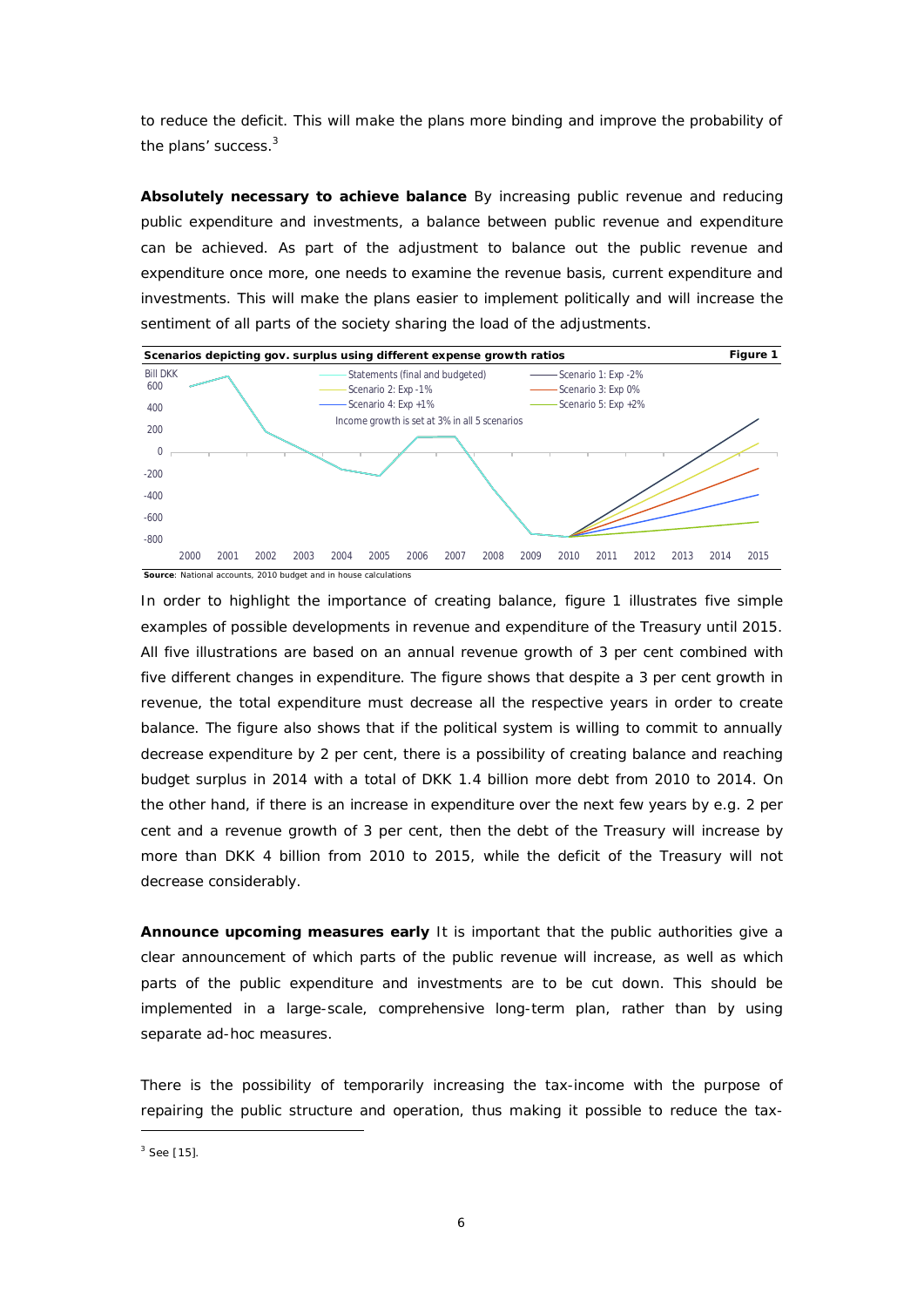burden receipts again at a later stage. There are clear indications that the public sector is in need of repair, when considering its large growth in the preceding years. If the public sector grows too extensively, there is the risk of a distorting effect on the private sector's activities and investments. The effect of this scenario will be reduced economic growth in the medium-, too long run.

It is crucial that the fiscal policy from now on be adjusted according to the fluctuations in the Faroese economy, which are relatively large, meaning a fluctuating income base. Therefore, the public sector's expenditure level should not increase every time cyclical or non-recurrent revenues go to the public sector. These types of revenues might suddenly disappear due to economic fluctuations, which has been the case these last proceeding years.

**Measures** In order to form a sustainable fiscal policy, measures are needed both on the revenue and expenditure side. Some measures can be implemented within a short notice, while others measures are lengthier to implement due to the degree of analysis needed beforehand.

**Increase revenue** There is a need for examining how the tax base can be enlarged in the coming years. Compared to Denmark, the majority of the Faroese tax receipts stems from income tax and VAT, and tax receipts in total are more linked to economic trends. Case in point, the Faroese corporate tax is lower, there is no real property tax and the revenue from environmental taxes percentagewise only equals to half of the Danish green tax revenue.

**Cut expenditure** Compared with the Faroese economic trends, the public current expenditure has increased far too much these recent years.

If the public sector is examined closely, it will no doubt become clear that it is possible to run the public sector more wisely. Another possibility is to decrease public expenditure by making public funds and subsidies more dependent on the financial situation of the individual recipient, thus providing funds and subsidies mainly to those who need them.

**New user fees** Finally, it is possible to increase public revenue by putting into force partial user fees for public services. Partial user fees are already in force for several public services, e.g. childcare, dental treatments, various medications and parts of the transportation system.

User fees can be a sensible way of ensuring that public services will not be provided in cases where the need is not present, and can also be used to control the demand for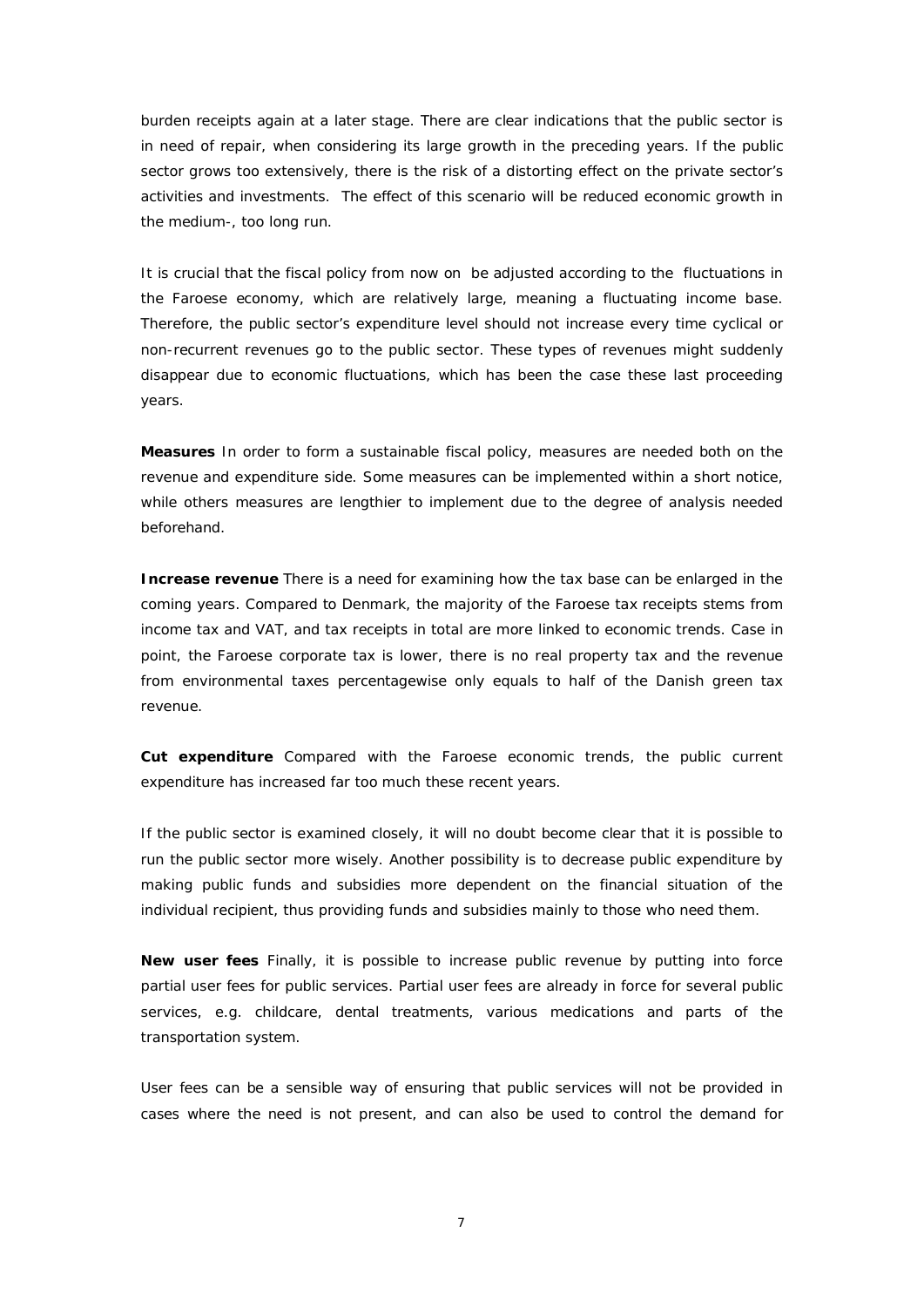public services. In order to improve the public structure considerably, user charges will probably become necessary.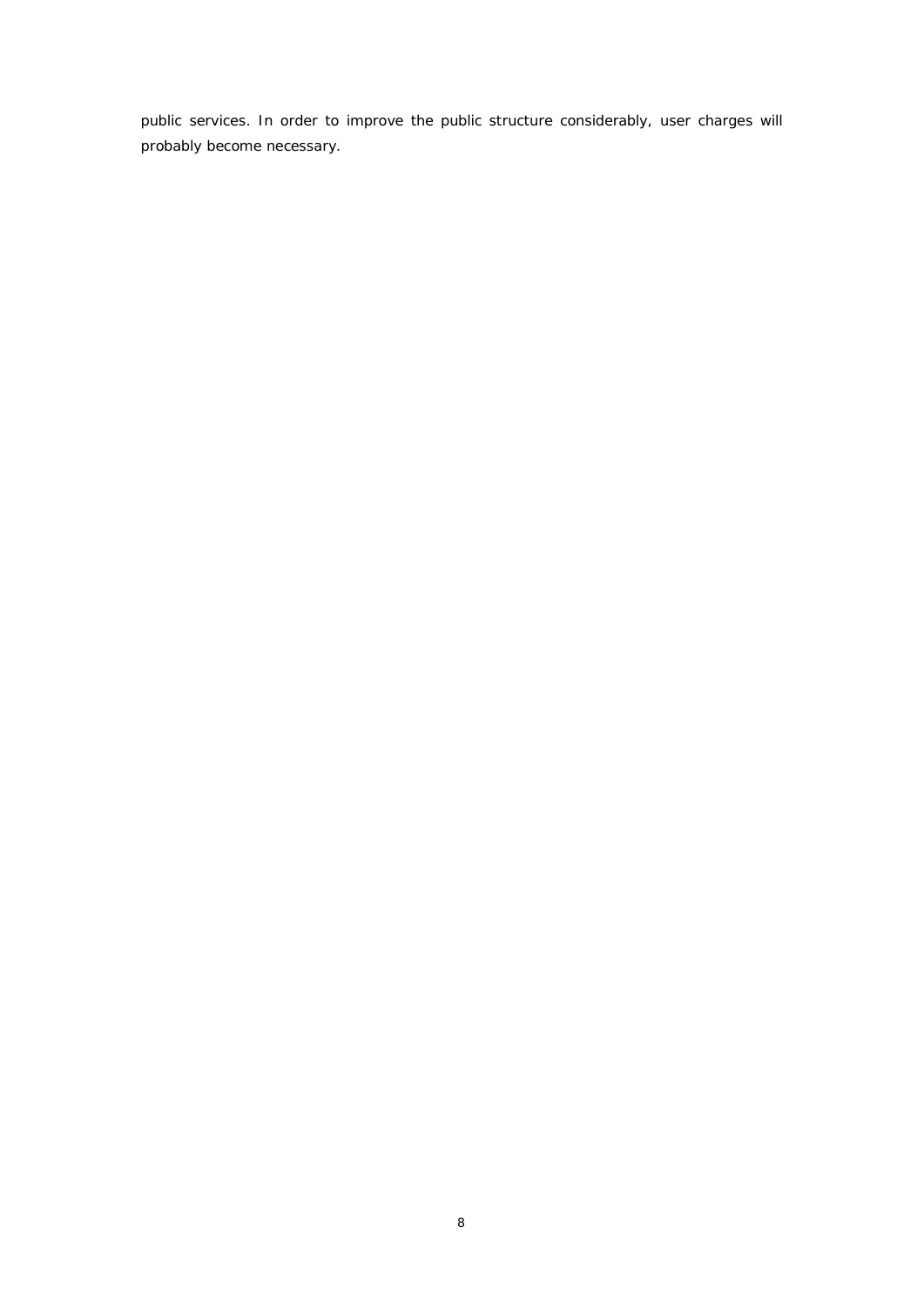# 2. ECONOMIC TRENDS

This section of the report will describe the economic trends based on the different indications about the economy. Furthermore, the future outlook for the next one or two years will be assessed and which factors will decisive for future developments.

Similar to many other economies, the Faroese economy has experienced a recession, subsequent to the global financial crisis becoming an economic crisis in the autumn of 2008, which had an impact on productivity in practically every economy worldwide.

Various foreign financial blows to the Faroese economy during the last couple of years have had an impact. Moreover, various circumstances of a more structural character have resulted in relatively large deficits in the public sector from 2008 to 2010.

A combination of the foreign financial impacts and structural circumstances have additionally resulted in a drop in productivity in the fishing industry – especially domestically – during the past two or three years and is at a historic low. All these circumstances combined affected the economy, which now is experiencing an economic recession. Still, there are indications that the recession might turn around soon.

Lately, the most severe blow to the Faroese economy has been the global financial crisis. The crisis affected the Faroese financial sector directly, since the financing cost for Faroese banks increased considerably because of a higher interest rate on borrowing from other financial institutions and expenses for bank bailouts. Overall, it seems as though the world of finance has weathered the storm, now the worse is over, although permanent changes are to be expected, e.g. stricter capital requirements for financial businesses.

Lastly, the global financial crisis affected the household behavior. Consumers spent less and saved more. This is the result of future outlooks becoming more and more uncertain, the value and equity of real properties dropping and worse credit facilities for consumer loans and investments compared to previous years. Consequently, this has affected the Treasury's revenue, which will experience budget deficits from 2008 to 2010.

There have also been some financial blows to the Faroese fishing industry. Fish prices are low and this makes operations difficult, and although oil prices are lower than in 2008, they are still higher compared to previous years. The conditions of growth for the fish stocks in home waters have been below average these past years. Structural problems, e.g. excess capacity and the massive fishing pressure on the fish stocks surrounding the Faroe Islands, contribute to the fact that profitability in the domestic fishing industry is not at the same level as it could have been with lower fishing pressure and better fish stock administration.

#### 2.1 MOST RECENT ECONOMIC TRENDS

According to provisional figures from Statistics Faroe Islands, the GDP in current prices grew by 0.5 per cent in 2008. Part of the growth in GDP in current prices yet stems from an increase in prices of all goods and services. With inflation corresponding to the consumer price index, 6.3 per cent from mid-2007 to mid-2008, the GDP in real terms –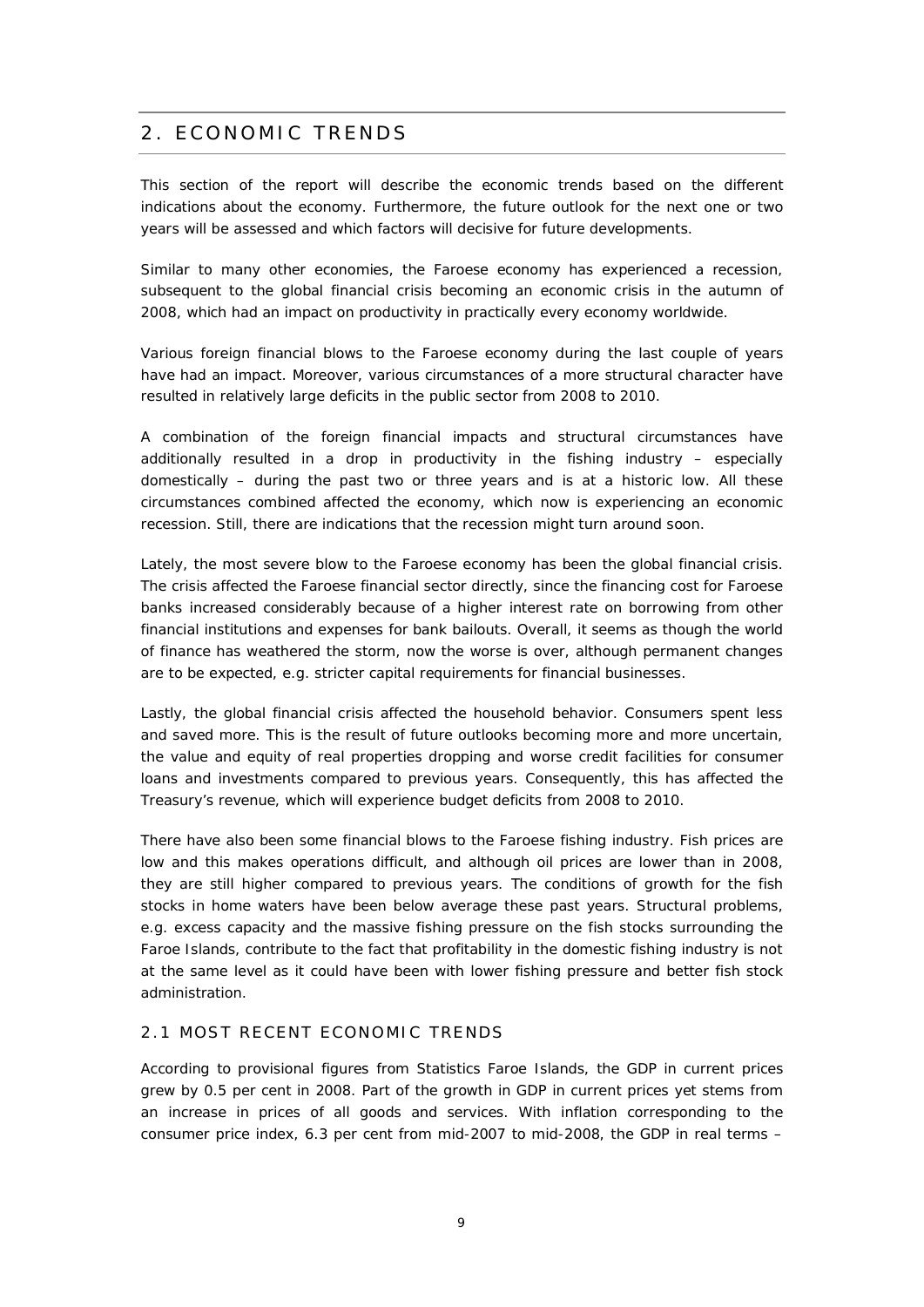which in the fields of economics is called "production" – has fallen more than 5 per cent in 2008. The Governmental Bank's projection of the GDP in current prices is shown in figure 2.

The Faroese unemployment rate is still low, see figure 3, and lower unemployment only appears in few countries. In addition, figures from the Faroese Employment Office (ALS) and Statistics Faroe Islands suggest that unemployment rates are evenly low across the country. The unemployment rate in the Northern Islands seems to be higher than in the rest of the country, app. 7.5 per cent. This is probably because of the fact that the fishing industry in the area has experienced a severe setback. The economy is therefore still close to its limit of productivity.



There are many suggestions that the decline in productivity continued well into 2009. Payment of wages, which with some reservations can be interpreted as a measure for the overall productivity in the economy, have e.g. been declining since the autumn of 2008, see figure 3.



Nevertheless, there are signs of the recession ebbing away, although it is still too early to say with certainty if there is any actual economic growth. Also, it is too early to say if there will be a further decline in productivity, before it increases again. The unemployment rate has risen steadily for the last couple of years, although there are signs of the increase ebbing away later this year and well into 2010, similar to the decrease in the VAT-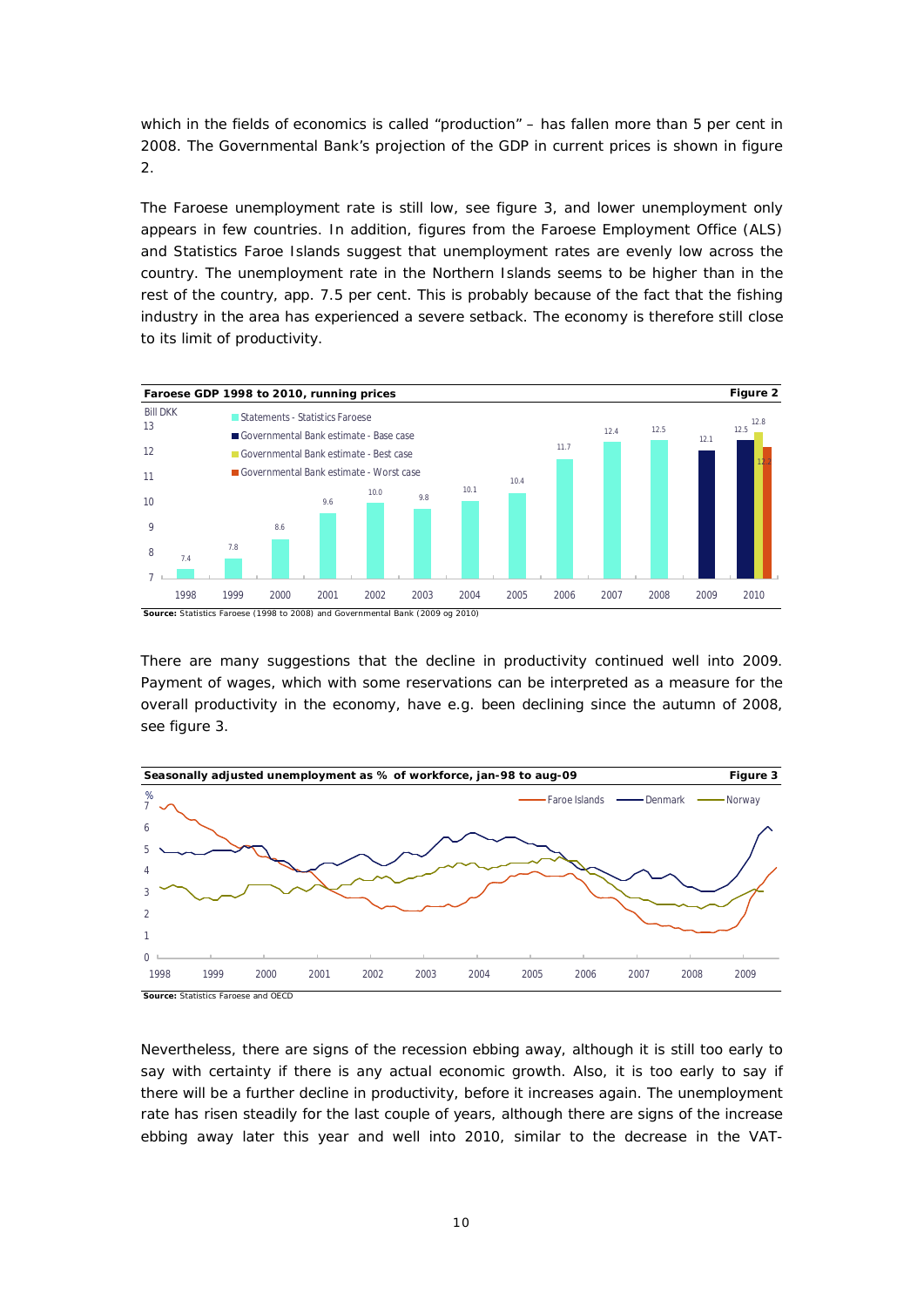revenue/payment of wages ratio, which is also ebbing away, see figure 5. These are signs of the recession coming to an end.

The Governmental Bank's projections of the national accounts indicate that the GDP in current prices might drop by 3 per cent in 2009 and increase by 3 per cent in 2010. In a worst case scenario, it can be expected that the GDP in current prices will increase by app. 1 per cent in 2010, while at best it may end up at 6 per cent. The projections are shown in figure 4.



One of the reasons for last year's recession was that the households reduced their spending and increased their savings. There are signs of this trend being on the decline and of the savings reaching a level, which the households find adequate. In 2009, the VAT-revenues/wages ratio (seen in figure 5) seems to be at an all time low for the last 10 to 15 years. Still, it is too early to say with certainty if the ratio might decrease further, yet the households are overall doing fine, although some are affected by the recession. Surveys concerning people's outlooks, show that in 2009, the households are less pessimistic when it comes to the economic outlook. Therefore, it might be expected that they will not decrease their spending any further.



## 2.2 THE SURROUNDING WORLD

A small economy like the Faroese, where imports and exports constitute a large part of the economy, is very much affected by economic trends in the surrounding world and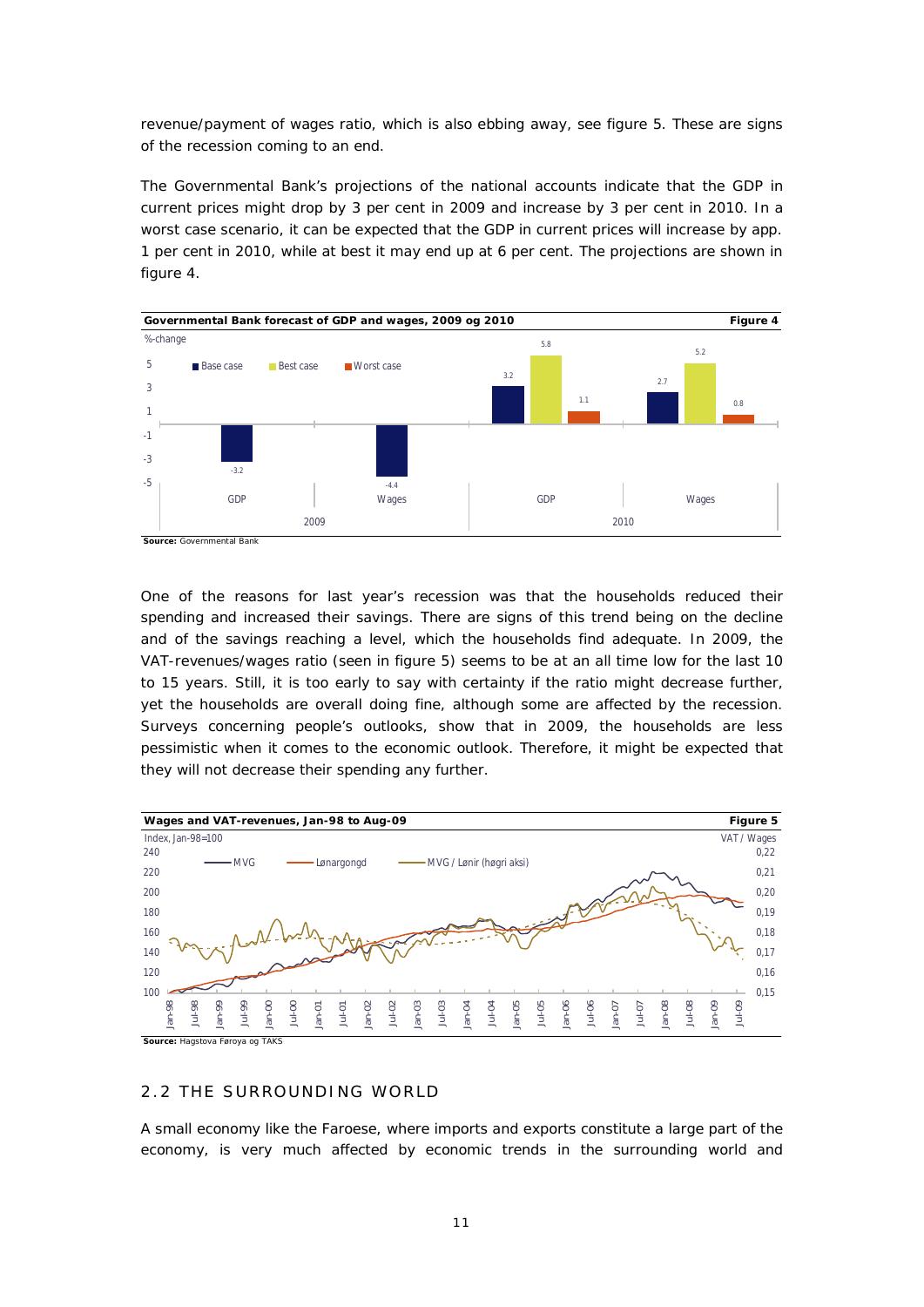especially in the countries with which we trade goods and services. The Faroese economy is particularly affected by the surrounding world when it comes to the price of imported goods and exported products, but also the households and their tendency to spend and save are affected by the foreign economic trends. The economic trends in the surrounding world will therefore be significant in determining when productivity will become increasing again in the Faroese economy.

According to assessments made by the IMF, ECB and the World Bank, it is still not clear when we will experience global economic growth. Some economists predict that the global economy will experience growth later this year, while others predict that global economic growth will not occur until 2010 or later. Table 2 shows the latest economic growth outlook from the IMF.

At best, it is a possibility that consumers and households already this year will again grow confident in the pursued fiscal policy and that no more losses and write-offs will appear in the financial sector. In that case, there is a possibility that the economies will experience growth already this year.

| TABLE 2<br>Real GDP growth relative to previous year in %-points |      |      |        |        |  |  |  |  |
|------------------------------------------------------------------|------|------|--------|--------|--|--|--|--|
|                                                                  | 2007 | 2008 | 2009   | 2010   |  |  |  |  |
| World economy                                                    | 5.1  | 3.1  | $-1.4$ | 2.5    |  |  |  |  |
| <b>USA</b>                                                       | 2.0  | 1.1  | $-2.6$ | 0.8    |  |  |  |  |
| Germany                                                          | 2.5  | 1.3  | $-6.2$ | $-0.6$ |  |  |  |  |
| <b>Great Britain</b>                                             | 2.6  | 0.7  | $-4.2$ | 0.2    |  |  |  |  |
| Euro-zone                                                        | 2.7  | 0.8  | $-4.8$ | $-0.3$ |  |  |  |  |

**Comment:** 2009 and 2010 IMF estimates

**Source:** IMF World Economic Outlook Update, July 8, 2009

On the other hand, there is also the possibility that the western governments will have to take extra steps the next coming year or two in order to strengthen the capital base of the financial sector, so that he is capable of handling additional unexpected losses and writeoffs; especially if share prices and real property prices drop even further over the next one or two years. In that case, the financial sector will become more cautious in granting loans and credits, and access to financing will most likely worsen. This can be expected to curb the economy and it will probably be a long time before household's trust in fiscal policy is restored.

Spending funded by loans, which was very apparent before the crisis, has almost disappeared; also amongst the Faroese people and many people are now starting to save up. It is especially countries, where the property prices have dropped and consequently reduced the equity, which experience an increase in savings and decrease in private consumption. Seeing as private consumption has a great affect on the overall economy, this might imply lower economic growth for the next couple of years. In several countries, there have been efforts made by the governments in order to boost the demand for goods and services, by increasing government spending with different stimulus packages. These efforts are time limited, so it is not clear what the economic developments will be like, following a decline in public expenditure once more.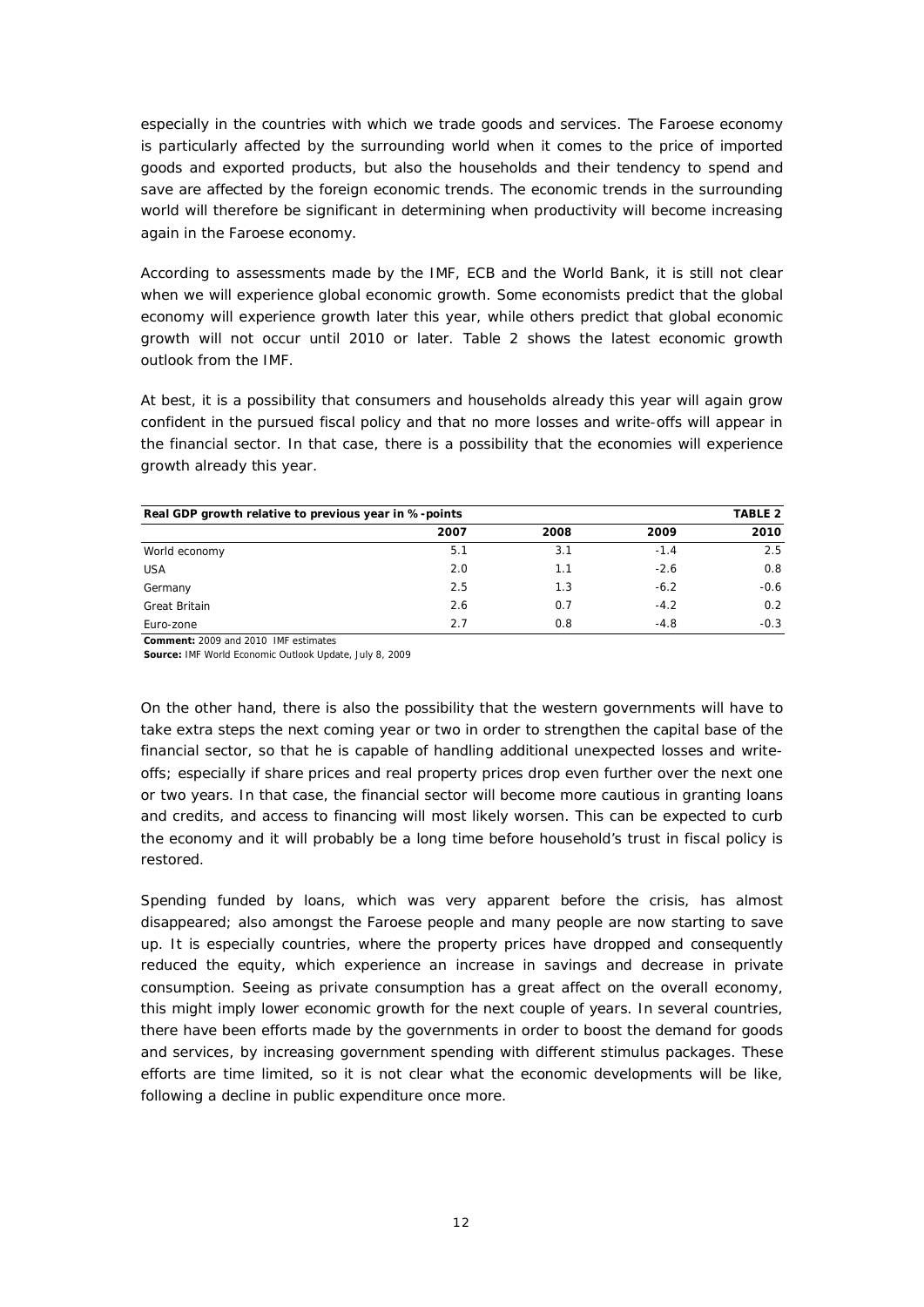Forecasts of the economic growth must be read with the reservation that it is difficult to predict when the global economy will actually turn around. This is especially true during the current financial crisis. Furthermore, the uncertainty in forecasts based upon experiences from other financial crisis is substantial, because the current financial crisis is unlike any other in many cases. E.g. the business structure is different, the public sector is larger in most countries, household and business debt has risen in some of the bigger countries, the level of income has risen globally and the trade of goods and services has increased internationally.

#### 2.3 THE BALANCE OF PAYMENTS

In addition to including the balance of trade, the balance of payments includes trade of services and the transfer (of payments) to and from abroad. The uncertainty is considerable regarding the statistics about the Faroese balance of payments, and the newest statement is from 2006. The figures are therefore to be read with some reservations.

According to the statements from Statistics Faroe Islands, the surplus on the balance of payments was on average substantial in the years 1998 to 2006, see figure 4. The figures for 2003 and 2005 are greatly affected by the fact that two large ships were imported those two years, while 2006 is influenced by the fact that spending funded by credit really accelerated that year. There was a huge increase in imported goods, both durable and semi-durable consumer goods, and in materials for the building industry that same year, which resulted in a large deficit on the balance of payments.



Judging by the balance of trade, the deficit on the balance of payments in 2007 was most likely at the same level or higher than the deficit in 2003. In 2007, the deficit on the balance of trade reached DKK 1.5 billion, which is the largest ever recorded in the Faroe Islands. The deficit on the balance of trade was app. DKK 700 million in 2008. The surplus on the balance of payments was most likely at the same level in 2008 as it was in 2006. The surplus in 2009 will probably be a bit higher, judging by the development in imports and exports so far this year, seeing as imports has decreased more than exports, see figure 6.

In other words, judging by the statistics, there is a surplus on the balance of payments, even though the public sector is currently experiencing huge deficits. Given that the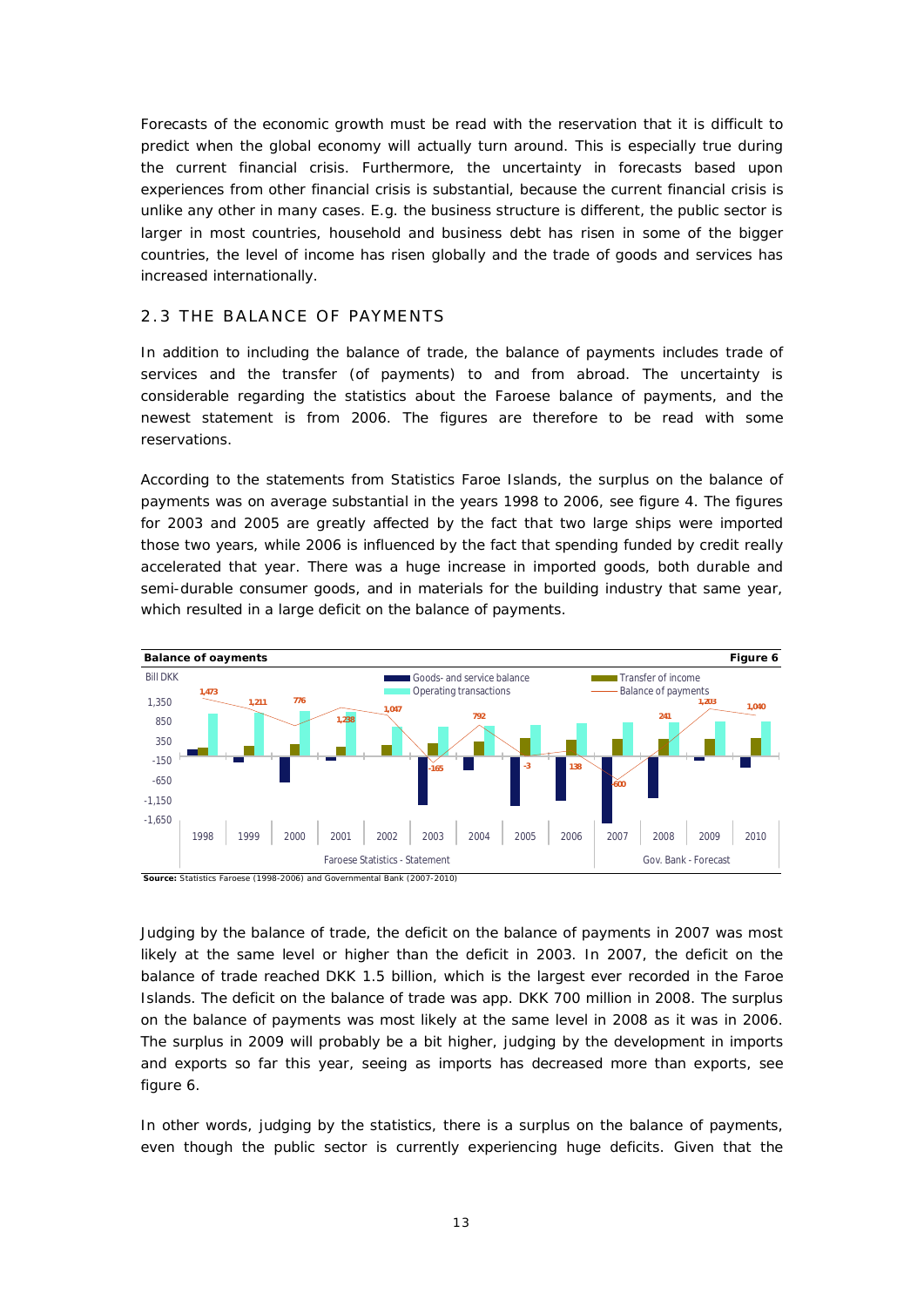statistics on the balance of payment are reliable, it means that the private sector combined, the industries and households, has huge surpluses and is increasing its savings. The Governmental Bank has, in spite of great uncertainty, put figures on the trade operations of the balance of payments for the years 2007 to 2010, which can be seen in figure 6.



**Rem:** Figures are based on annual rolling total **Source:** Statistics Faroese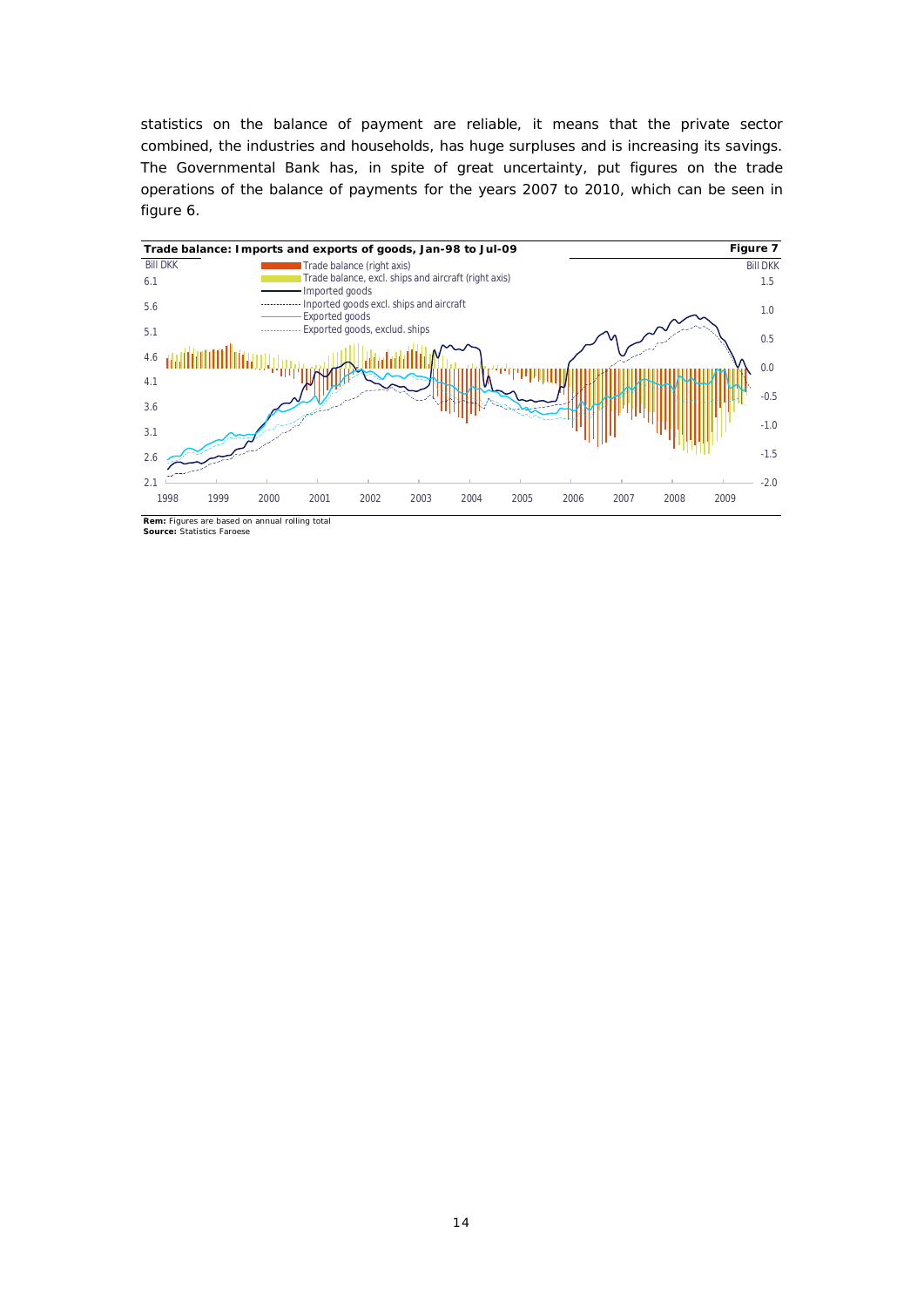# 2.4 THE PUBLIC SECTOR

The public sector includes the Government (the Treasury), the municipalities and social funds. Moreover, public corporations (e.g. the Alcohol Monopoly of the Faroe Islands, the National Pharmacy Service and Faroese Energy (SEV)) and public limited companies (e.g. Faroese Telecom and Vagar Airport) are part of the total public sector.

One of the biggest economic policy challenges is to balance the revenues and spending in the public sector, in order to assure structural budget surpluses in the coming years for the Government. This is necessary partly due to demographic changes. This will in particular be a challenge for the Treasury and the municipalities.

#### **2.4.1 The Government**

Over the past few years, the Faroese Government has been working towards stimulating the economy by the means of tax reductions and of a significant rise in public spending, even during the economic growth. The enormous increase in public revenue expenditure in 2008 has meant that the Government has directly stimulated business activity in 2008 and has counteracted a decline in business activity.

In 2009, the activity of the government is less stimulating, due to the fact that public revenue expenditures (especially the purchase of goods and services) are reduced in the 2009 Budget compared to the 2008 accounts, while the deficit increases, due to declining revenues.

The Treasury's deficit was app. DKK 330 million in 2008. In 2009, the deficit, which includes new revenue assessments and supplementary appropriation, is expected to be app. DKK 800 million. The Treasury might have a challenging year in 2010. Corporate tax receipts in 2010 will be considerably lower than in 2009, because it will calculated on the basis of the accounts of 2009. Especially corporate tax receipts from the banks will be significantly lower in the following year. Moreover, the public payroll costs will increase according to pay agreements, as well as public expenditure for eldercare is expected to increase in 2010. Lastly, it is unexpected that revenues in indirect taxes will return to the same level as in 2006 to 2008 in the coming years.

In the draft Budget for 2010, the Faroese Government contemplates a DKK 767 million deficit. Public revenue expenditure for institutions will increase by app. 1 per cent, likewise grants for households, and investments will increase a little bit more, while revenues will decrease.

#### **2.4.3 The municipalities**

There will differences in the municipalities' abilities to meet their operational and investments objectives in the years to come. Tórshavn municipality will probably not be hit hard by the reducing tax receipts, while other municipalities might experience a reduced tax base.

According to preliminary figures from the budgets, the municipalities' net expenditures (revenue and investment expenditures minus all the non-tax receipts) will be app. DKK 1,450 million and tax receipts will be app. DKK 1,370 million in 2009.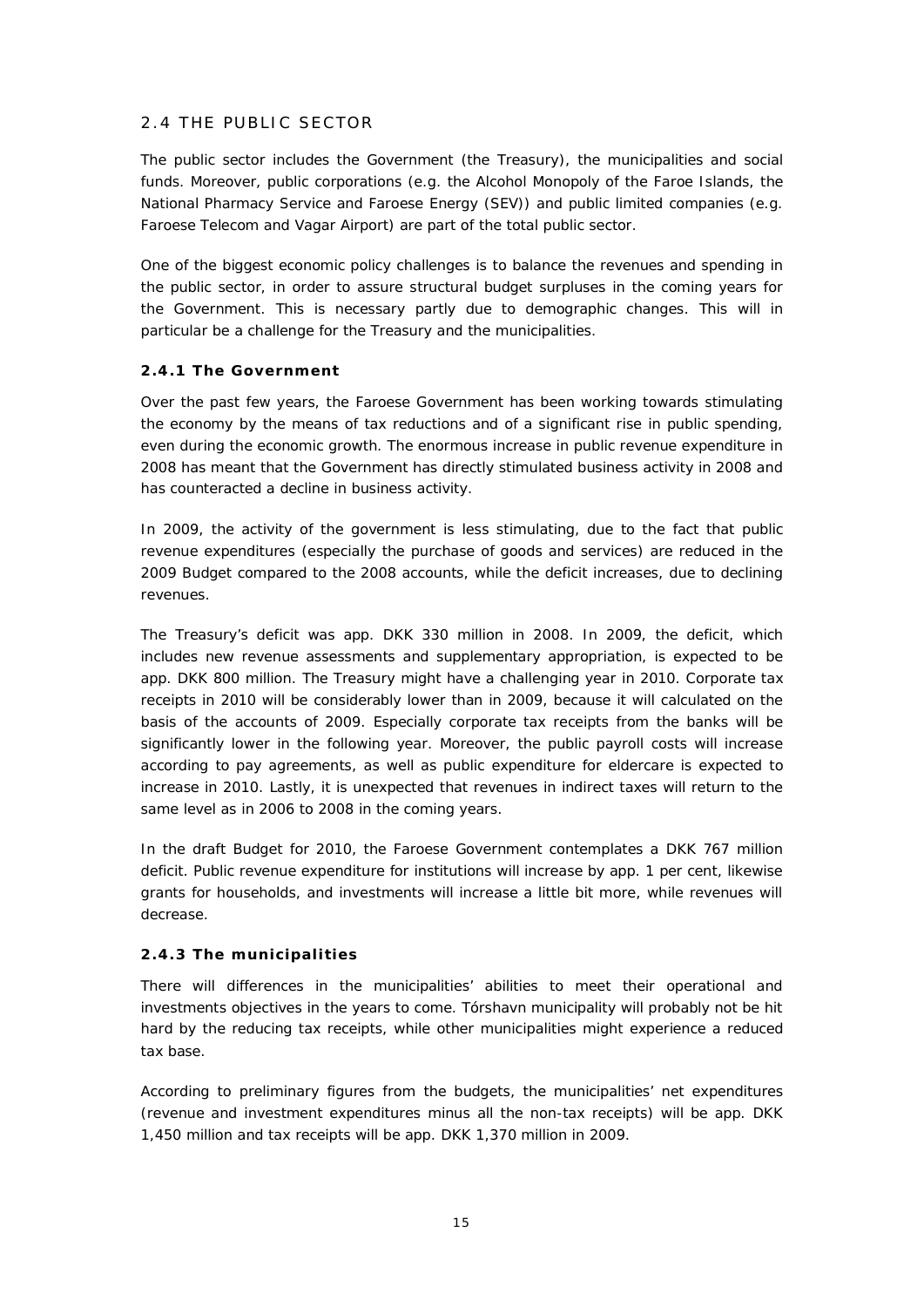The municipalities combined have most likely had a slight curbing to almost neutral influence on the economic trends in 2009 and possibly even more curbing in 2010, because they, due to the financial situation, more or less have to tighten expenditures in order to lessen the deficit.

In these past few years, the municipalities have increased their revenue and investment expenditures, while they now reduce investments during the current recession.

Due to the different financial situations and debt burdens of the municipalities, it is a great challenge to create regulations, which will consider both the Government's overall administrational needs and the needs of the individual municipalities.

#### **2.4.4 The social funds**

The social funds, the Faroese Employment Office (ALS) and AMEG (Labour Market Supplemental Pension Fund), will be able to stick to their planned activities in 2009 and 2010. Especially ALS will most likely be able to stimulate the economy during the next two years.

Based on the amendments to the act concerning unemployment insurance and employment service, it is expected that ALS will increase their benefits from app. DKK 50 million in 2008 to app. DKK 137 million in 2009. This will strengthen the spending power of the unemployed and at the same time lessen the fear of becoming unemployed. This will probably influence the households, so that they will increase their savings less than they otherwise would.

In conclusion, it can be said that the social funds are able to stick to their planned activities in 2009 and 2010, while the municipalities combined will have a hard time maintaining the current activities in 2009 and 2010. Therefore, the public sector in total has a difficult time in having the necessary positive affect on the recession, due to the lack of good administration the previous years.

#### 2.5 THE HOUSEHOLDS

Different factors have had a negative impact on the households in 2008 and 2009. Real property prices peaked in the autumn of 2007 and have dropped since then, see figure 8 and F-58 in the appendix. Together with increased borrowing, the drop in prices has resulted in a drop in equity of app. DKK 4 billion or 20 per cent, although the equity is still high. Shares owned by the Faroese people, most likely of whom the households own a smaller part, have depreciated by a total of 68 per cent in market value (app. DKK 4 billion) during the same period of time. Uncertainties concerning the global economic outlook and our own fishing industry are still many. Moreover, the financial institutions have become more cautious in increasing lending operations.

All these factors combined make it possible to understand why the households have become more cautious and reduced their spending and increased their savings. All these negative factors will hardly be permanent. Property prices will hardly improve any time soon, yet the equity is still excellent. Many of the Faroese listed businesses are financially sound, in spite of the low market value. There are indications that the market value again might increase a bit. The interest rate level or the financing cost of the households has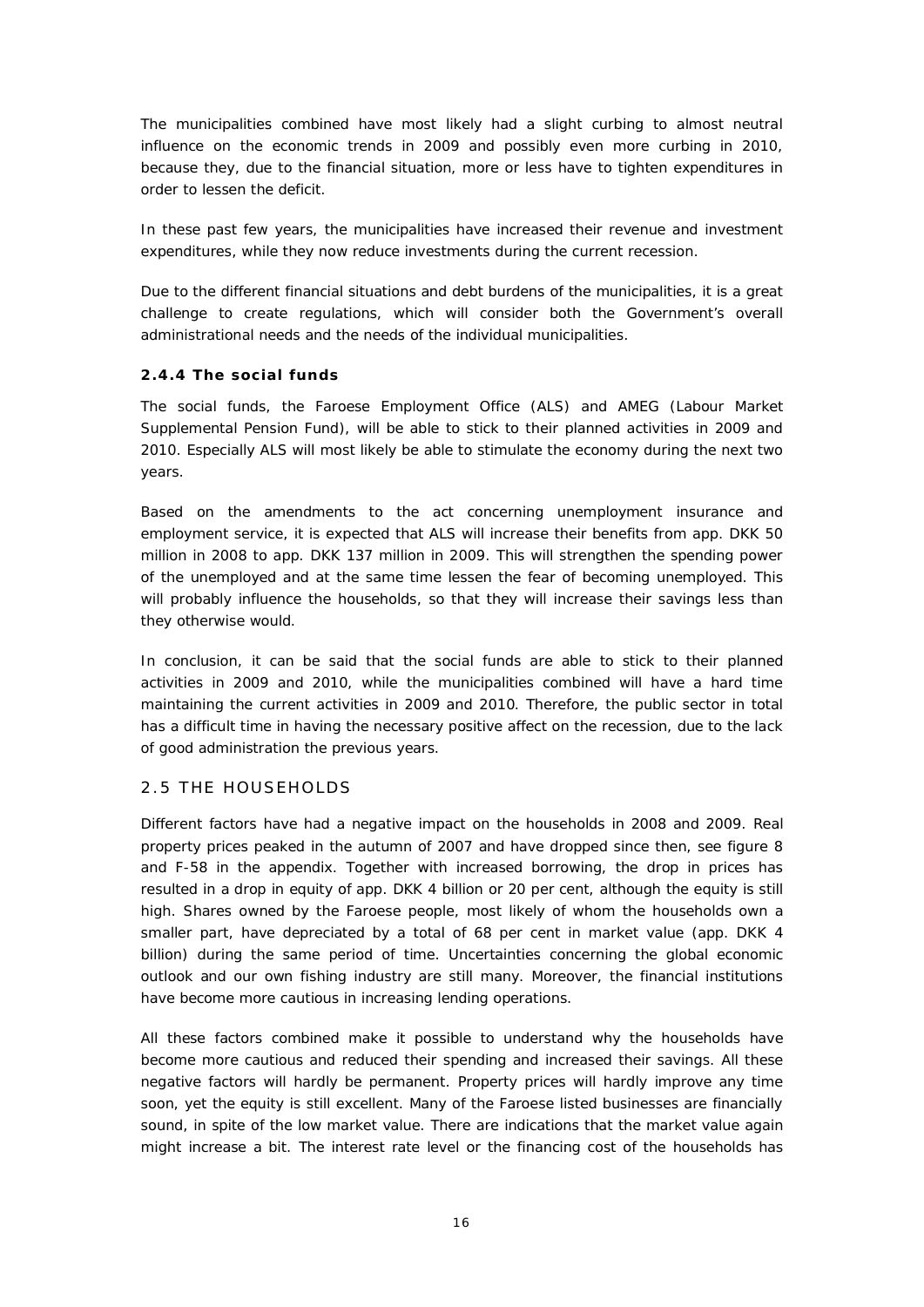decreased so far in 2009. More uncertain is what will happen to the interest rate for the rest of year and in 2010.

As seen in the VAT/wages ratio in figure 5, the households have lowered their spending from the autumn of 2007 to the summer of 2009. What also can be seen is that the decline in consumer spending corresponds to the increase from 2005 to 2007. According to the developments in figure 8, the households have decreased their consumption of both durable and semi-durable consumer goods in 2008 and 2009, while at the same time reducing new borrowing. The development in non-durable consumer goods seems more likely to follow the development in earnings.



**Source:** Governmental Bank and Statistics Faroe Islands

Developments in household expectations correspond well to the developments in spending, as shown above. Therefore it is not entirely pointless to stress that the household's pessimistic outlook seems to lessen in the recent survey.

Compared globally, the Faroese households generally are doing well. Property values appreciated significantly from 2005 to 2007 and later decreased in value. This does not seem have to been as overestimated as in other countries (see figure 19) and thus do not seem to be in further need of decreasing. The households' debt is far less in the Faroe Islands (75 per cent of GDP) than e.g. in Denmark (111 per cent of GDP).

In conclusion, there is some reason to believe that the households will be safe with a level of consumption, which is no lower than the current level.

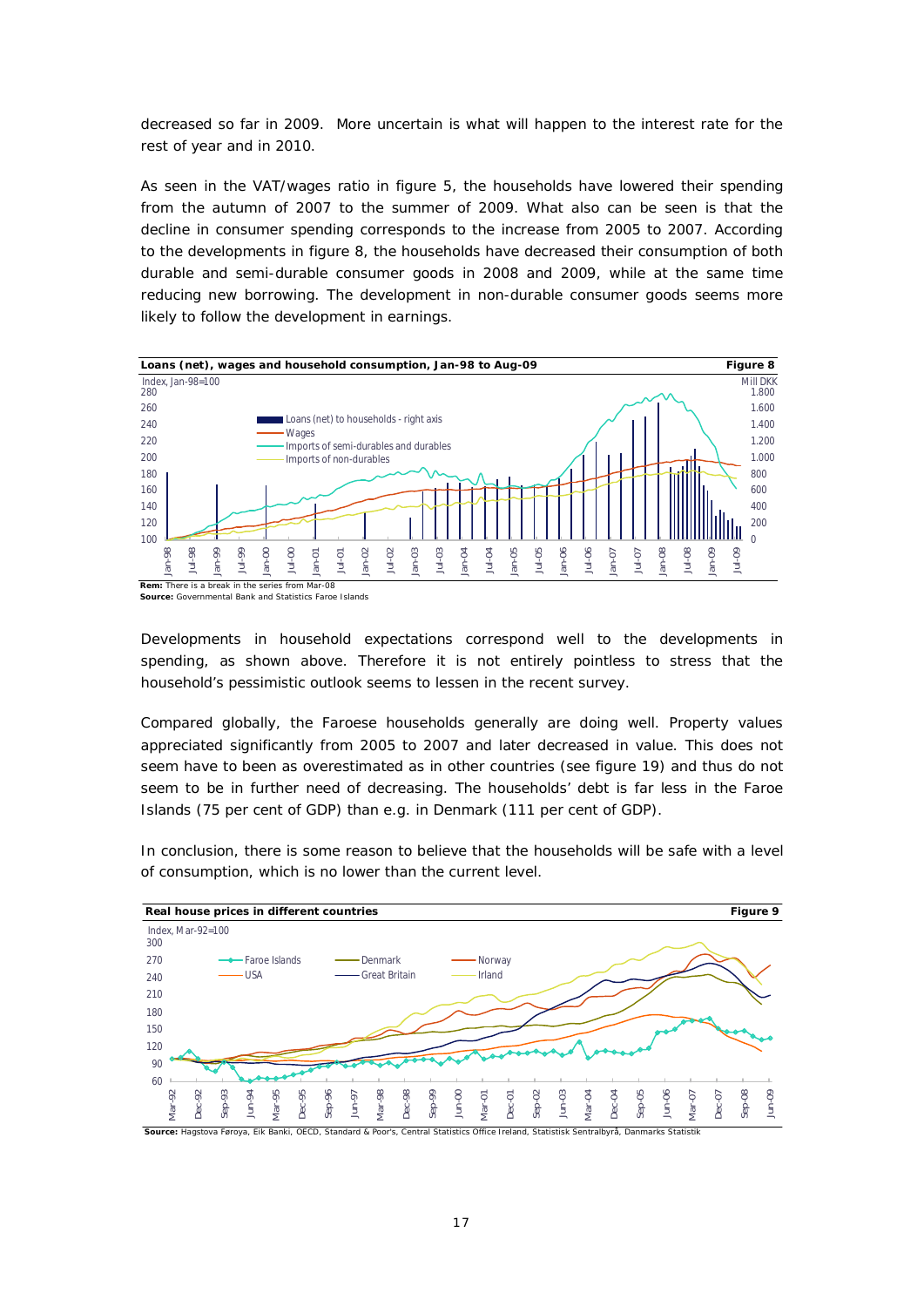# 2.6 THE RESOURCE INDUSTRIES

The resource industries are categorized into four subgroups, which all operate under different conditions at different times. The subgroups are: demersal fishing in Faroese waters, demersal fishing in distant fishing grounds, pelagic fishing and fish farming.

Two of these groups – demersal fishing in Faroese waters and pelagic fishing – are currently in difficulties, because of outside blows and due to situations of a more structural nature. On the other hand, demersal fishing in distant fishing grounds and fish farming are currently making good and steady contributions to the Faroese economy.

#### **2.6.1 Demersal fishing in Faroese waters**

Operations for the long line fishing fleet - trawl door and pair trawlers fishing off the Faroe Islands – are burdened by low fish prices alongside poor fishing operations, while in the preceding years it especially were high energy costs and poor fishing operations that affected the operations.



**Source:** Statistics Faroe Islands

Cod and haddock fishing have for a long time been poor. Figure 10 shows how much fishing operations have fallen during these last couple of years. This is a structural problem, due to the fishing intensity around the Faroe Islands being too high for so long and therefore the fish stocks are being too severely worn out. Moreover, growth conditions for the fish stocks have been poor these preceding years.

#### **2.6.2 Demersal fishing in distant fishing grounds**

Currently, this part of the fish processing industry, as seen above, contributes to the Faroese economy consistently and well. According to ICES, fishing for cod and haddock in the Barents Sea seems to be at a sustainable level and outlooks are continuous for the future. Production is expected to be at the same level in 2009 as in 2008 and prospects are that the quota will increase in 2010. Low fish prices have burdened operations for one or two years, while on the other hand, oil prices have decreased and improved operations. There are signs indicating that fish prices are on the rise again, even though the increase is from a low level.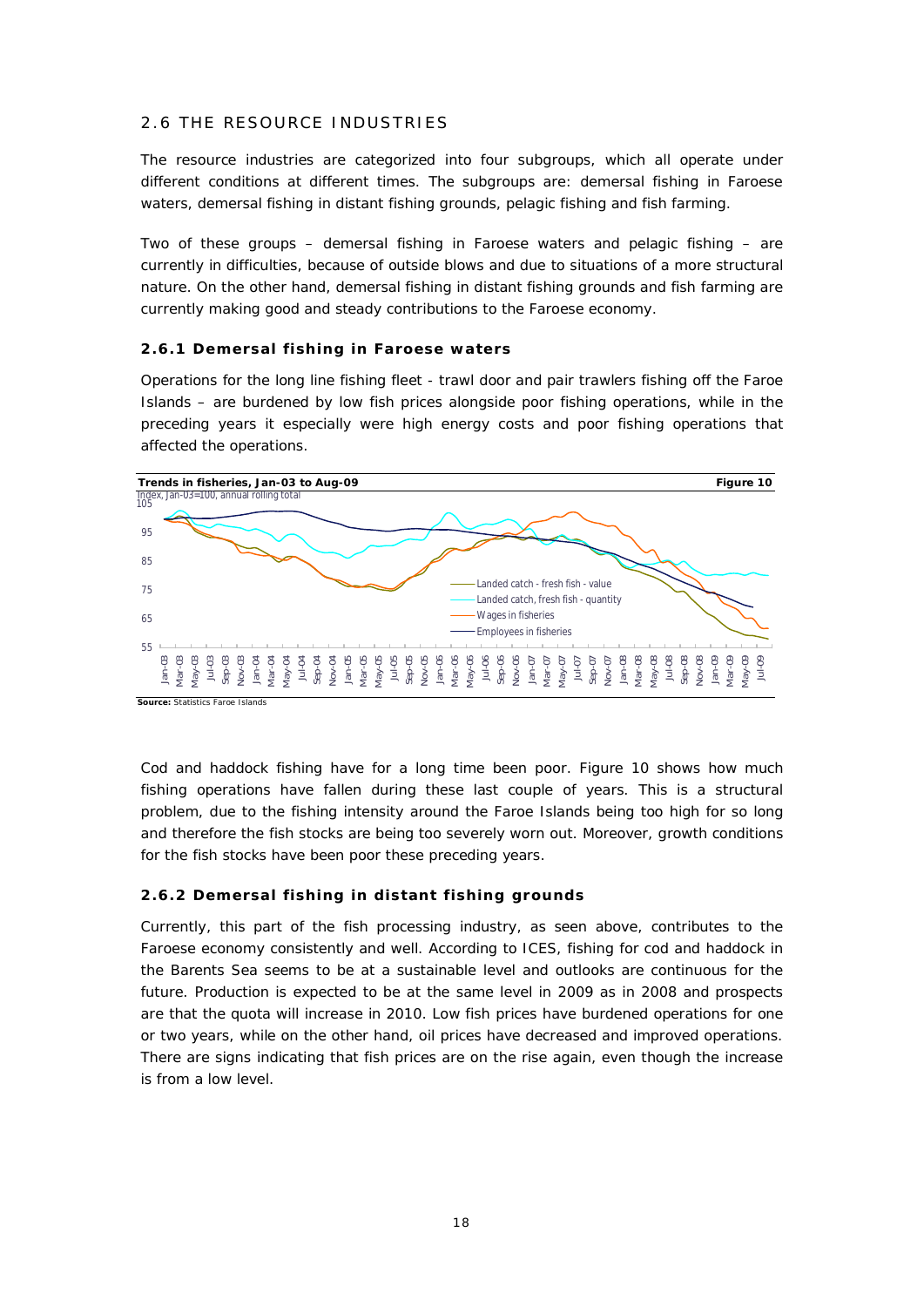#### **2.6.3 Pelagic fishing**

Pelagic fishing production has decreased significantly, especially due to the fact that the blue whiting quota was heavily reduced in 2009 and probably will continue so in 2010. Another difficulty facing pelagic fishing is of a structural kind, with the blue whiting stock for many being so worn out that it is necessary to slash quotas dramatically in order to protect the stocks.

Administering the pelagic fish stock can be somewhat difficult, because the stock journeys far across the ocean compared to other fish stocks. This makes it difficult for countries to agree about a joint and valid fisheries policy over a longer period. This leads to the countries' fishing becoming too intense compared to biological advice.

The blue whiting quota was heavily reduced in 2009 (by 53 per cent) and is expected to reduce further in 2010. In contrast, the quotas for northerly sea herring and mackerel increased by respectively 8 and 33 percent in 2009, and maybe it will be possible to add more value to this resource in the future. The capelin is an important part of pelagic fishing, yet there are some difficulties in assessing the prospects and the stocks volume is expected to shrink.

#### **2.6.4 Fish farming**

The Faroese fish farming industry produces near its maximum capacity and now totals a third of Faroese exports. The trend in fish farming is shown in figure 11. During the first seven months this year, exports in farmed fish exceeded the export of demersal fish in value. The industry expects that fish farm harvesting in 2009 will be app. at the same level as in 2008 or higher. Likewise, there are indications that the harvesting in 2010 will remain at the same level, although these predictions are uncertain. The price of farmed fish has been declining these last couple of months and approaching the production cost . The price of farmed salmon has been good for quite some time now, and will probably be able to remain at the same level, e.g. because of the impact the ILA virus has on fish farming in Chile. Still, Norwegian salmon exporters have increased their supply considerably lately and this will no doubt force the price even lower.

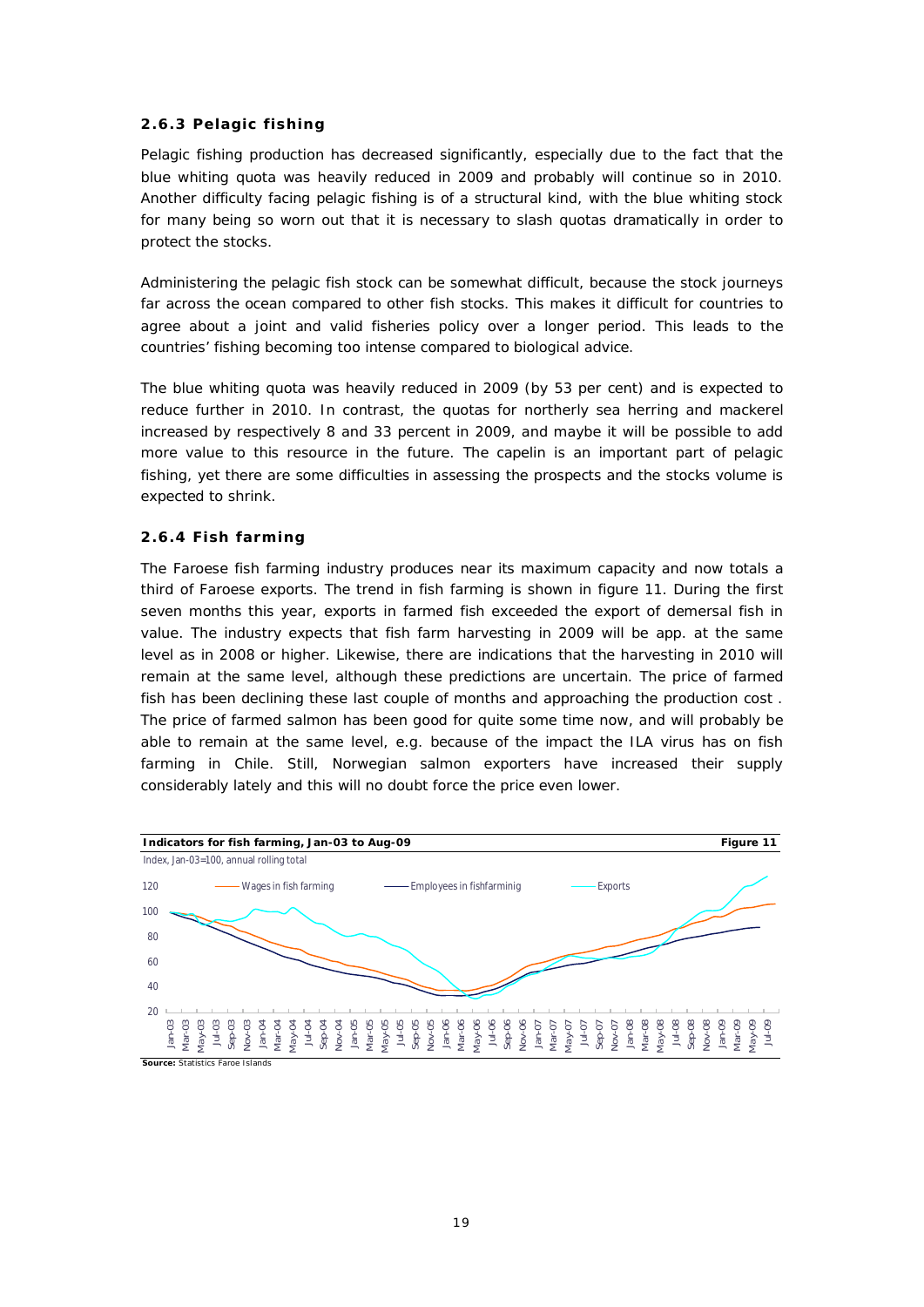#### **Summing up the resource industries**

In conclusion, there are signs that at best the production will stay at the same level or higher during the next one or two years compared to 2008 and so far this year. Low fish prices are currently burdening operations, but it remains unclear how long they will stay so low. Oil prices are still lower on average than in 2008, but have increased this year. Currently, it remains uncertain whether they will increase much further or decrease again shortly.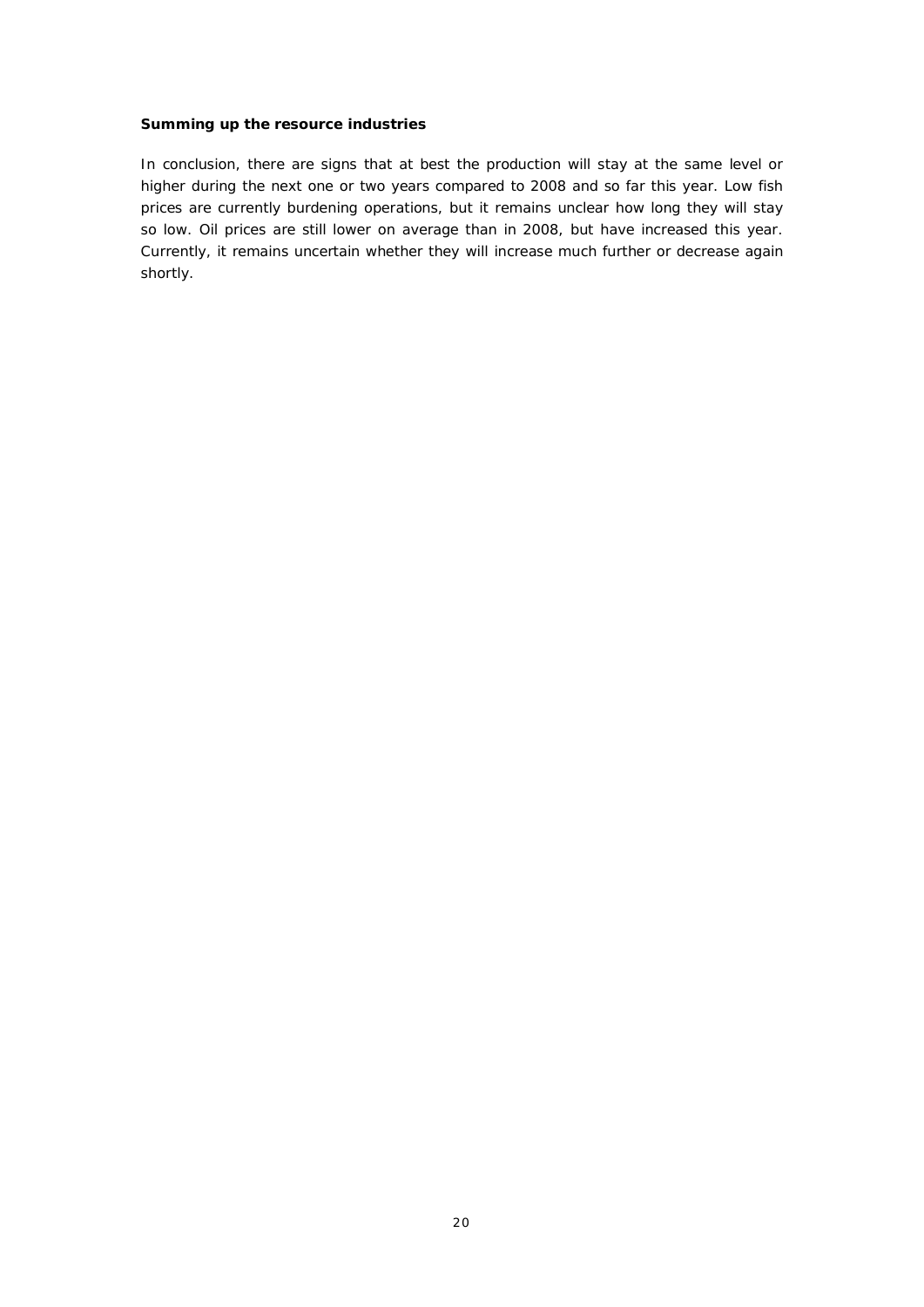# 2.7 THE FINANCIAL SECTOR

The interest rate level will be very important for the economic trend in the near future. Central banks around the world have cut short-term interest rates considerably last year or so. More important for the economic trend are the banks' lending rates and the terms of credit under which the industry and households are able to borrow to finance their consumption and investments.

There are many indications that the Faroese banks' investment spending has increased last years or e.g. due to bank bailouts and high inter-bank rates. Furthermore, there are more losses and provisions on loans then before, although losses in the Faroe Island are less than in e.g. Denmark. That is why the banks have increased the deposit and lending rates margin. The banks' lending rates on mortgage loans have not been cut as much as the interest rates of the central banks (see figure 12). There are also indications that lending rates for businesses have increased lately.

The size of the accounts the Faroese banks has been nearly unchanged in total from March 2008 to August 2009. Also seen is the fact that lending operations have decreased by app. DKK 1 billion, while bonds and other assets have increased by DKK 2 billion. On the liabilities side, deposits have increase by DKK 500 million, issued debt instruments have increased by DKK 2.5 billion and debt to foreign financial institutions has decreased by DKK 1.7 billion. Bank lending for example has decreased, because of home loans being refinanced to mortgage loans.

The Faroese banks still owe DKK 5.3 billion to foreign financial institutions. Refinancing the debt is not expected to be difficult the first coming years, partly because of the banks' ability to receive public security through bank bailouts. It will also be possible for homeowners, in the extent in which it pays off, to refinance home loans from the banks with mortgage loans.



Therefore, it seems that the access to financing might not be any obstacle in financing investments and operations of the business sector and households in the next couple of years.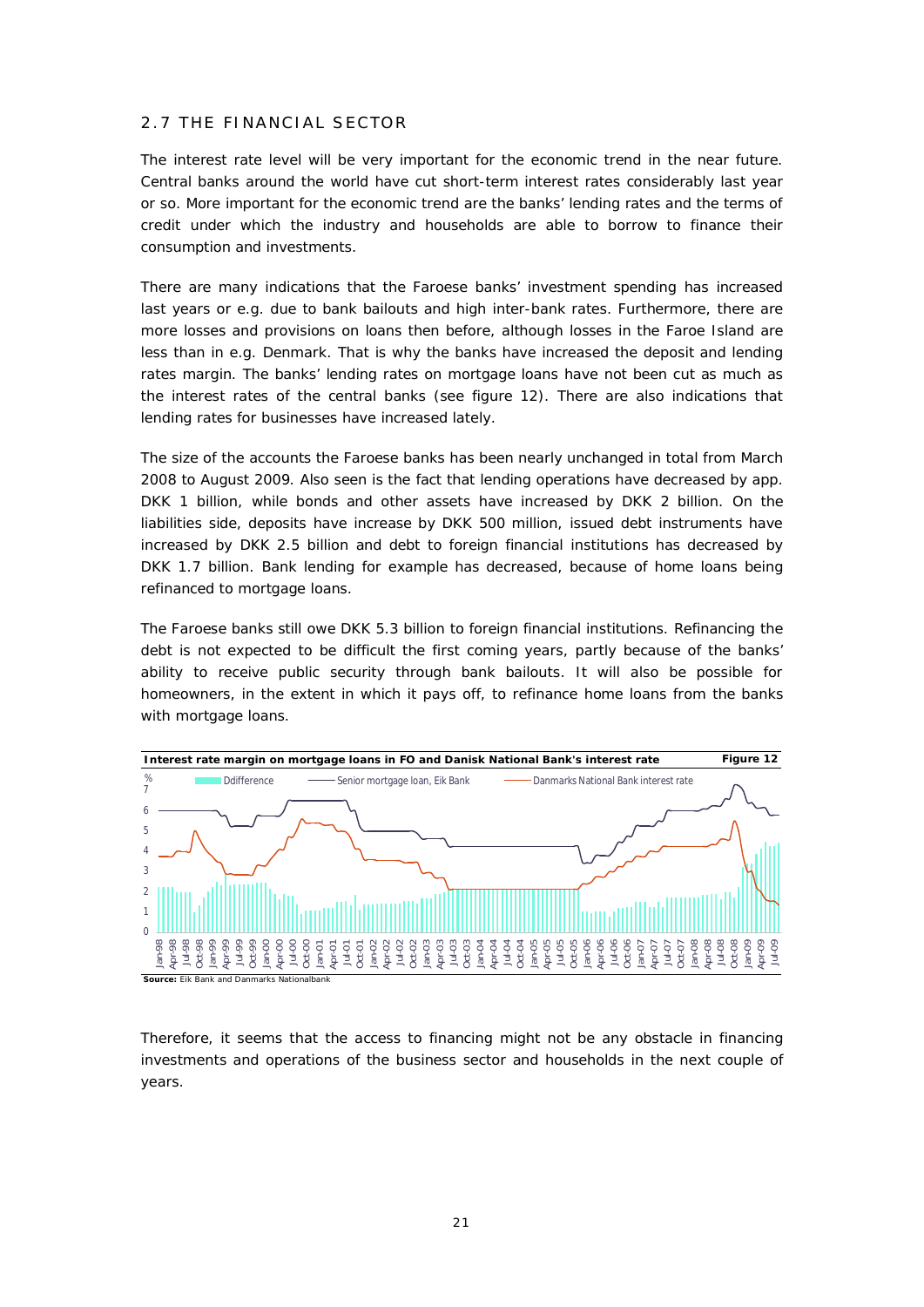## 2.8 OTHER INDUSTRIES

These are manufacturing and service industries, which are not mentioned above, but they combined represent a large part of the total growth in the Faroese economy.

#### **2.8.1 The fish processing industry**

The setback in fishing operations does affect the fish processing industry and therefore it is expected that the setback in the fish processing industry, which has been present for quite some time, will continue for the remainder of 2009. The trade barometer made by the Faroese Ministry of Finance indicates that especially the availability of raw materials and access to financing reduces productivity at the moment.

Processing pelagic fish into fishmeal and feed will possibly also experience a setback, because the fishing for blue whiting is worse in 2009 and probably in 2010 as well.

#### **2.8.2 The building industry**

Conditions for the building industry have changed a lot over the recent year or so. Earlier, limited production was due to a lack of workforce, but now the lack of demand and worse access to financing reduce the industry's production. The trade barometer made by the Ministry of Finance indicates that the industry is pessimistic about future prospects, yet the pessimism might calm down.

Large public projects are in the works this year and others might follow in 2010. This should create jobs for large businesses in the industry and the trade barometer indicates that the building industry has secured itself work for app. the next three consecutive quarters. Yet some Faroese businesses might experience difficulties facing foreign competition, when bidding on large projects, and this is expected to put some pressure on the businesses. There is a chance of building businesses becoming fewer and therefore larger in the future, due to indications e.g. that building businesses might go bankrupt under current conditions.

The administration of projects in the building industry has not been satisfactory in recent years. So much work has been available that smaller businesses have taken upon themselves large projects. This has resulted in poor administration and low efficiency in the industry. The efficiency in the industry might improve in the years ahead, if building businesses grow larger with the necessary managerial skills.

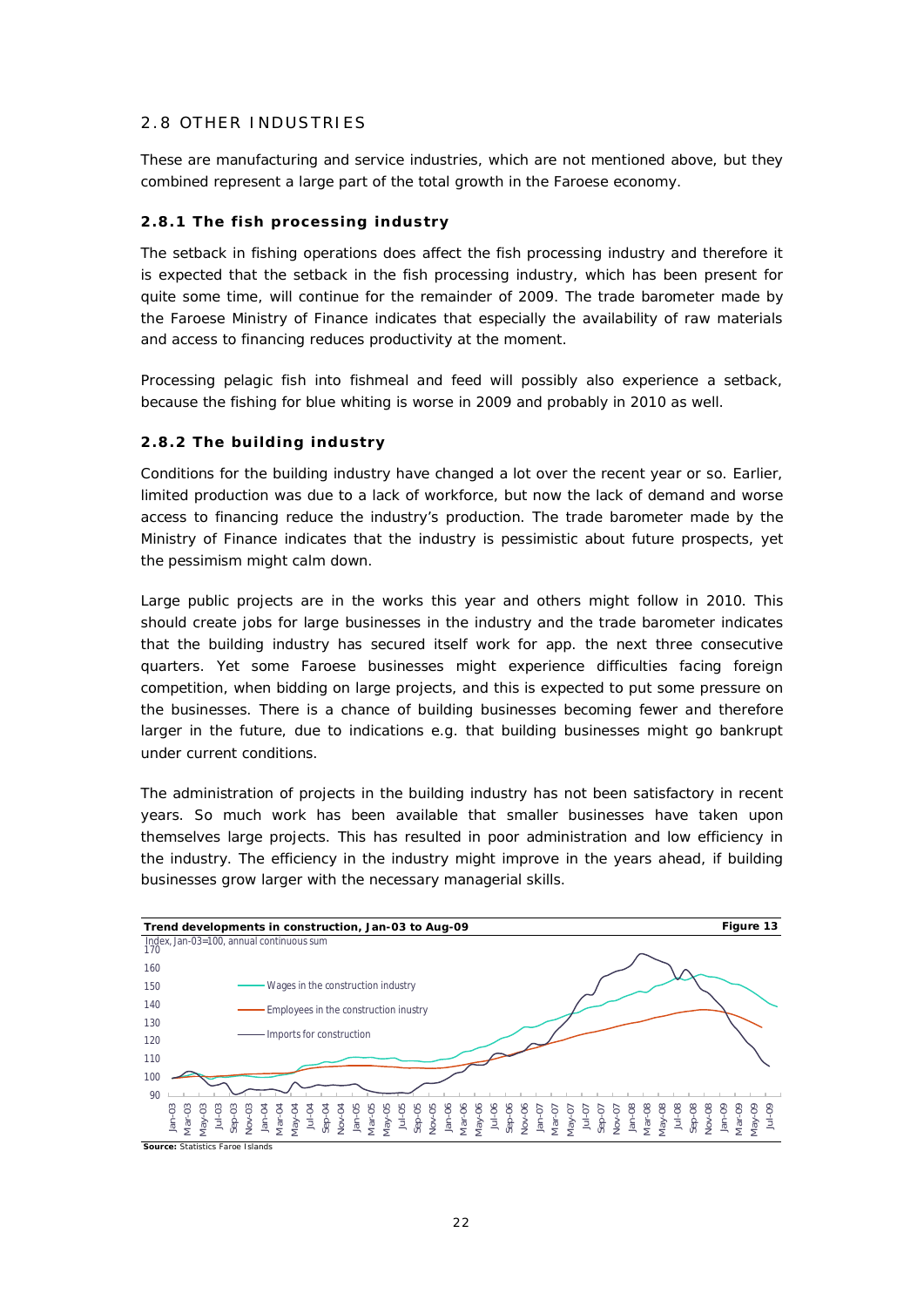#### **2.8.3 Trade and service industries**

These industries are very connected to domestic demand. Therefore, it is expected that these industries will experience a certain decline due to less total demand in 2009 compared to 2008, while a stabilisation might occur in 2010. According to the trade barometer, the trade industry is pessimistic about the outlooks, and does not seem to see any improvement on the horizon. This could indicate that many businesses have heavy operations and an increased wish for investments cannot be expected in the near future.

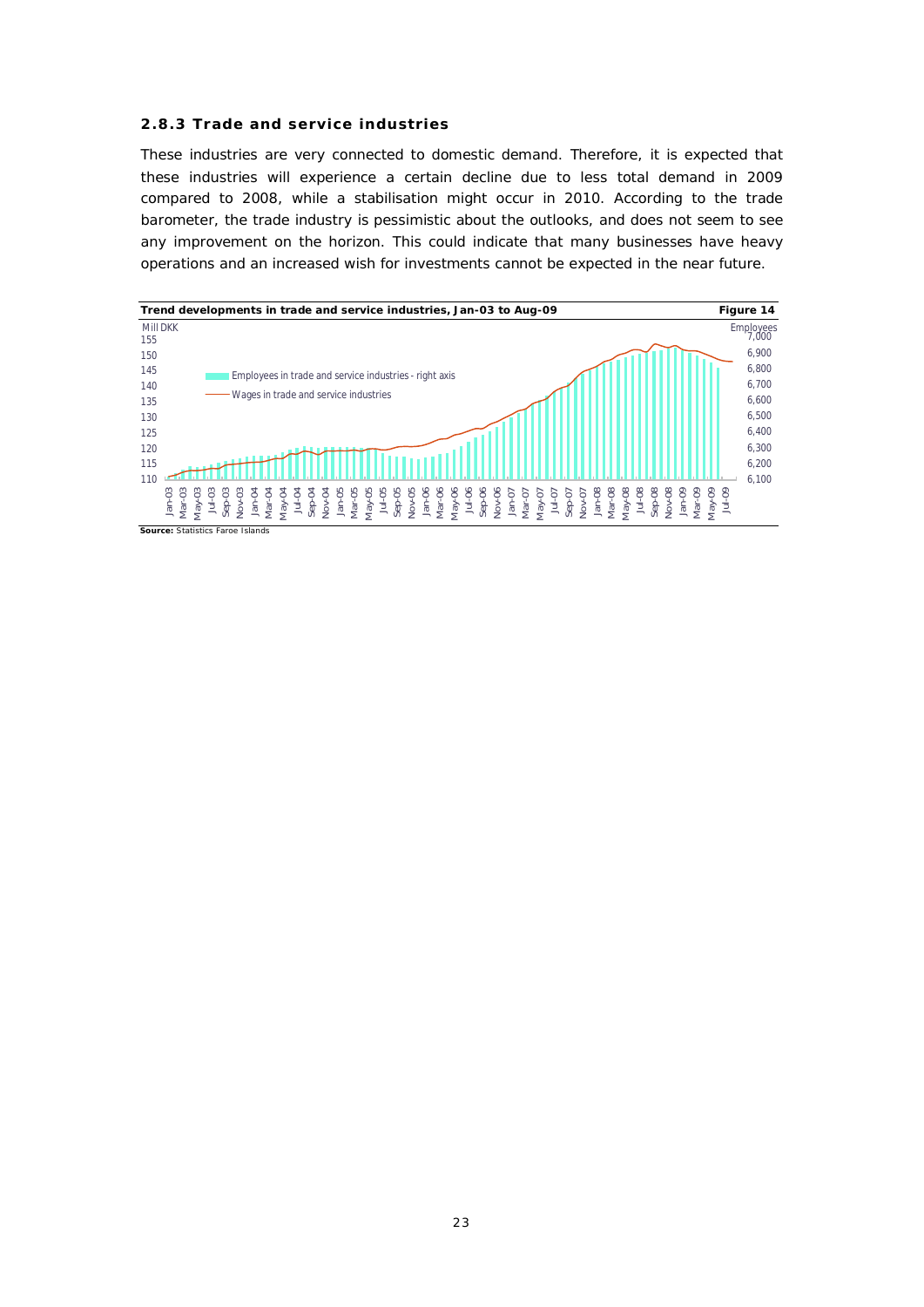# 3. THE CURRENT SITUATION AND CHALLENGES

**The economic upswing in 2006 and 2007 and the Government's role** The analysis of the economic trends in the previous section shows that e.g. the economic upswing in 2006 and 2007 (with a total growth in GDP of 19.4 per cent in current prices) was unusually large. Besides the fact that the fish farming industry recovered during these years, the growth mainly stemmed from improved credit terms and financing opportunities for the industries and households provided by Faroese banks and financial institutions. This led to e.g. a huge increase in consumer spending as well as significant growth in the building industry. Yet while these market-driven influences were at play during this period, the public sector significantly increased expenditure and investments.

**The recession** The global economic and financial crisis is the main reason for the Faroese economy experiencing a real recession in 2008 and 2009, yet the direct impact of the crisis on the Faroese financial sector and overall economy has not been as severe compared to almost every other western economy. Therefore, the recession has to be viewed as a natural adjustment of some unusual temporary, market-driven circumstances in the economic upswing in 2006 and 2007. Among these adjustments are e.g. the conditions for the financial institutions have changed, the pressure on the building industry has been reduced and the growth in the fish farming industry has been limited and has now reached its capacity limit. Furthermore, the households' consumer behaviour seems to be at a normal level, although possibly lower than usual, and even with a rising unemployment rate during times of adjusting, a high level of unemployment is not expected. The balance of trade is almost level and a large surplus the balance of payments can undoubtedly be expected.

…and the Government's role During the recession in 2008 and 2009, the public sector has been working continuously stimulating, yet less stimulating compared to the economic upswing in 2006 and 2007. The Treasury, with a budget deficit of nearly DKK 800 million in 2010, also contributes to keeping the wheels of the economy going.

**…and the Government's role** During the recession in 2008 and 2009, the public sector has been working continuously stimulating, yet less stimulating compared to the economic upswing in 2006 and 2007. The Treasury, with a budget deficit of nearly DKK 800 million in 2010, also contributes to keeping the wheels of the economy going.

**Current challenges** Still, for the Treasury this will mean that the total budget deficit for 2008, 2009 and 2010 will reach almost DKK 2 billion and compared to other countries, the key figures show an unfortunate development for the public sector.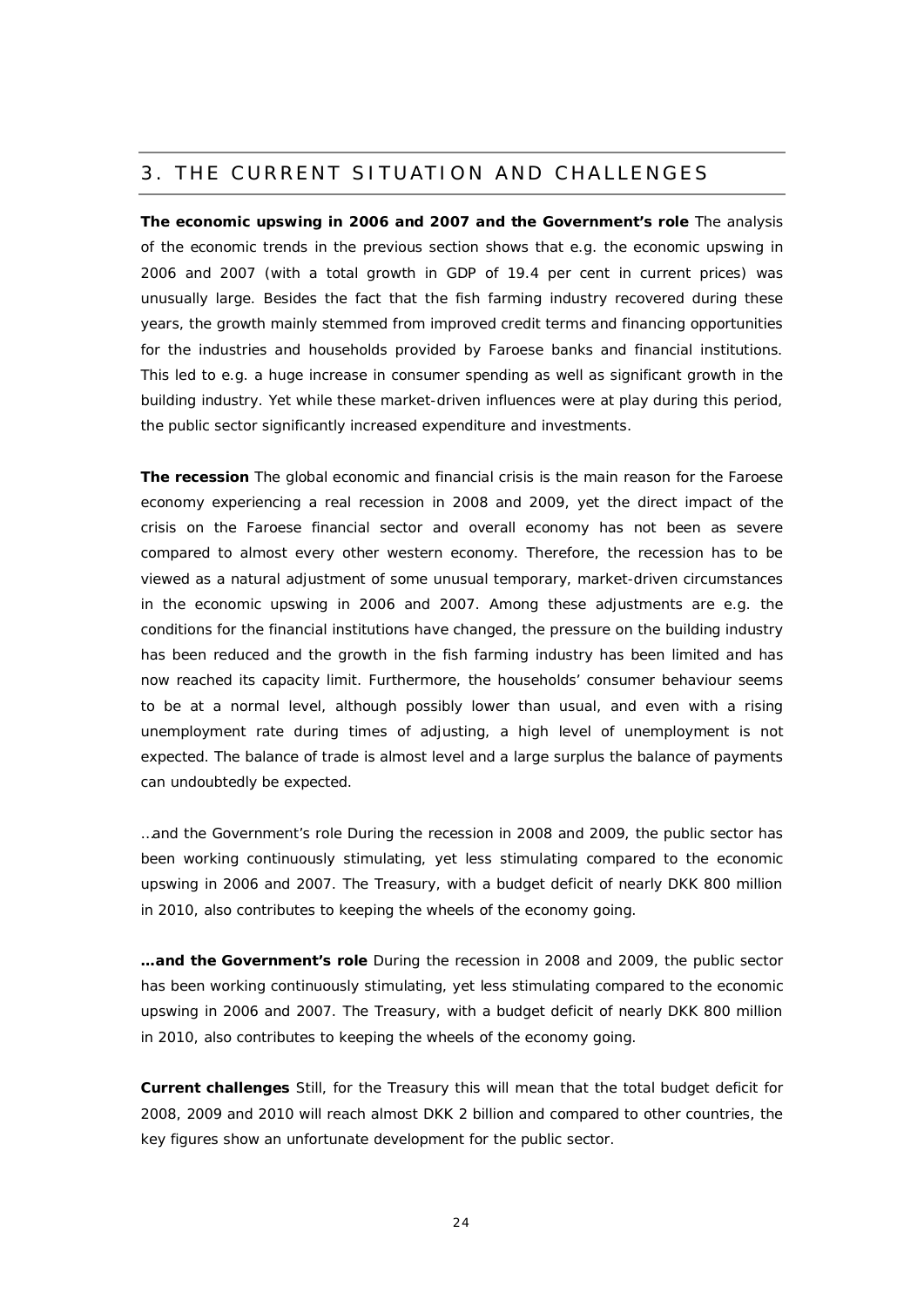

A comparison with Danish trends from 2000 to 2010 gives a clear indication of a development within the Faroese public sector, which demands particular attention and analysis (see figure  $15<sup>4</sup>$ ). The figure shows that since 2000, the payment of wages in the public sector has increased app. 80 per cent. At the same time, the wages for other producing activities follow the development in the available GNP on the Faroe Islands and in Denmark. Compared to the development in Denmark, there is a clear incoherence between the development of the Faroese public payroll costs and a large part of the tax base, which is necessary in order to finance the growth.



**Source:** Statistics Faroe Islands (Statements 1998 to 2006) and Governmental Bank (estiamte 2007 to 2010)

Figure 16 shows the development in expenditure and gross savings, and here the indication is fairly clear: The public sector has grown relatively large from 2000 to 2010 $^5$ , at the same time as private investments have become a relatively smaller part of the available GNP in recent years.

<sup>&</sup>lt;sup>4</sup> The Council has not had the time or power to perform a comprehensive analysis of the public sector, yet allows itself to stick to the overall indications.

<sup>&</sup>lt;sup>5</sup> The development can partly be due to the adjustment of pay rates in the public sector following the economic crisis in the 1990s, although the same argument can be used about other producing activities. Therefore, the adjustment of pay rates is not assessed to be a significant part of the development in the public sector.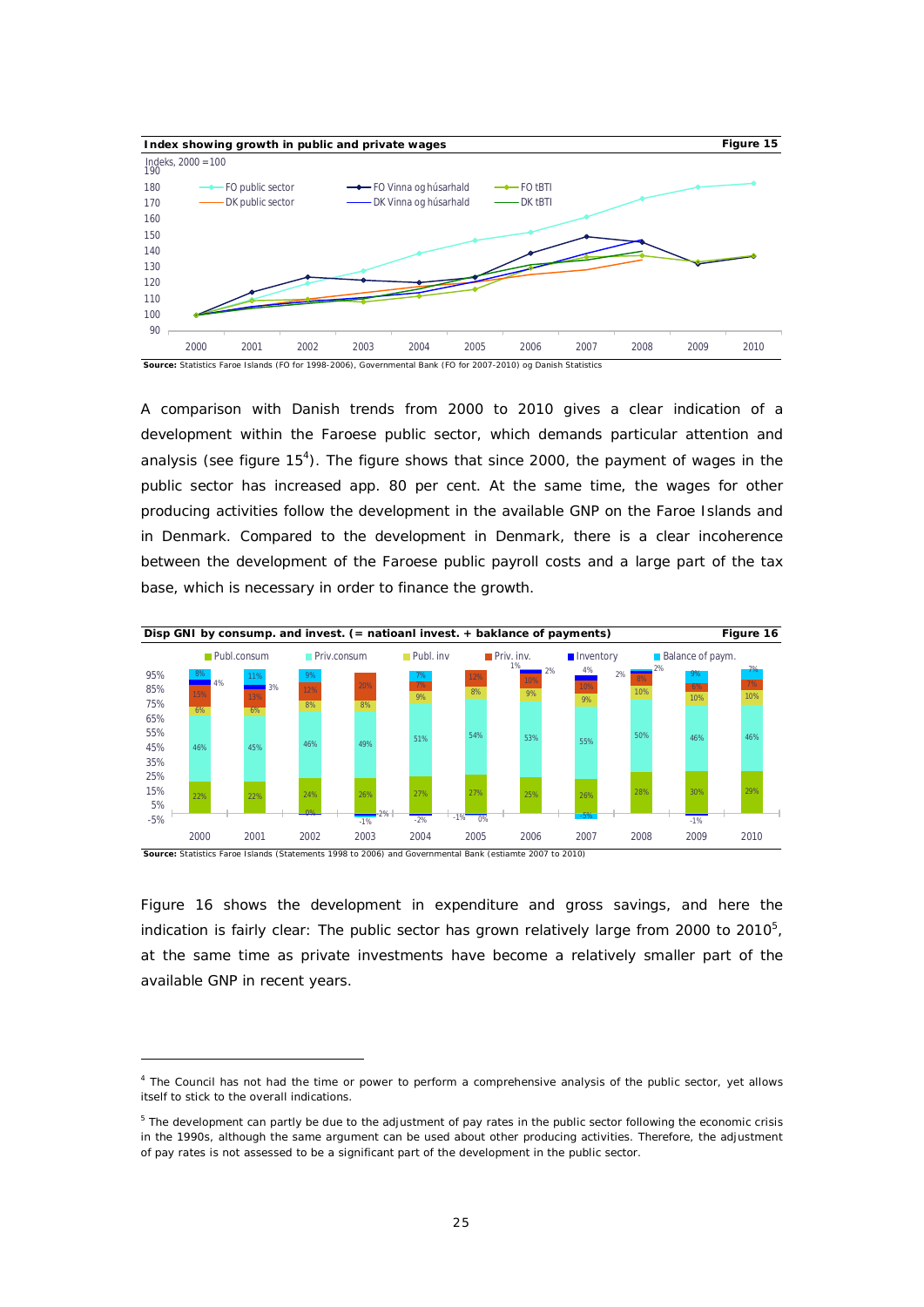Therefore, the question remains whether the increased Faroese Treasury's debt of nearly DKK 2 billion is the result of the global financial and economic crisis or/and the result of a unsuccessful pursued fiscal policy during recent years.

The answer is undoubtedly a combination of both, but for the Treasury the challenge is now to create a better coherence between revenue and expenditure, thus making the fiscal policy sustainable.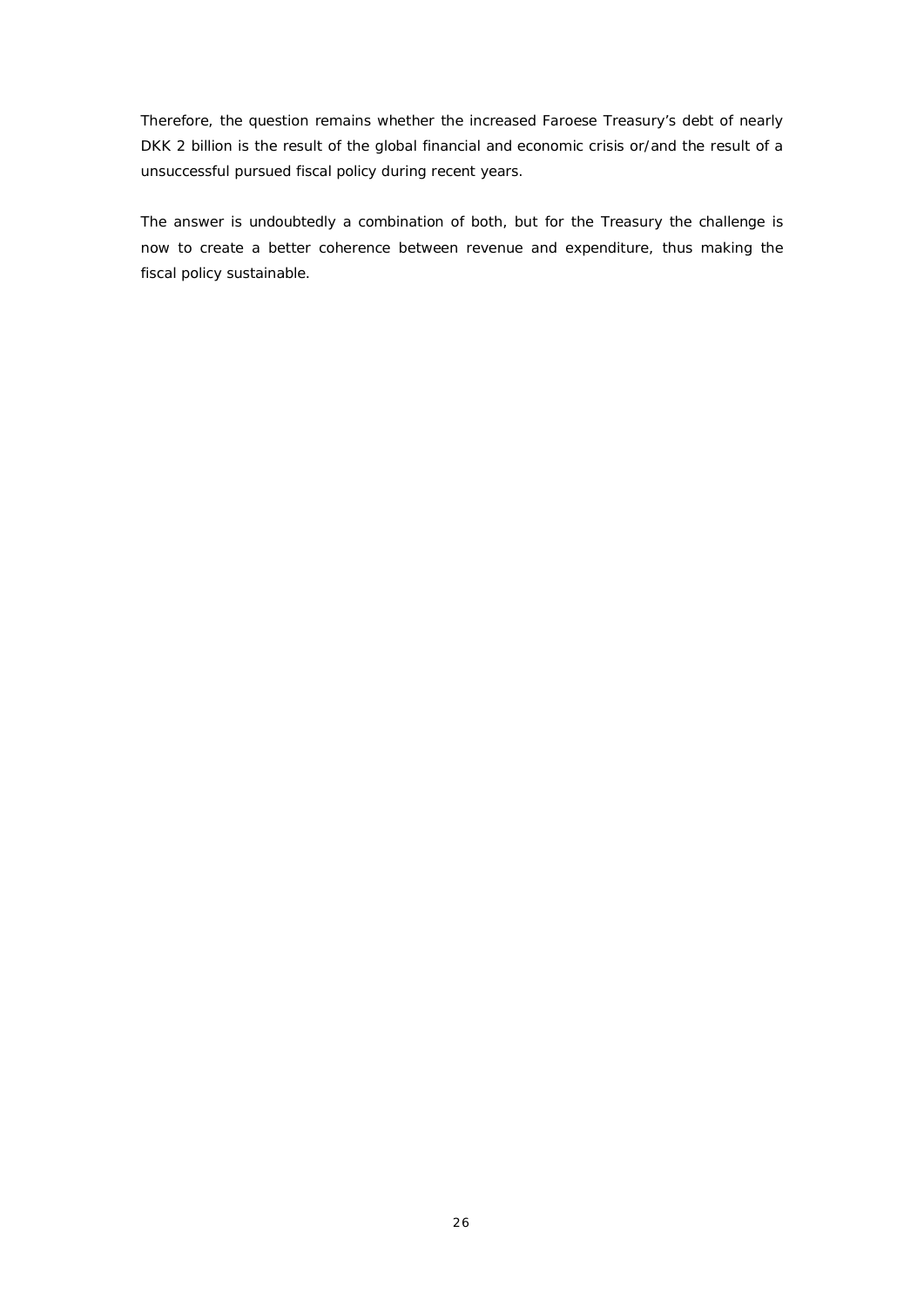# 4. GUIDING PRINCIPLES FOR FISCAL POLICY

The Council has previously analyzed fiscal policy $6$  and will in this report not include a long discussion from a theoretical point of view, but rather to briefly describe the main considerations, which must be taken into account when the political system is to make decisions within fiscal policy.

## 4.1 THE FISCAL POLICY MUST BE SUSTAINABLE

One prerequisite for continuous economic growth is the Government pursuing a sustainable fiscal policy.

**Obligations** By the Government pursuing a sustainable fiscal policy, it entails that the Government is able over a mid-long period and with current direct and indirect tax and expenditure policies to meet its obligations and pay interest and installments on outstanding debt.

**Civic confidence** If the households begin to deem the public expenditure to be larger than the revenue, over a mid-long period, they might loose confidence in the pursued tax and expenditure policies. One way for the households to prepare themselves for changes in tax burden or an increase in financing cost for the public sector in the future is to increase their savings.

*The guiding principle for the fiscal policy ought to be balancing public revenue and expenditure over a long term of years, thus making the current tax and expenditure policies sustainable*

**A "symmetrical" fiscal policy** One crucial prerequisite for pursuing a discretionary fiscal policy is the political possibility of pursuing a curbing fiscal policy during periods of economic growth. This has been proven difficult to follow both on the Faroe Islands and globally during recent years. On the contrary, the opposite has occurred; the pursued fiscal policy has boosted the economy with reduction of taxation and huge increase in expenditure, while in the mean time, other conditions not influenced by fiscal policy have also boosted the economic growth.

The recommendation is therefore to pursue a "symmetrical" fiscal policy, i.e. the fiscal policy has to have an equally calming effect on the demand in periods of economic growth, and it must have a boosting effect on the demand in periods of recession.

 $6$  See [5].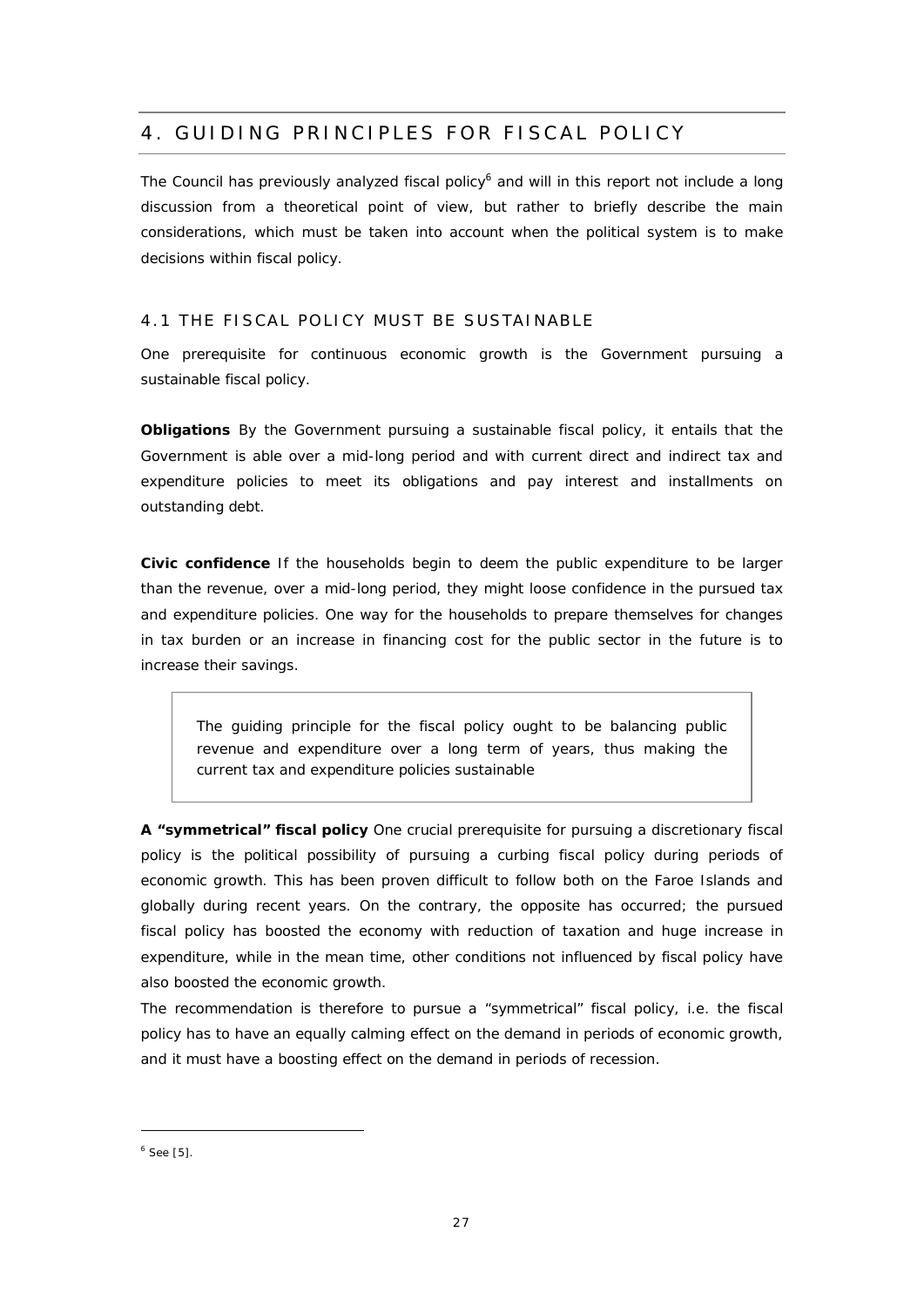**Which fiscal policy instruments does the political system have?** The political system is able to use the public revenue and expenditure decisions as a fiscal policy instrument. If the Government is to pursue a discretionary fiscal policy, it has to do so by changing revenue, current expenditure, revenue grants or public investments.

**Public expenditure** However, public expenditure must not be used as an instrument to control fluctuating economic conditions. If, for example, public expenditure was increased during times of recession in order to boost the economy with demand from the public sector, then it would be very difficult to decrease public expenditure in times of economic upswing. This is a violation of the abovementioned guiding principles, which point out that the fiscal policy has to be "symmetrical" during recessions and economic upswings.

The level of public expenditure (the institution's operation) must not be fixed only considering the situation in a specific fiscal year. Public expenditure should remain continuous and fixed for a longer term of years considering the public revenue level, and in keeping with the type of welfare society we wish for and can afford.

Therefore, changes in public expenditure have a tendency to become permanent and thereby are unfit to use as an active fiscal policy instrument.

*Public expenditure, i.e. the public current expenditure, should not be used as a fiscal policy instrument, due to the fact that changes often become permanent in the economy. Instead, public investments or tax receipts should be used as fiscal policy instruments, but only in special cases and under supervised circumstances*

**Public tax receipts and public services expenditure** In some cases, it is possible to use tax receipts together with public revenue grants as an effective fiscal policy instrument. In coherence with the guiding principle of "symmetrical" fiscal policy, this will still require the use of tax increase in periods of economic upswing. Experiences from the Faroe Islands and other countries show that this is very difficult to put into effect politically.

**Expediting investments can be used in some cases** When public investments are used as a political instrument, it is important that this includes expediting *planned* public investments, i.e. that the Government by itself tightens demand later, because there will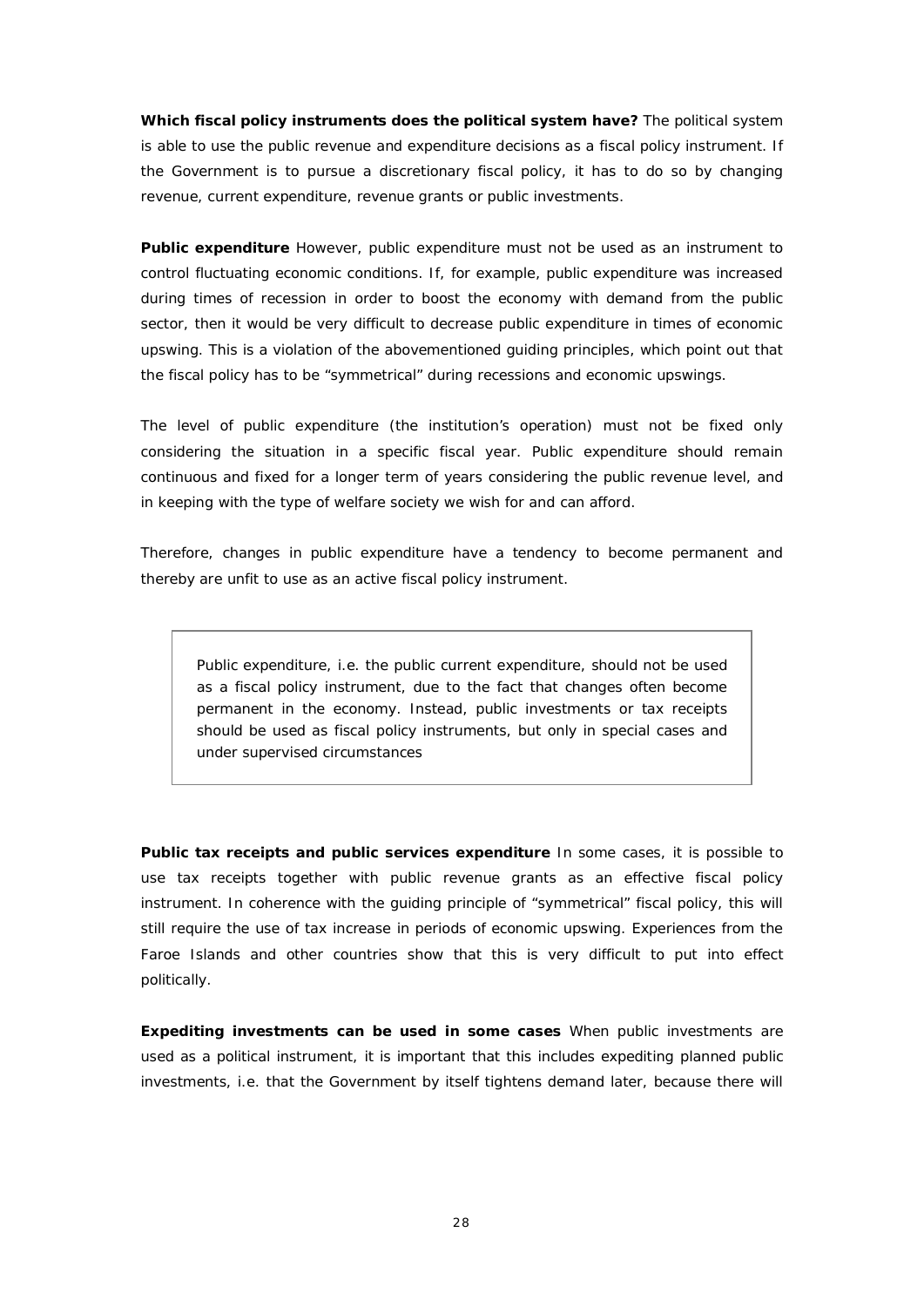not be so many public investments to be made left at that time. This requires that the Government has a clear long-term plan for all public investments.<sup>7</sup>

*Our recommendation is that public investments should be prioritized with regards to the capacity of the future economy and considering which investments produce the highest public yield over a longer term of years*

**Fiscal policy measures of a non-durable type** In coherence with the abovementioned guiding principles, it is important that fiscal policy measures used to control economic conditions are of non-durable type, i.e. that the Government curbs demand in periods of economic upswing as well as boosts demand in periods of recession.

#### 4.2 DISCRETIONARY FISCAL POLICY ONLY IN SPECIAL CASES

**Automatic equalizers** The Government's fiscal policy should as far as possible be restricted in order to let automatic equalizers ("automatic stabilisers") boost the economy in periods of recession and curb the economy in periods of progress. The automatic equalization involves that for instance unemployment benefits automatically increase during recessions and that tax receipts decrease automatically. The opposite occurs in periods of economic upswing.

**Uncertain basis of decision-making** Statistics on the Faroese economy and every other economy are of such a type that it is very difficult to fine-tune the economy with discretionary fiscal policy. The statistics are delayed compared to the real trends and often they are not so accurate. Therefore, it is impossible to know with certainty to what extent the Government should either boost or curb the economy.

*Discretionary fiscal policy should only be used in special cases, where there is little or no doubt about the indications given by economic statistics*

**The political process and delay** Furthermore, fiscal policy has a lagged effect because firstly, political consensus must be reached about which measures should be taken. Secondly, these measures must be agreed upon and put into motion, before they finally can have an affect on the economy. Therefore, there is the risk of discretionary fiscal policy doing actual harm and have the opposite effect than planned. Parts of the economy can easily be over-stimulated, causing the pay level to rise in the whole economy, competitiveness to worsen and adds more pressure on the balance of trade and payments.

 $7$  See also section 6.2 about prioritizing investments.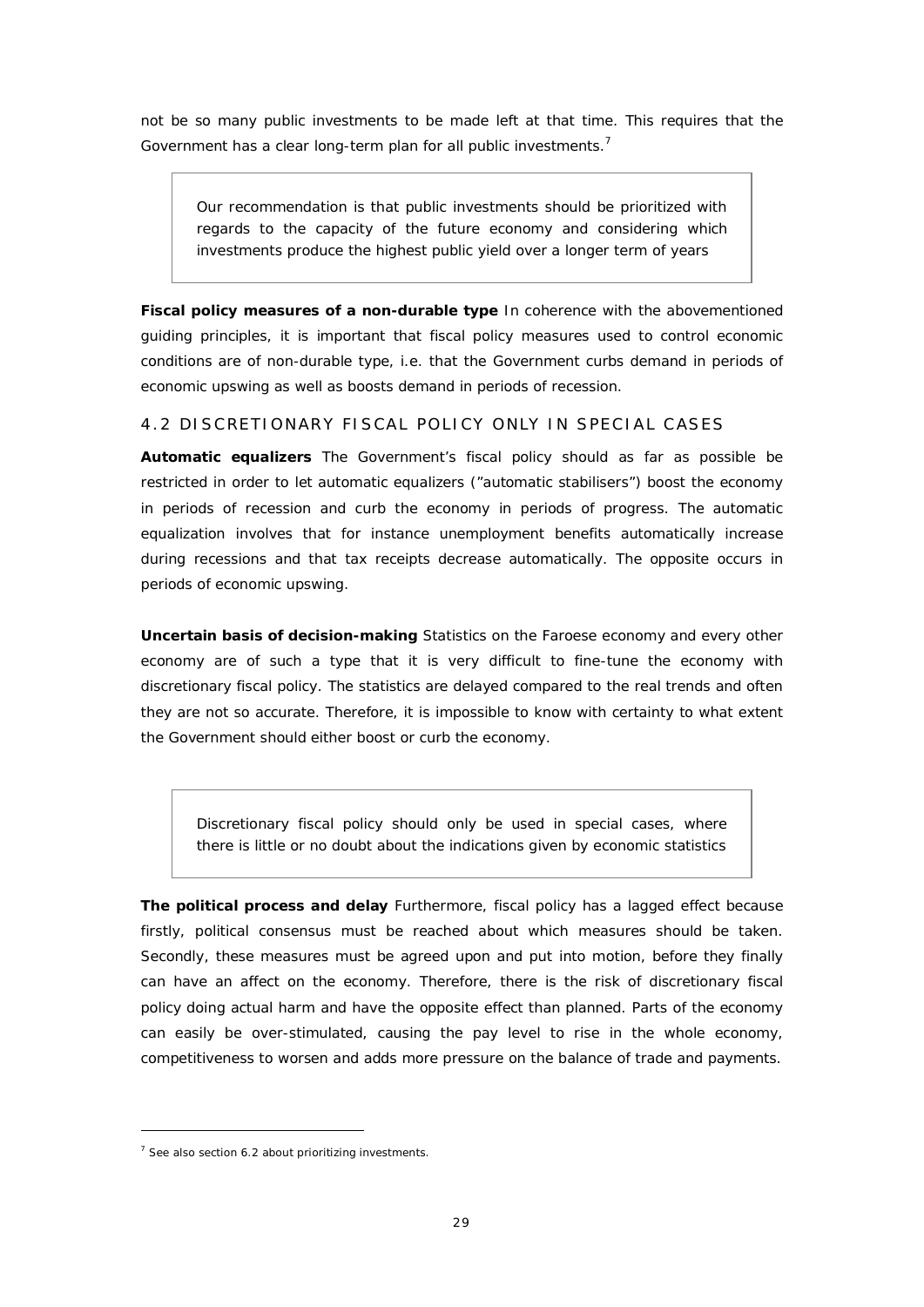**Blows to the supply and demand** Economies can be hit by blows to the demand and supply. In the cases where recession is due to blows to the demand, it can be wise for the Government in some cases to boost the economy with public demand.

Boosting the economy with public demand in the cases where there have been blows to the supply in the economy is not wise. $8$  This will result in a rise in prices, capacity pressure, worsening competitiveness and pressure on the balance of trade and payments. Negative blows to the supply have the effect that the economy's **production capacity** will lessen with the resources available.

Therefore, it is not wise in all cases for the Government to boost the economy with fiscal policy, even though the economy produces below the so-called capacity limit.

*We recommend that the Government should refrain from pursuing discretionary fiscal policy*

Under any circumstances, the following requirements must be met, before it is wise to consider using discretionary fiscal policy:

- There must be available capacity in the economy, e.g. available labour, i.e. discretionary fiscal policy is not sensible to pursue during periods of very low unemployment
- Discretionary fiscal policy must be non-permanent, i.e. fiscal policy should be "symmetrical"
- There must be no uncertainties surrounding the indications the statistics provide. For example, it is only sensible to pursue an discretionary fiscal policy if it is certain that the blows to the economy have affected the demand in the economy

Having economic and political scope is a key prerequisite for pursuing an discretionary fiscal policy.

## 4.3 WORKING TOWARDS ECONOMIC AND POLITICAL SCOPE

The political system should ensure that there is a necessary scope in the economy for any given policy, which is planned to pursue. Economic scope could be:

<sup>&</sup>lt;sup>8</sup> For example, high oil prices are a negative blow to the supply for the Faroese economy, because the industry's production cost increases due to high oil prices.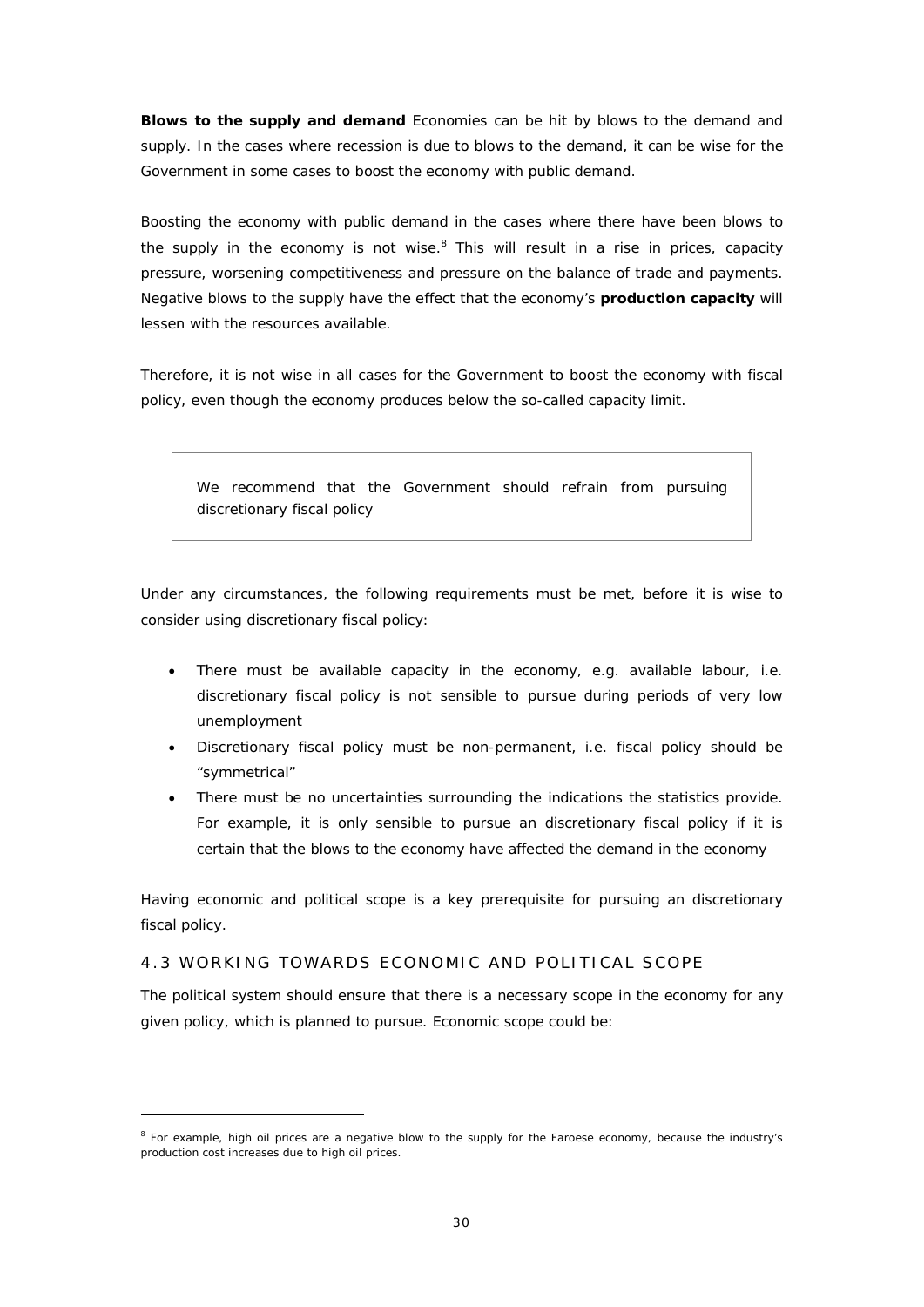- Scope for real economy, which implies productivity corresponding to labour and capacity utilisation
- Scope for finance and investments, which imply balancing revenues and expenditures gradually and financing necessary deficit by borrowing with favourable terms

In order to make sustainable fiscal policy work, the political system must consider how the economic scope is affected as time goes by. This is applies to the scope for real economics for the economy as a whole, and to the financial and investment scope for the public authorities.

Revenue policy and parts of the expenditure policy (especially revenue grants) could and should also be used to influence the real economic scope and the scope for finance of the Government.

The investment policy should be adjusted to the scope, which the policy otherwise has created. Experiences from other economies<sup>9</sup> show that when there is a need for tightening the fiscal policy, investments are reduced. Therefore, it is crucial to create scope for required investments and to have a timetable for the investments.

In the Faroese case, it is also important that it is a very small resource economy with great fluctuations.

*Faroese public borrowing capacity (credit rating) is more easily influenced than in larger countries. Therefore, it is crucial to have clear and reliable plans in order to create the necessary scope in the economy and for the public authorities*

<sup>&</sup>lt;sup>9</sup> See [12, p. 26].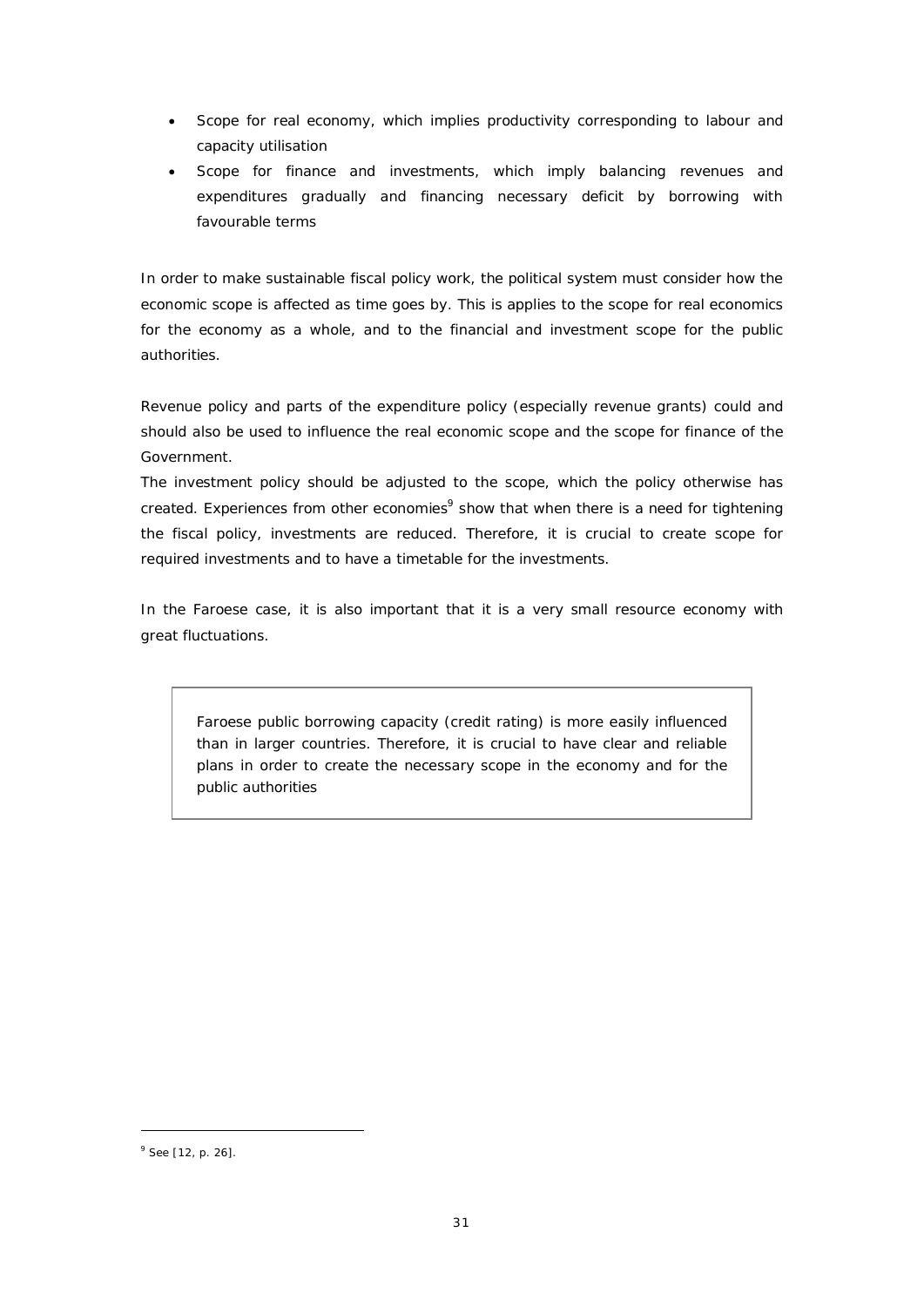# 5. THE GOVERNMENT´S FISCAL POLICY

This section of the report will focus on the pursued fiscal policy of the Government. An estimation of how much of the public deficit stems from pursuing the wrong policy in recent years or stems from the recession will be made.

# 5.1 IS THE PURSUED FISCAL POLICY SUSTAINABLE?

The public fiscal policy has boosted the economy during the latest economic upswing. The increase in current expenditure has been considerable following the economic crisis in the 1990's. Still, the Treasury's revenue has not increased as much and decreased in 2008 and 2009.

Tables 2 and 3 show some key figures from the Treasury's annual accounts in recent years. The tables show that the Treasury's deficit in 2010 is app. DKK 770 million and is equal to app. 20 per cent of the revenue.

| Sources of Central Government income<br>TABLE 2 |       |       |               |       |       |       |       |       |  |  |
|-------------------------------------------------|-------|-------|---------------|-------|-------|-------|-------|-------|--|--|
| %-distribution and mill DKK (net)               | 2007  | 2008  |               | 2009  |       | 2010  |       |       |  |  |
| Income Tax                                      | 43%   | 1.791 | 44%           | 1.829 | 44%   | 1.696 | 43%   | 1.688 |  |  |
| <b>VAT</b>                                      | 41%   | 1.722 | 39%           | 1.629 | 40%   | 1539  | 40%   | 1.569 |  |  |
| M iscellaneous                                  | $1\%$ | 45    | $\frac{1}{2}$ | 44    | $1\%$ | 25    | $1\%$ | 25    |  |  |
| Dansish State grant                             | 15%   | 632   | 15%           | 635   | 16%   | 635   | 16%   | 635   |  |  |
| Total                                           | 100%  | 4.190 | 100%          | 4.137 | 100%  | 3.895 | 100%  | 3.917 |  |  |

**C o mment :** 2009 numbers are grants. 2010 numbers are from 2010 budget **Source:** Finance Industry

Figures 17 and 19 show the trend in revenue and expenditure of the Treasury in recent years. The figures show the huge increase in expenditure, while revenue has not increased correspondingly.

| Distribution of Central Government expences |      |       |      |        |      |        |       | TABLE 3 |
|---------------------------------------------|------|-------|------|--------|------|--------|-------|---------|
| %-distribution and mill DKK (net)           | 2007 |       | 2008 |        | 2009 |        | 2010  |         |
| Operating expences                          | 93%  | 3.767 | 95%  | 4.251  | 95%  | 4.404  | 92%   | 4.326   |
| Invstments                                  | 7%   | 292   | 5%   | 232    | 5%   | 227    | 7%    | 317     |
| Interest payments                           | 0%   | $-14$ | 0%   | -16    | 0%   |        | $1\%$ | 42      |
| Total                                       | 100% | 4.045 | 100% | 4.467  | 100% | 4.635  | 100%  | 4.685   |
| Surplus                                     |      | 145   |      | $-330$ |      | $-740$ |       | $-768$  |

**Comment:** 2009 numbers are grants. 2010 numbers are from 2010 budget

**Source:** Finance Industry

The increase in public expenditure must be seen in the light of that the Faroese economy has experienced a long and continuous economic boom since the crisis in the 1990's.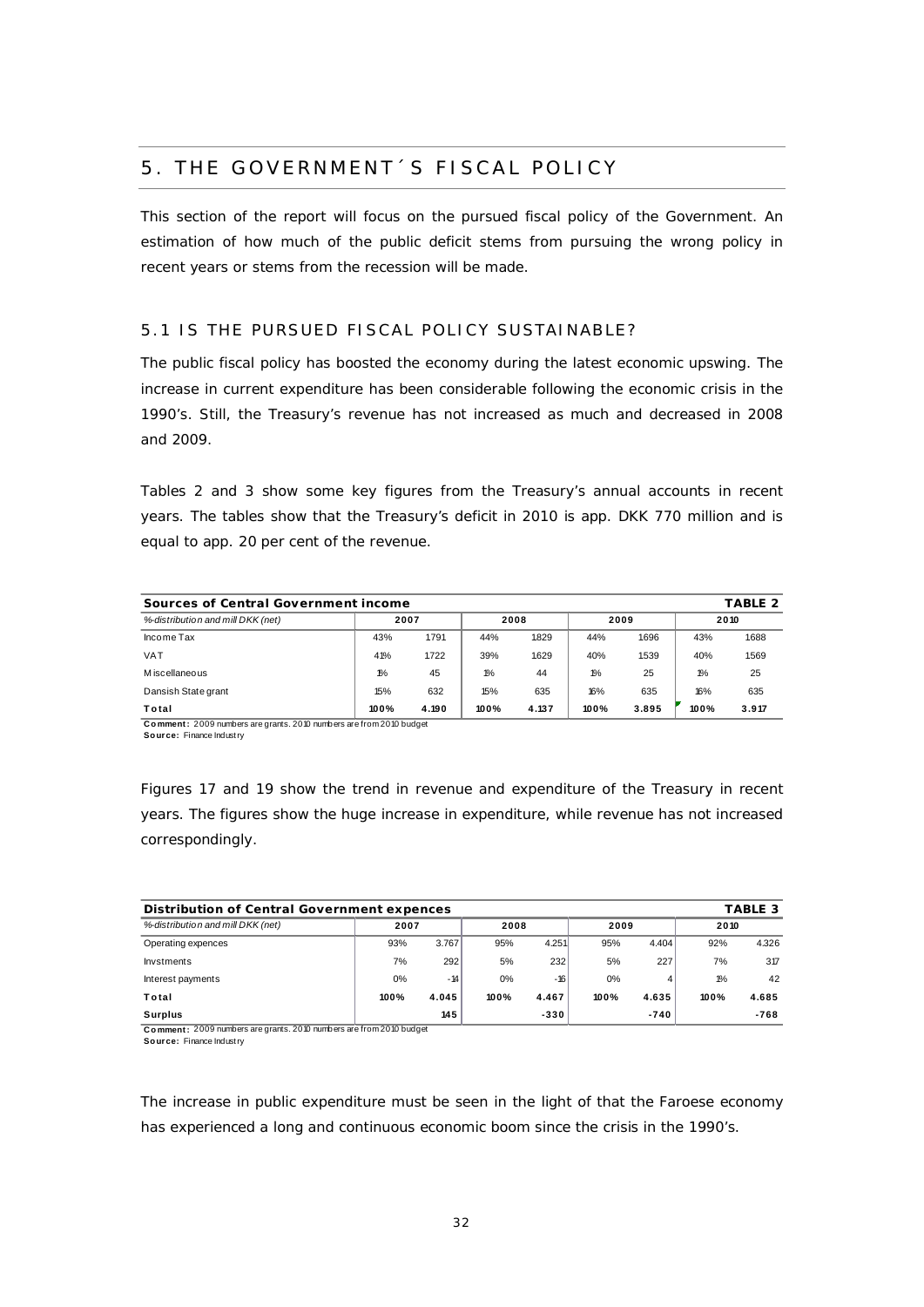

**Source:** Mynistry of Finance



Furthermore, there have been reductions of taxation, which have increased the households' disposable income and made the economic upswing bigger that it otherwise would have been. The reductions of taxation can be seen in figure 21, which shows that the Faroese Government tax, personal tax, has practically not increased since 2002, despite a huge growth in GDP. Reductions of taxation from 2004 to 2008 were considerable, almost DKK 100 million annually. Concretely, the reductions of taxation meant that changes were made on the level of the Faroese Government tax in such a way, making the tax bracket limits higher and the rate of taxation on different tax brackets was continuously decreased during 2004 to 2008.

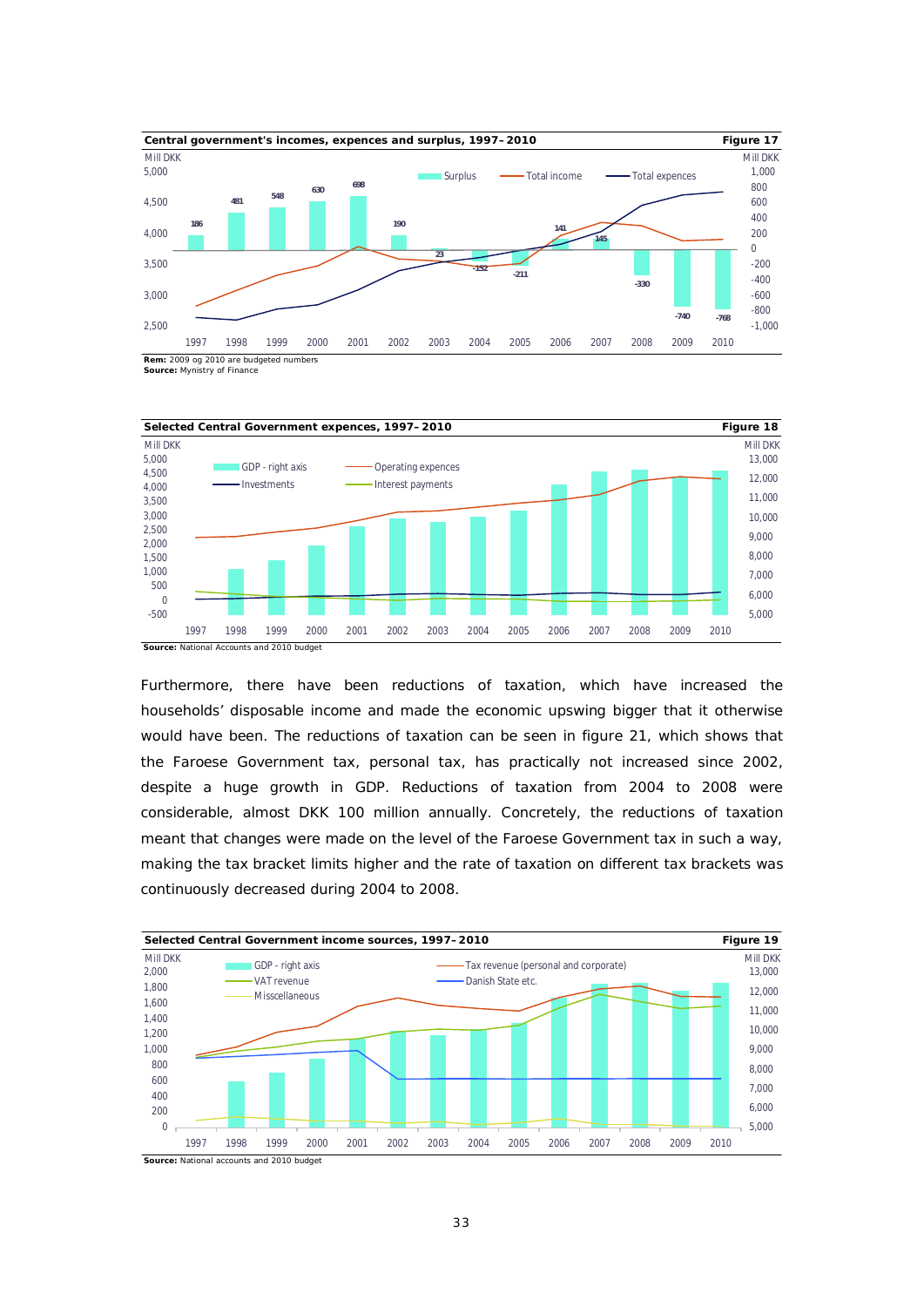Payments received by AMEG (Labor Market Supplemental Pension Fund) were increased from 0.75 per cent to 1.75 per cent of the taxable income from 2005 to 2008. Payments made by AMEG also increased, thus the net impact of this on the economy was not significant. Concretely, the payments received by AMEG increased from app. DKK 100 million to app. DKK 240 million from 2005 to 2008, but the payments made increased from app. DKK 60 million to app. DKK 160 million during the same period.

The reductions of taxation were significantly greater and had a more boosting affect on the economy. The payments received by the Maternity Leave Fund also increased from app. DKK 30 million in 2005 to app. DKK 80 million in 2006. This increase is also insignificant considering the boost from the reductions of taxation from 2004 to 2008.

The reductions of taxation from 2004 to 2008 decreased the Treasury's revenue and consequently led to the Treasury having a smaller savings to withstand a change in economic trends. When public revenue is cut by reductions of taxation and by decreasing transfer income from Denmark, public expenditure must be adjusted to this new situation. This has not been done during recent years.

#### **5.1.1 Indications of structural deficit**

**Cyclical deficit** Figure 20 shows the public sector's surplus on the Faroe Islands. A part of the public deficit stems from the recession. This is the cyclical deficit, or what is due to the fact that households and the industry pay less direct and indirect taxes currently than before, because of the less activity in economy. The other part of the deficit is of a structural type and stems from the public tax receipts being on average too low compared to the expenditure.



**Source:** Ministry of Finance

**Non-permanent revenue gone** Figure 21 below shows (along with figure 16) that the growth in the Treasury's revenue in recent years stems from indirect taxes revenues, which now have been reduced significantly. The growth in indirect tax revenue from 2006 to 2007 is to be assessed as non-permanent revenue from credit funded expenditure growth in the two years. It is highly unlikely that this source of revenue will be durable in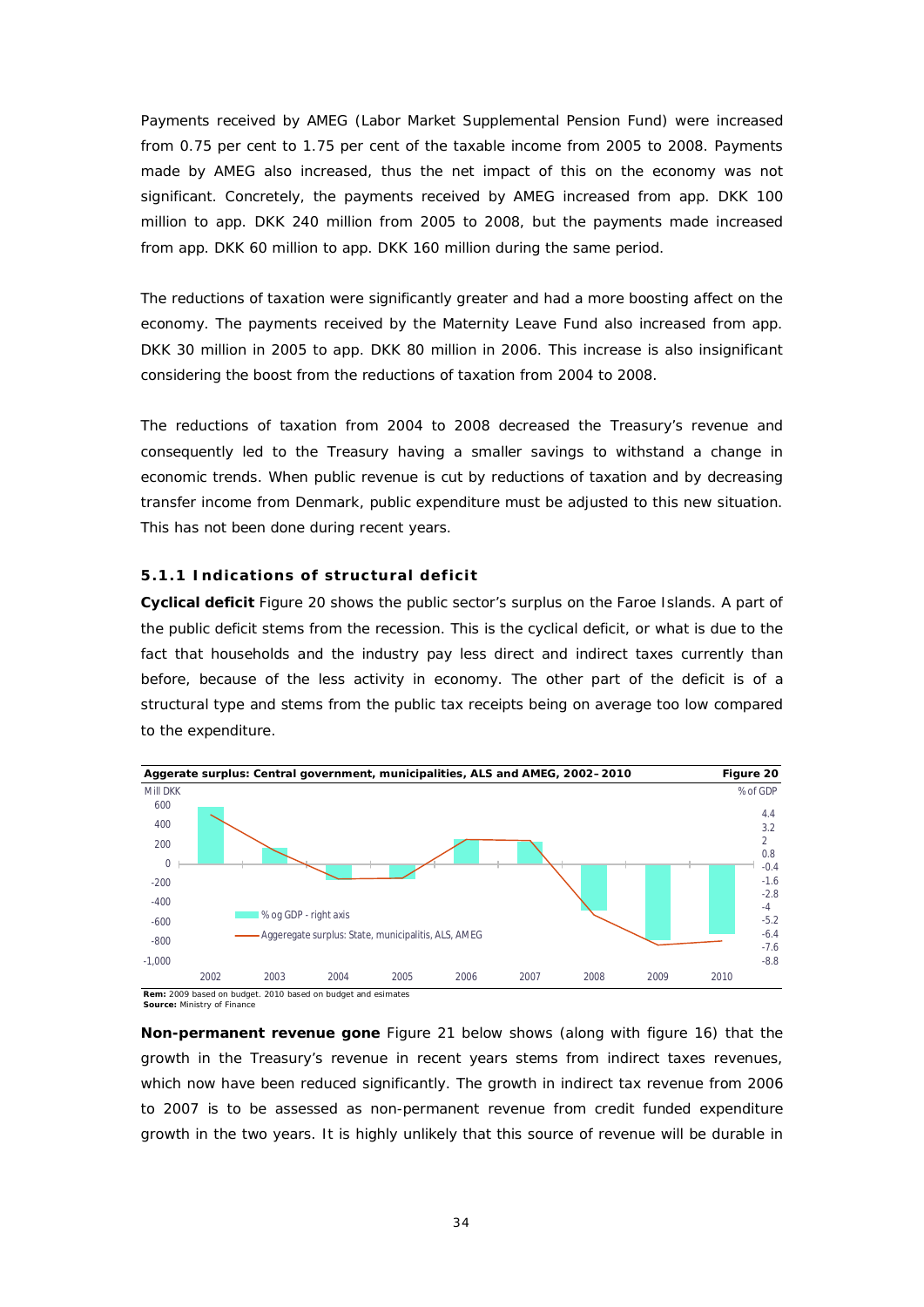

the future. Furthermore, many non-recurrent revenues have gone to the Treasury due to the fact that many public corporations have been privatized in recent years.

**Source:** OECD Economic Outlook No 85 database

**Growth in public expenditure** The indication of a structural deficit is mainly based on different statistics on the trend in expenditure and revenue basis for the period 1998 and onwards, and compared to the surplus in the public sector<sup>10</sup>. Section 3 showed that e.g. the public payroll costs since 2000 have increased by app. 80 per cent, while the general pay, i.e. all the other payroll costs, which are not part of the public sector, have risen by app. 35 per cent. Figure 22 shows all of the public expenditure, i.e. public spending and investments on the Faroe Islands compared with its neighboring countries. According to these statistics, the total public expenditure compared to the available GNP has increased from a cautious basis compared to neighboring countries, from app. 25 per cent in 1998 to 34 per cent in 2006 (statistics from 2006 are prepared national accounts figures). An assessment of the public expenditure since 2006 shows that it has increased by 39 per cent of available GNP in 2010. In short, this implies that the cost of providing public services on the Faroe Islands has more than doubled and the revenue basis, which partly funds this growth, is relatively weakened.



**Source**: Statistics Faroe Islands (Statements 1998, 2002 and 2006), Governmental Bank (2010 estimate) and OECD for neighboring countries

 $10$  The statistics are from the national accounts statement from Statistics Faroe Islands, which do not go further back than 1998.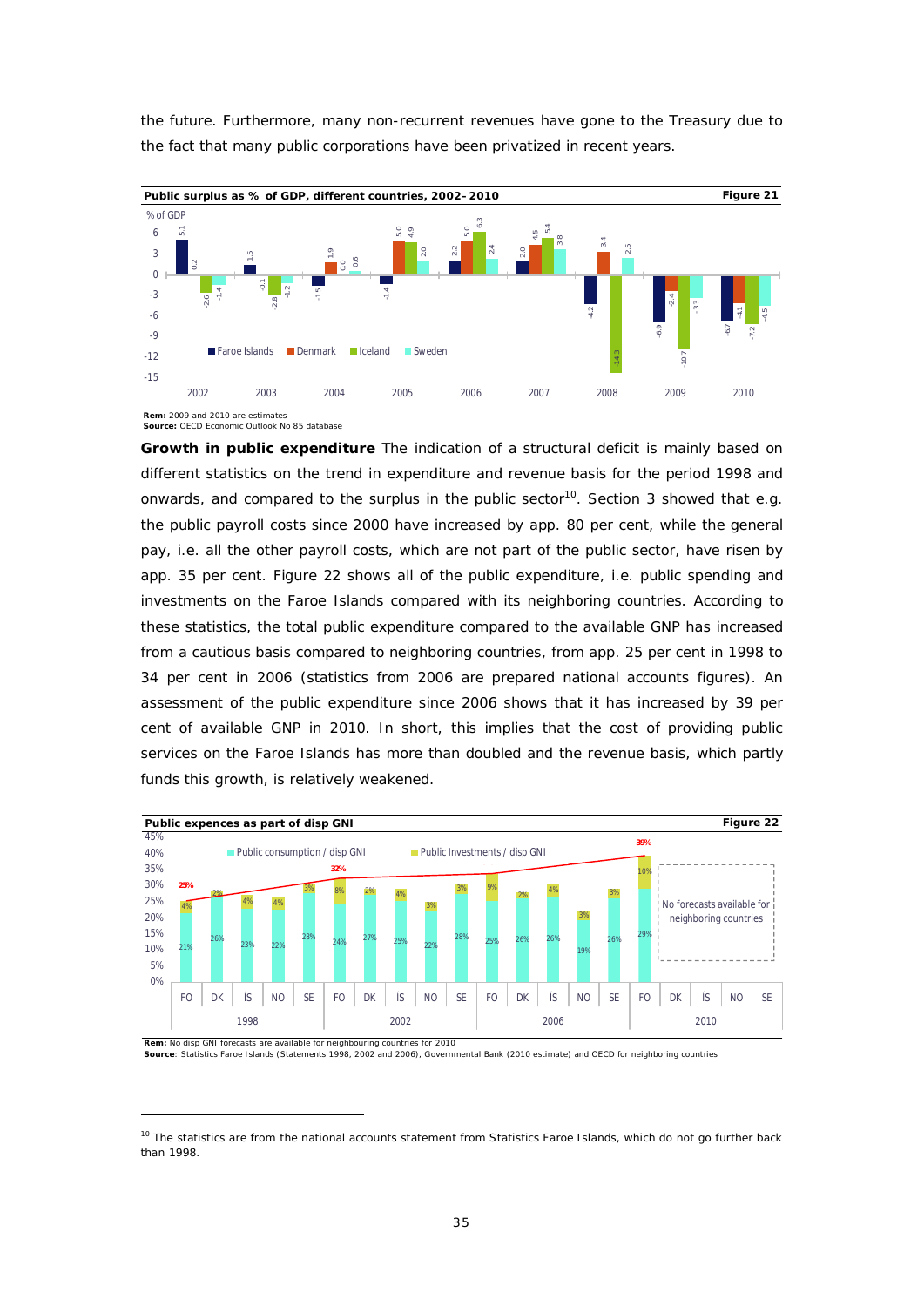**The revenue basis is weakened** Revenue basis is basically the total revenue, which the Faroese economy is able to receive from domestic production and other transfers between the Faroe Islands and foreign countries, i.e. the available GNP. In concrete terms, the main part of the revenue of the public sector comes from personal and corporate tax along with VAT. The Government has with its reductions of taxation from 2004 to 2008 weakened the revenue basis more than it otherwise would have been.

**Structural result** In developed countries, fiscal policy measurement is set, which illustrates the condition of the public sector, where recession or economic boom is taken into consideration. Terms used in this connection are: structural result, structural surplus or structural deficit of the public sector (also known as structural balance). The result of the public sector, which is illustrated with this measurement, is a good way to determine whether fiscal policy measures should be commence or not.

**Norway has a structural deficit** Seen in figure 23 is for example Norway, which has experienced a large budget surplus in 2006, equal to 18.5 per cent of GDP. With this result, one might be inclined to assume that Norway had no need to adjust the public sector compared to the overall economy. Yet, when this accounting result is cyclically cleaned, the result has turned into a deficit equal to 2.6 per cent of GDP in 2006. The structural deficit for next year is estimated at 5.4 per cent of GDP. These structural results show that Norway will face huge challenges concerning its fiscal policy.

**…meanwhile, Denmark has a structural surplus** Figure 23 shows that the Danish public sector in 2010 will have an accounting deficit equal to 3.5 per cent of GDP. This deficit not only stems from the cyclical situation but also from planned measures by the Danish Government, which aim to increase activity in the country. At the same time, it can also be seen that a structural surplus is still expected in the public sector equal to 1.3 per cent of GDP. This structural surplus in 2010 is a sign of the Danish fiscal policy being sustainable; because the deficit will be gone when the economy has turned around.



**Source**: Statistics Faroe Islands (Statements 1998, 2002 and 2006), Governmental Bank (2010 estimate) and IMF for neighborig countries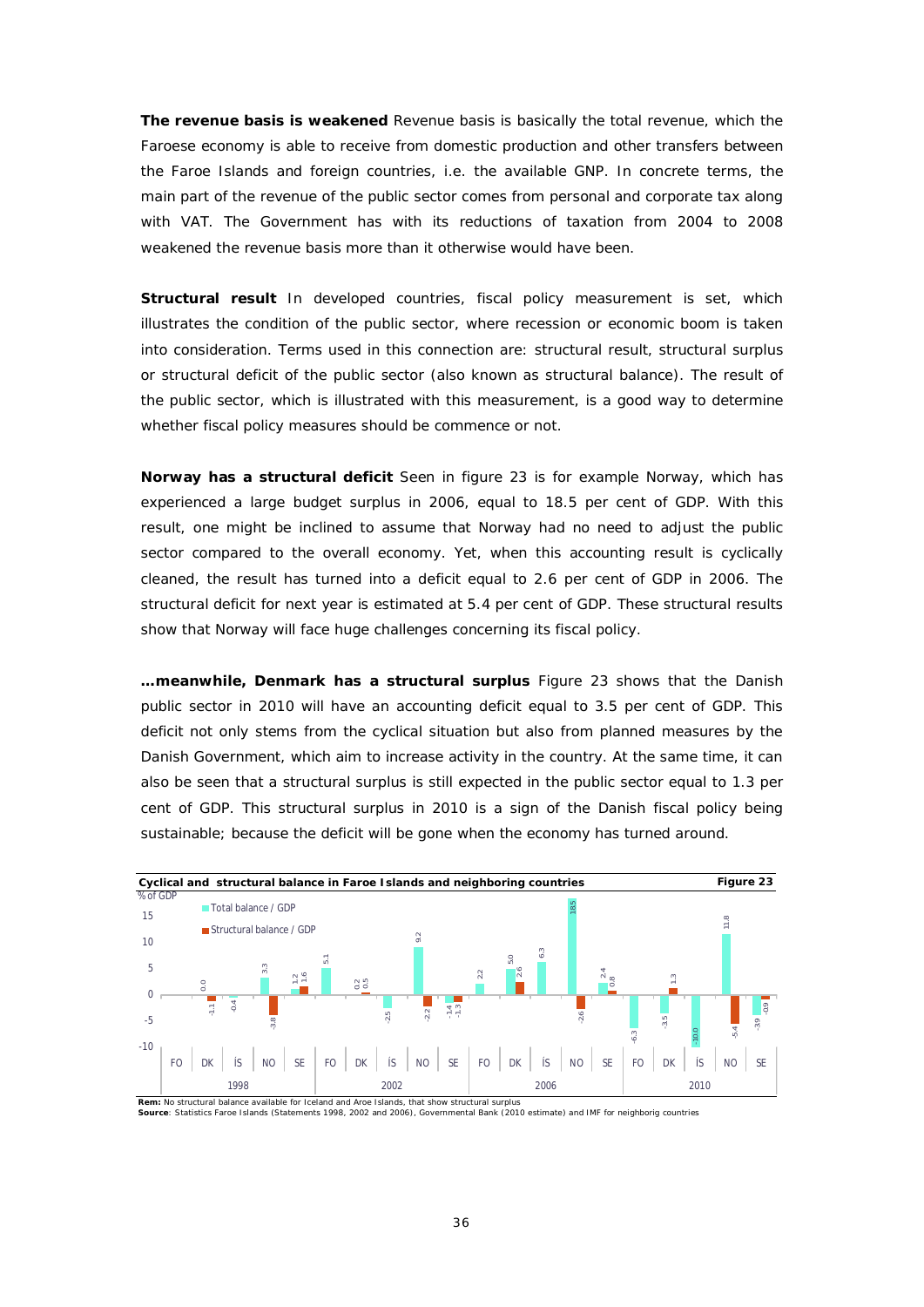**Possible example for the structural result of the Faroe Islands** As abovementioned, statistics from the Faroe Islands regarding structural results are not available. We can still make an educated guess towards assessing the structural result for 2006 based on the ratio between accounting results and structural results of our neighbouring countries. In Norway, this ratio is app. 22-percentage points and in Denmark the ratio is 2.5 percentage points. We choose to calculate with a 3-percentage point ratio for the Faroe Islands in 2006. Then there is a structural deficit of 1 per cent of GDP in 2006.

In addition, we can also loosely estimate that reductions of taxation and a large increase in expenditure from 2007 to 2009 have increased the structural deficit. Consequently, a deficit around 3 per cent of GDP in 2010 can possibly be expected.

If this is corresponding to the reality – which we cannot know until accurate study has been made – a structural deficit equal to app. DKK 350 million can be expected. In other words, according to this the political system has to tighten its fiscal policy corresponding to this amount.

*There are indications that the Government's pursued fiscal policy has inbuilt imbalances, which lead to structural deficit*

#### **5.1.2 The tax burden**

The political decision as to the level of the tax burden in a country is in reality simple. The decision should be based on choosing a suitable level of service in the public sector, i.e. a suitable size of the public sector as a part of the whole economy, GDP, and fixing the tax burden at a level which insures that public revenue and expenditure break even over a long term of years.

In case there is a political decision to have a lower tax burden on the Faroe Islands than in its neighbouring countries, one of the consequences is that the public level of service will also be lower than in neighbouring countries, due to the public sector not being able to finance a level of service as high as in other neighbouring countries. On the other hand, if there is a decision to keep about the same public level of service on the Faroe Islands as in neighbouring countries, the Government will have to maintain the same tax and indirect tax receipts level as in the neighbouring countries.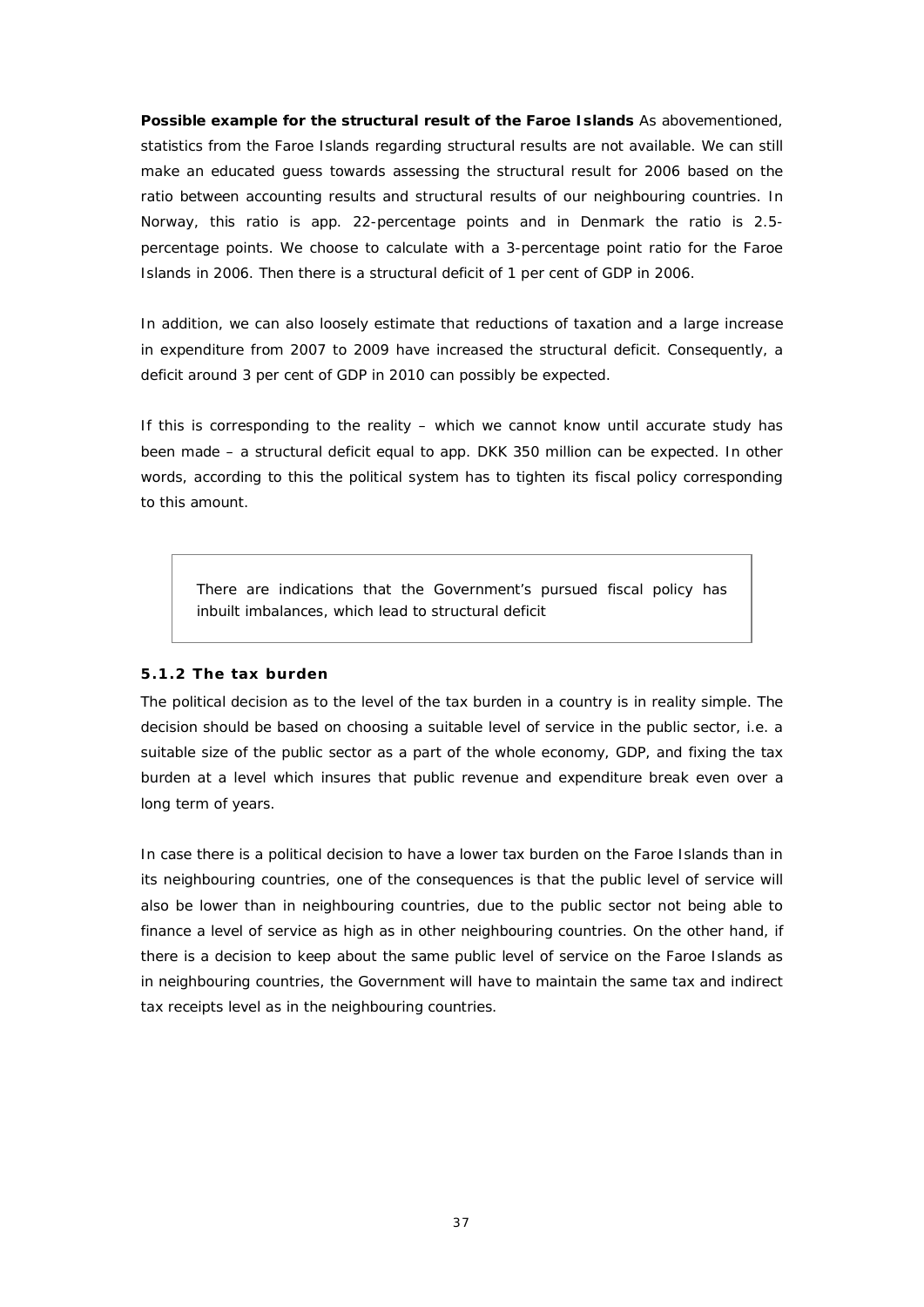| Tax burden    |      |      |      |            | Table 4    |
|---------------|------|------|------|------------|------------|
| % av GDP      | 2004 | 2005 | 2006 | 2007       | 2008       |
| Iceland       | 38%  | 41%  | 42%  | not avail. | not avail. |
| Denmark       | 50%  | 52%  | 50%  | 49%        | 49%        |
| Norway        | 43%  | 44%  | 44%  | 44%        | 42%        |
| Sweden        | 48%  | 49%  | 49%  | 48%        | 47%        |
| Finland       | 43%  | 44%  | 43%  | not avail. | not avail. |
| Faroe Islands | 45%  | 45%  | 47%  | not avail. | not avail. |

**Source:** Statistics Faroe Islands, OECD, Danish Statistics

Table 4 shows the tax burden on the Faroe Islands and in the neighboring countries based on the national accounts. Table 4 shows that the tax burden on the Faroe Islands can be compared to the tax burden in most neighboring countries, although it being slightly lower than in Denmark and Sweden.

Reading table 4, there is some need for reservation concerning different circumstances. There is no unambiguous method to measure tax burden; therefore there is a difference in the statements based on the method of statement used. The tax system varies from country to country and this affects the tax receipts in the countries. Therefore, comparing tax burden in different countries calls for caution. The tax burden is for example affected by how many tax deductions there are in the tax system, whether the public benefits are low and tax-free or high yet taxable $^{11}$ .

*There are indications that the tax burden on the Faroe Islands is lower compared to Denmark and Sweden, but higher compared to Norway and Finland*

#### 5.2 A SPECIAL CASE?

As shown in section 4.2, we recommend not to pursue a discretionary fiscal policy, except in special cases, and the prerequisites are shown which need to be present. In order to answer the question of whether the current state of the Faroese economy is a special case, it is necessary to look at the economic situation compared to long-term indicators, while at the same time considering the economy position compared to the past years and in the years ahead respectively.

The above-mentioned assessment of the economic trends indicates that the Faroese economy overall is sound. According to Statistics Faroe Islands the Faroese net worth was DKK 3.7 billion in 2006 and there are indications that the Faroe Islands has had a surplus on the balance of payments since then. The economic position compared to foreign

<sup>&</sup>lt;sup>11</sup> The measure for tax burden in table 4 and other reservations are more clarified in [20, section 7.2] and [7].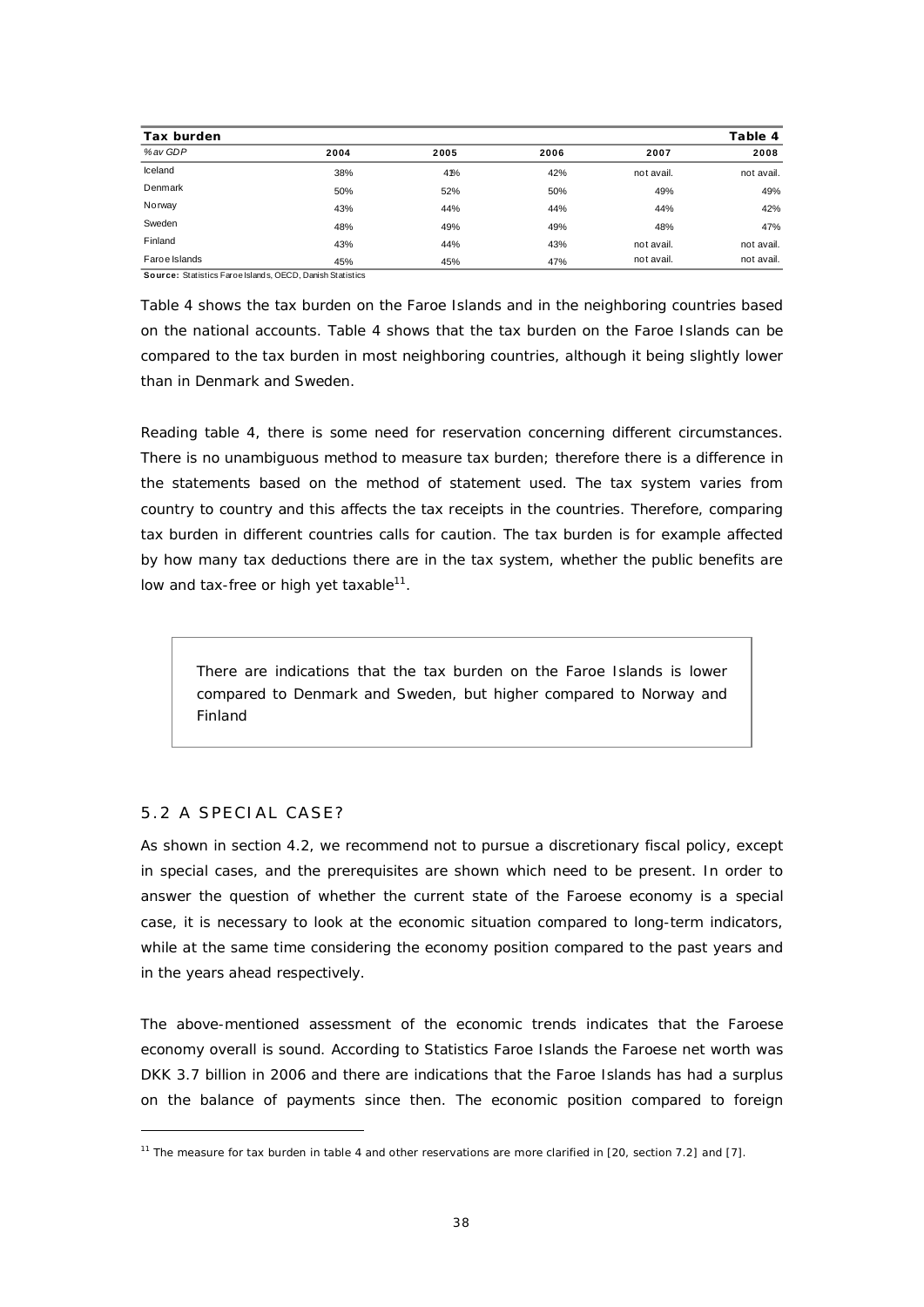countries must therefore be said to be satisfactory. The Faroese households seem to be fairly well off compared internationally and the net liabilities of the Government and municipalities were in total minor at year-end of 2008. Financial institutions and businesses stand for the greater part of net assets in foreign countries. Parts of the activities in the resource industries are experiencing operational difficulties. The building industry is experiencing severe setbacks. The trade and service industries have felt the affect of greater caution among the industries and households. With an unemployment rate of app. 4 per cent of the available labor force, the economy is still close to its maximum capacity. The conclusion is that although the Faroese economy still is affected by the global financial and economic crisis, the outlooks show overall more stabile conditions in 2010. The biggest problem is the management of the country and municipalities.

*The Faroese economy has largely been in a state of exception during the economic upswing in 2005, 2006 and 2007, and despite a real recession in 2008 and 2009, there are indications of stabile economic conditions in 2010*

During recent years, the Government has had a boosting effect on the Faroese economy and this will continue according to the Budget for 2010.

Bearing in mind the current economic situation and public deficit on the Faroe Islands, we do not recommend pursuing a boosting fiscal policy resulting in a larger public deficit. Fiscal scope for pursuing a more boosting fiscal policy is hardly present. The public deficit must be seen in the light of the fact that the costs must be paid back later with budget surpluses in the future.

The international financial markets have been through a long period, where governments have easily been able to finance their deficit at a reasonable cost. Yet it is still not certain whether this situation will continue from now on.

One of the consequences of the economic crisis could be that the difference between the financing cost in countries with acceptable and less acceptable credit rating will increase in the years ahead compared to recent years. Therefore, one might expect that from now on it will become increasingly more costly to finance public deficit for the countries, which do not have an exceptionally good credit rating.

According to the Budget for 2010, the Treasury's net interest expenses are expected to amount to app. DKK 42 million in the coming year. This figure will increase during the next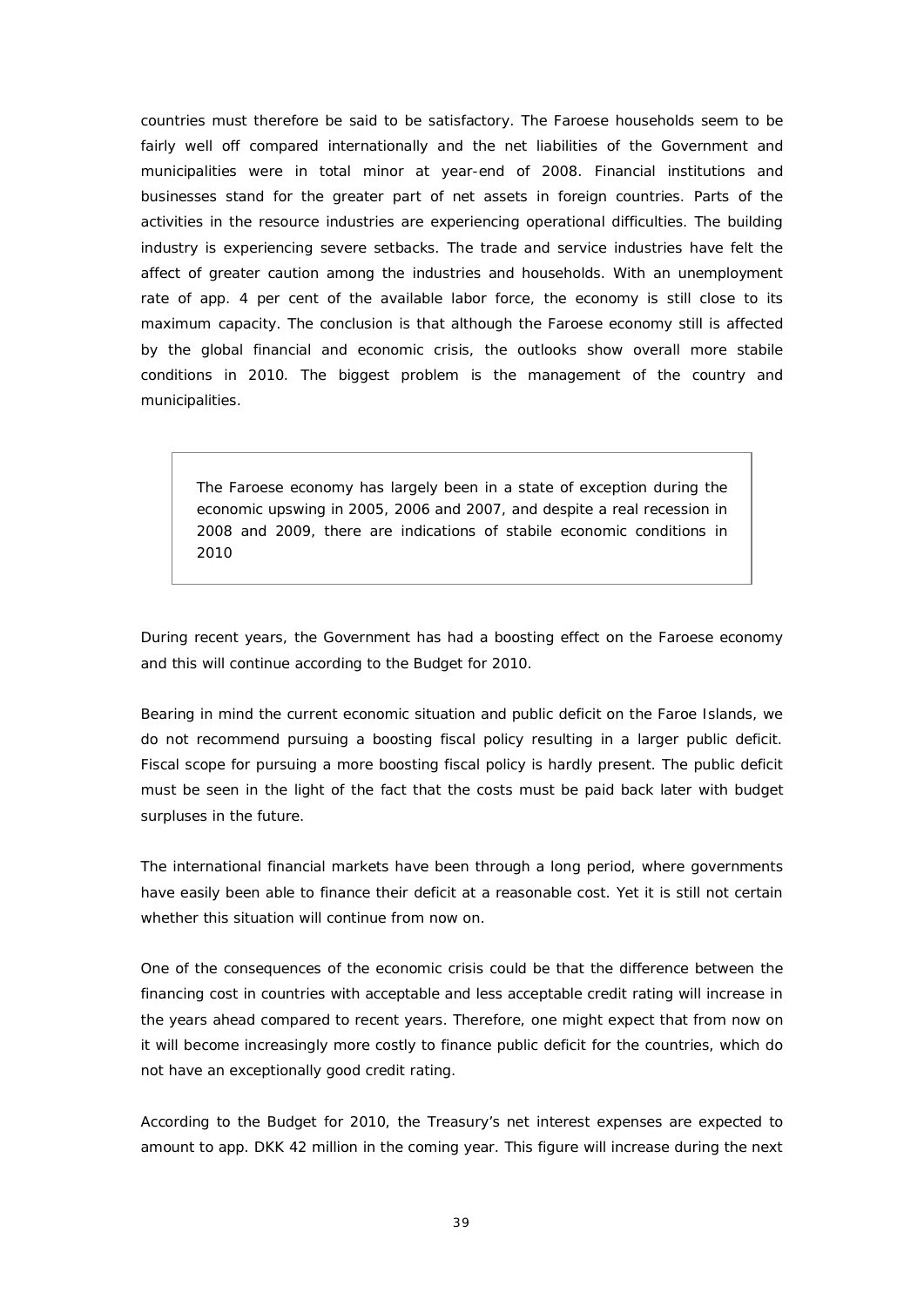couple of years due to the anticipated deficit in 2010. Assessments made by IMF indicate for instance that net interests expenses for Governments in industrialized countries will be app. 4 per cent of GDP on average in  $2014^{12}$ .

**An example of calculation** If the Treasury has a deficit of app. DKK 2 billion in the years 2008 to 2010, then this will result in the Treasury's borrowing increasing and the Treasury will therefore gain more interest expenses because of this debt, which will be financed by tax receipts. If we envisage that the financing cost of the Treasury is 4 per cent per annum, the interest expenses of DKK 2 billion in borrowing will amount to app. DKK 80 million per annum<sup>13</sup>. On the Faroe Islands, there are app. 28,000 people in the labour force. Every working Faroese must therefore pay app. DKK 2,860 extra per annum in taxes just to finance the interest expenses of DKK 2 billion in borrowing by the Treasury<sup>14</sup>.

#### 5.3 IS THERE ROOM FOR MANUVRE?

In the sense the deficit is structural and hence will not disappear by itself when the economy picks up, it is important to begin the process of strengthening the pursued tax and expenditure policy as quickly as possible, while the Government has the scope for fiscal political decisions, in order to minimize the Treasury's burden of debt to deal with in the future. Also one must keep in mind that the Treasury's expenditure for elderly causes will increase in the next couple of years due to demographical changes in the composition of the population. For example, projections made by a working group, set up by the Faroese Ministry of Finance, show that expenditure for the health services and social benefits for the elderly calculated in fixed 2009-prices will increase by app. DKK 20 million before 2015 without any renewal of the early retirement benefit scheme. Therefore, the public deficit will increase by app. DKK 200 million before 2015 in case no measures are put into motion regarding the early retirement benefit scheme – other things being equal<sup>15</sup>.

 $12$  See [6].

<sup>&</sup>lt;sup>13</sup> DKK 2 billion in borrowing is not unimaginable, when considering the Treasury's deficit in the years 2008 to 2010.

<sup>&</sup>lt;sup>14</sup> See also example in [15].

 $15$  See also [11].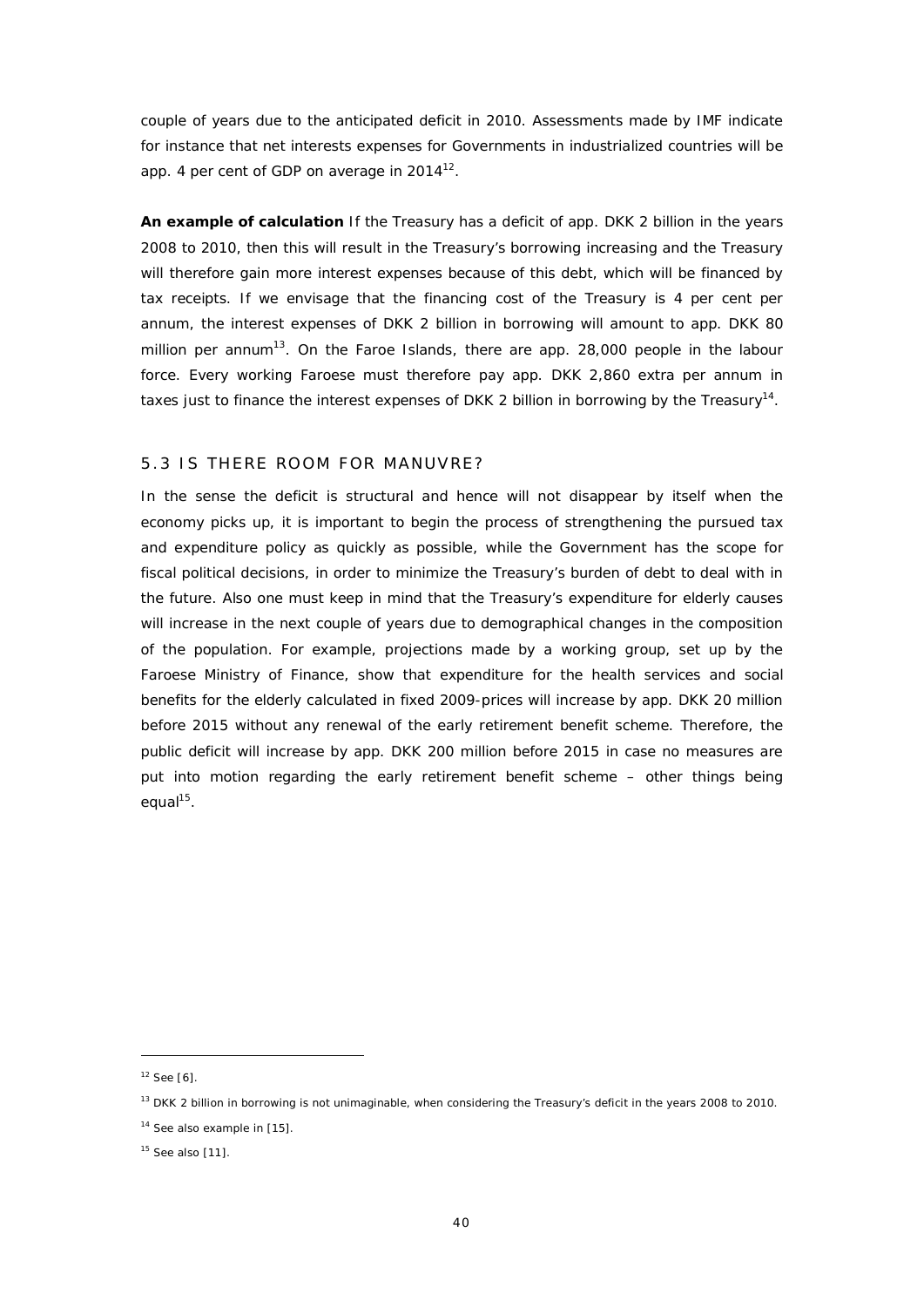#### **5.3.1 The main consideration regarding the public rating**

**Decisive of the credit rating** Decisive of the Government's credit rating is the ability of the Treasury to meet its obligations towards the creditors over a mid-long period and thereby also the sustainability of the pursued tax and expenditure policy.

The public credit rating of a small economy like the Faroese will probably worsen quicker due to the debt increasing considerably more compared to larger countries. This is because the Faroese economy is relatively more sensible to outside blows, has more fluctuations and cannot bear the same burden of debt as a larger economy, which has lesser fluctuations and can better stand outside blows<sup>16</sup>.

**The public net debt** According to table 5, the Treasury is expected to still have more assets than liabilities, i.e. net assets, in the years 2008 to 2010. At the turn of the year 2008/2009, the net asset was app. DKK 1.7 billion. The Treasury's net asset will be nearly DKK 1 billion at the end of 2009 and with the expected budget deficit in 2010, the net asset is expected to reach nearly DKK 200 million. The Treasury has early retirement benefit obligations in the future to public servants, who are not included in table 5.

In addition to the Treasury's net debt, the net debts of the Faroese Treasury include the debt of the municipalities of app. DKK 1 billion, future early retirement benefit obligations, public net assets in funds, in addition to net assets in public and local authority corporations.

The public net debt on the Faroe Islands is low compared to most other developed countries. Figure 24 shows all of the public sector's net debts in selected countries and must not be compared to net assets shown in table 5.

Net debt and credit rating There is no definite or direct link between public net debts and the public credit rating. Case in point, the US, Great Britain, Denmark, Norway and Japan all have a good credit rating even though the public net debts are different. On the other hand, Iceland and Ireland have a lower credit rating even though their net debts are not among the largest in the world.

The public credit rating therefore depends on other factors than public net debts in total, e.g. net debts in connection with the resistant against outside blows, fluctuations in the economy, financial management, revenue level, the ability to collect direct and indirect

 $16$  See also [10].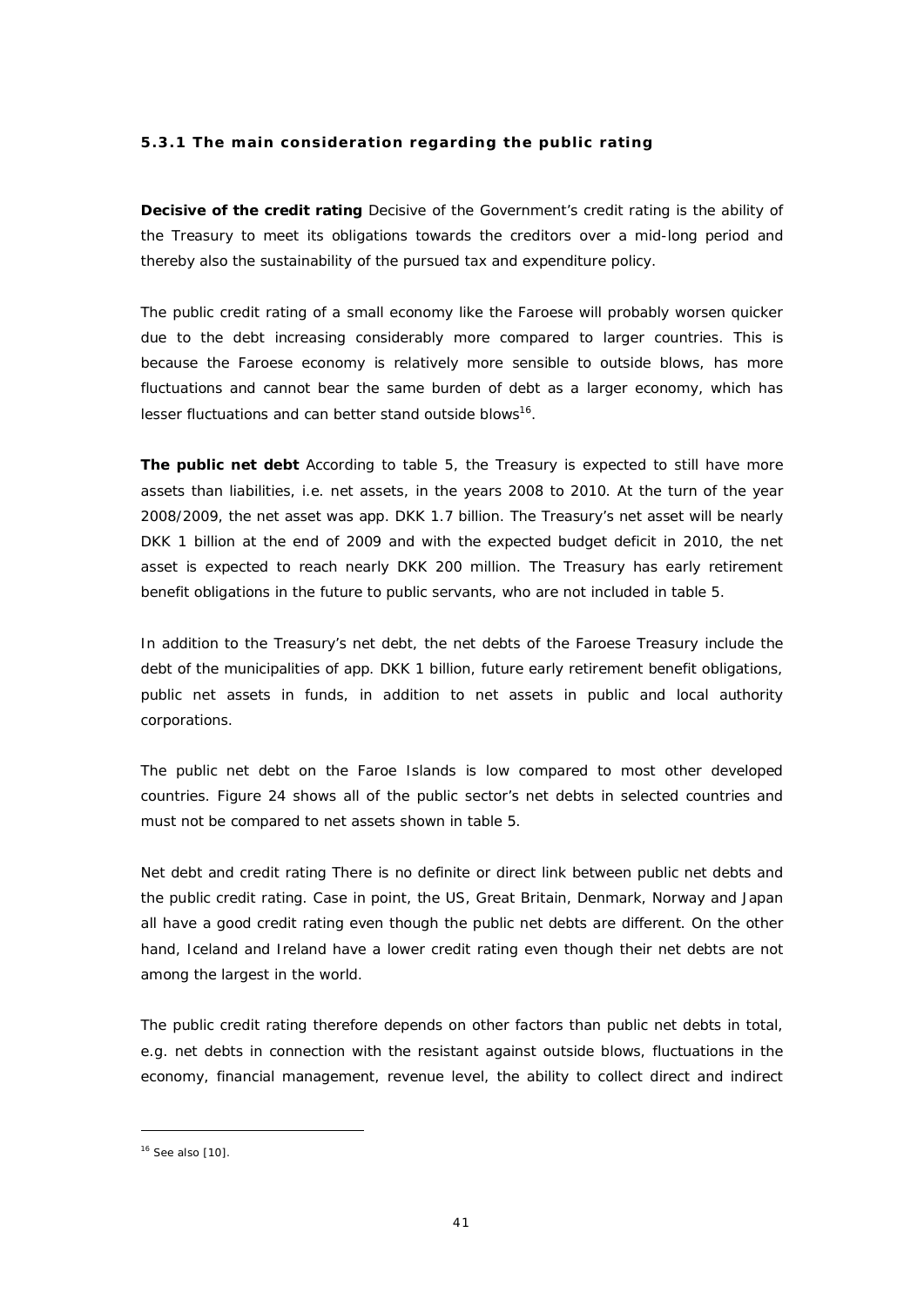taxes individually, industry structure, industry diversity, openness of the trade policy, etc.<sup>17</sup>



Rem: OECD forecasts are for 2010. Public assets and liabilities are meassured differently in different countries

<http://www.oecd.org/dataoecd/5/51/2483816.xls.><br>\*The Faroese numbers are based on table 6, municipal debt around 1 bill. kr. in 2010 and assets in funds of around 1.8 bill. kr. ultimo 2010. Future pension liabilities are therefore excluded.

**Sourde:** National accounts, municipial accounts, Finance Ministry, public fund accounts and OECD

| Central Government liabilites, assets and balance net assets, 22006-2010 |         |       |        |          |          |  |  |  |
|--------------------------------------------------------------------------|---------|-------|--------|----------|----------|--|--|--|
|                                                                          | 2006    | 2007  | 2008   | 2009     | 2010     |  |  |  |
| Gross liabilities                                                        | 3.316   | 3.379 | 3.590  | 3.865    | 4.911    |  |  |  |
| Danish state                                                             | 500     | 500   | 500    | 500      | 500      |  |  |  |
| Bond loans                                                               | 2.225   | 2.160 | 2.119  | 2.694    | 3.740    |  |  |  |
| Other liabilities                                                        | 592     | 719   | 971    | 671      | 671      |  |  |  |
| Gross assets                                                             | 3.959   | 5.194 | 5.282  | 4.857    | 5.133    |  |  |  |
| Governmental Bank                                                        | 1093    | 2.467 | 2.158  | 1733     | 2.009    |  |  |  |
| Other                                                                    | 818     | 959   | 841    | 841      | 841      |  |  |  |
| <b>Financial assets</b>                                                  | 2.048   | 1.767 | 2.283  | 2.283    | 2.283    |  |  |  |
| Net assets                                                               | 643     | 1.815 | 1.692  | 992      | 222      |  |  |  |
| Net assets excl. Financial assets                                        | $-1405$ | 48    | $-591$ | $-1.291$ | $-2.061$ |  |  |  |

**C o mment s:** 2009 and 2010 are preliminary numbers

**Kelda:** Landsbanki Føroya

**Scope and credit rating** The guiding principle that the Faroese Government should always strive for fiscal scope is therefore closely linked to the regard of the credit rating of the public sector/the Treasury. The question is mainly how many years can the Treasury and the public sector tolerate a comparatively significant deficit, before the credit rating of the Government will worsen and the cost of financing future deficit therefore will increase.

Still, it can be stated that as long as the Treasury runs with a deficit, its scope will lessen. Furthermore, as long as there is a deficit the interest expenditure will increase. At the same time, it is clear that among other things public expenditure will increase over the next couple of years due to demographical changes. This emphasizes the importance of as soon as possible to come with a clear scheme for long-term balance, because the longer the wait, the bigger the risk of implementing harsh measures and cuts later on.

<sup>17</sup> See also [1], [21] and [2].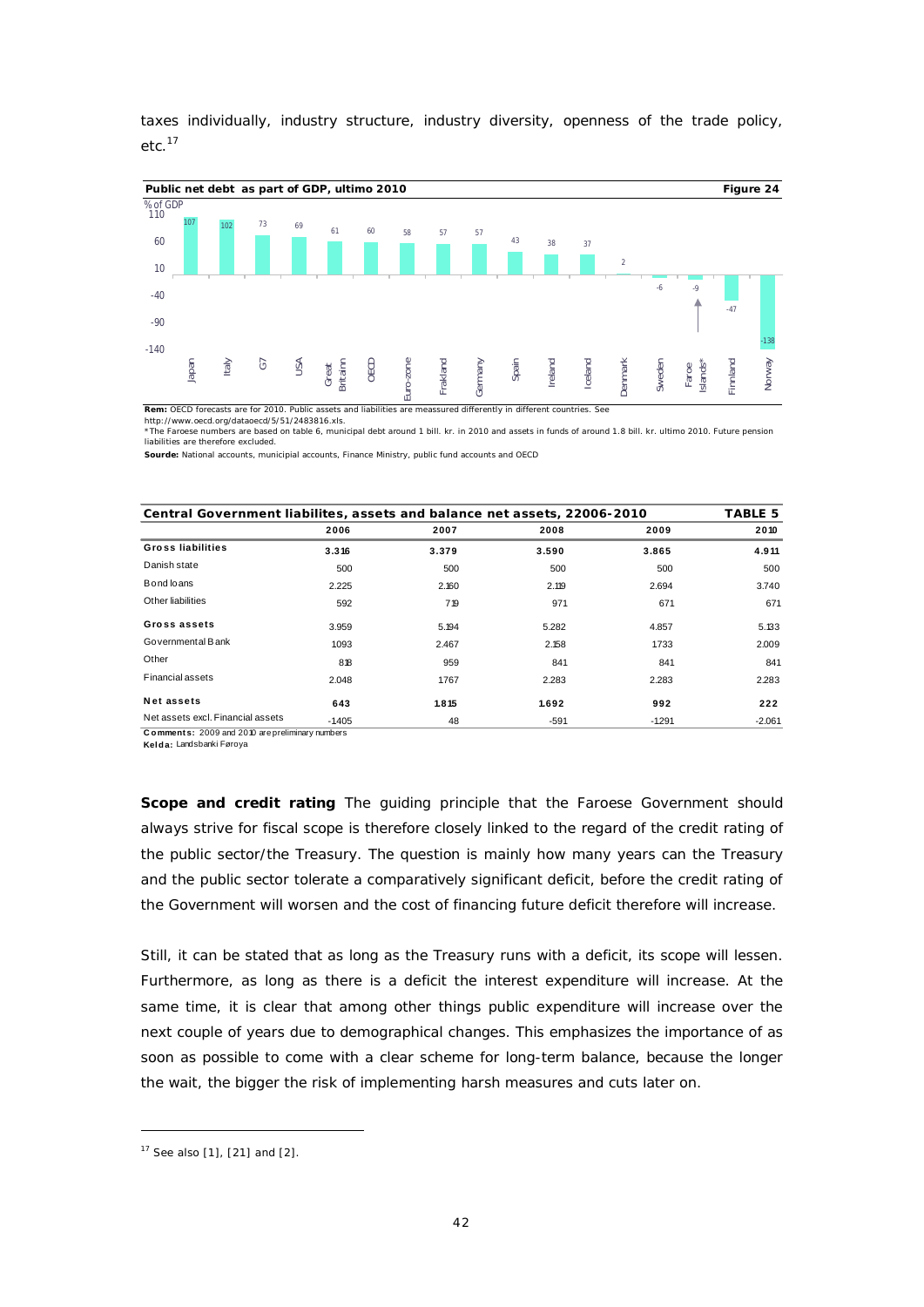The uncertainty about whether the public deficit on the Faroe Islands is cyclical or structural should not be used as grounds for postponing measures for balancing the public revenue and expenditure again. The uncertainty and lack of accurate knowledge about how the deficit is structural should rather hurry up the process of starting this development. Therefore, the Faroese Council of Economic Advisers recommends that balancing public revenue and expenditure must begin as soon as possible, while there is fiscal policy scope in order to avoid harsher adjustments in public revenue and expenditure later on.

*It is important for the credit rating and the sustainability of the fiscal policy that a determined and binding scheme is made on how to achieve balance on the public revenue and expenditure. Also important is that there is a strong political consensus for the schemes. This will help the credibility of the schemes and the likelihood of them succeeding.*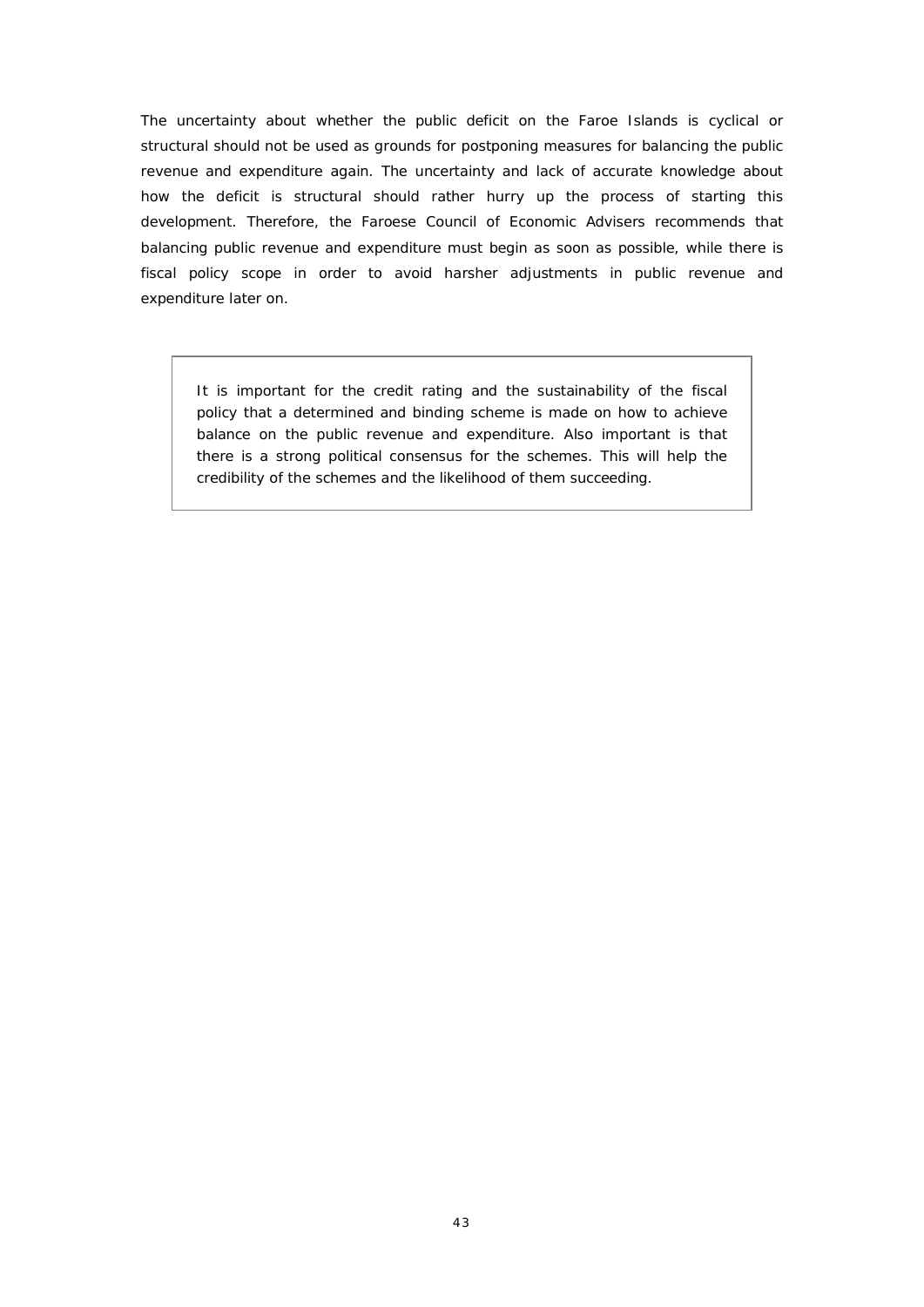# 6. FISCAL POLICY MEASURES

#### 6.1 EXTEND THE REVENUE BASE

The years 2008 and 2009 have shown how much the Treasury's revenue can fluctuate in times of recessions. Case in point, the Treasury's direct and indirect tax receipts will decrease by app. 4 per cent in 2009 compared to 2008, according to the Budget estimates. Meanwhile, the Danish Ministry of Finance expects direct and indirect tax receipts of the Danish Treasury to decrease by app. 2 per cent in 2009 compared to the previous year.<sup>18</sup> This is despite of reductions in taxation in Denmark and a reversed reduction in taxation on the Faroe Islands in 2009.

Considering the fluctuations in the direct and indirect tax receipts of the Treasury, it will be wise to expand the public revenue base on the Faroe Islands. This would lead to a smaller part of the revenue stemming from payroll and expenditure taxes and doubtlessly stabilize the Treasury's revenue. In practice, there are several ways to widen the revenue base, e.g. the tax base can be widened.

**Relatively narrow tax base** The Faroese tax base is similar to the tax base in neighboring countries, although not as wide. Real property tax does not exist on the Faroe Islands and more environmental taxes are in the neighboring countries. Furthermore, a large part of the tax receipts on the Faroe Islands stems from payroll and expenditure taxes. Table 6 shows the division of tax receipts in Denmark and the Faroe Islands in 2007, divided into some main types of taxes.

The table shows that the main parts of the tax receipts on the Faroe Islands stem from the main sources of tax receipts; payroll tax and VAT. Therefore, it may be more logical to widen the tax base with other tax sources.

| <b>VAT</b>                                             | 26,6                 | 21,3    |
|--------------------------------------------------------|----------------------|---------|
|                                                        |                      |         |
| Registration fee                                       | 2,7                  | 2,9     |
| Incometax*                                             | 48,7                 | 39,1    |
| Corporate tac                                          | 5,1                  | 7,4     |
|                                                        | <b>Faroe Islands</b> | Denmark |
| Distribution of taxes as %-points of total tax revenue | TABLE 6              |         |

**C o mment :** State and municipalities **Source:** Danish Statistics, Governmental Bank

<sup>18</sup> See [13].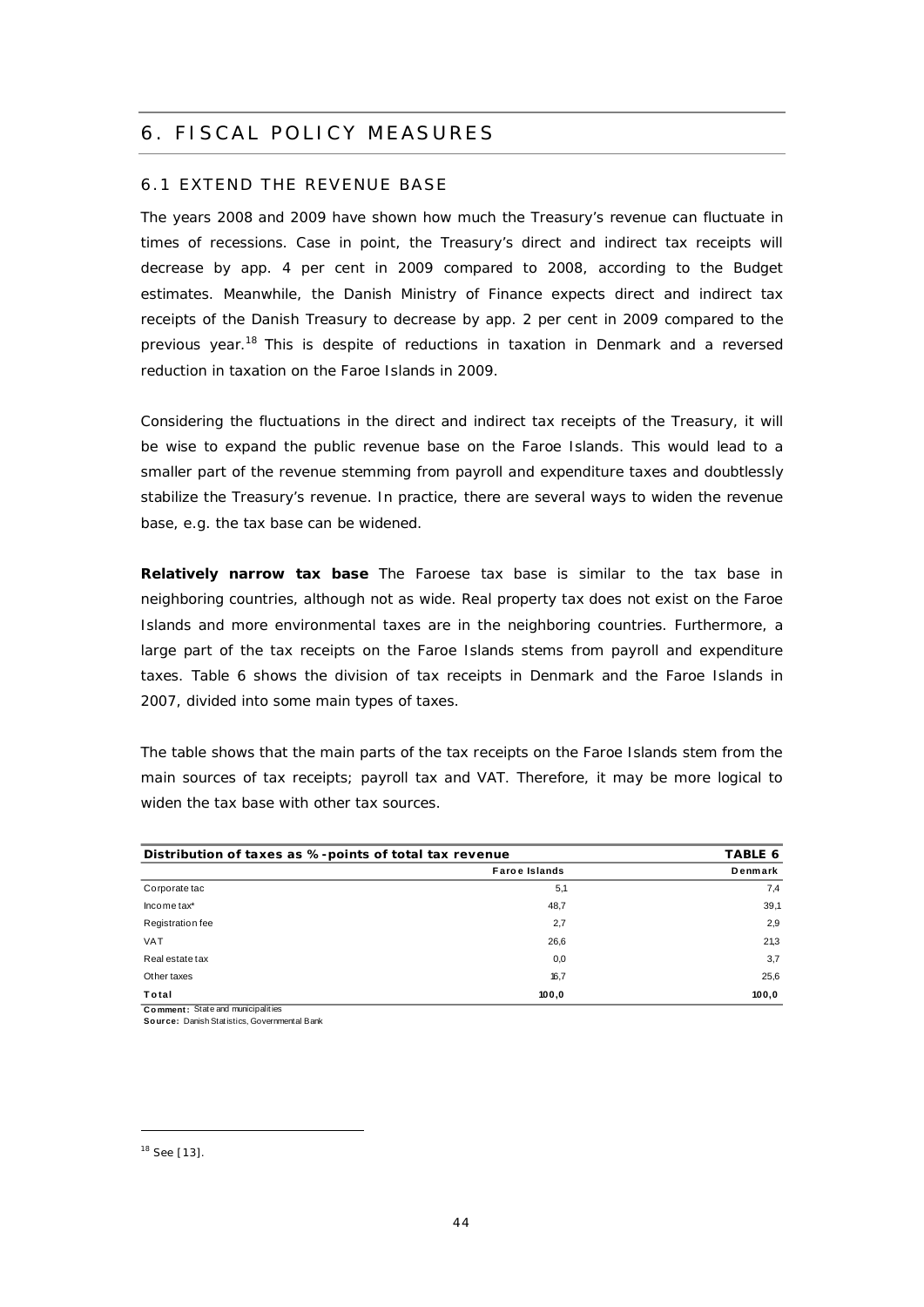The corporate tax on the Faroe Islands is lower, there is no taxation on property, car taxes are lower and some environmental taxes do not exist as in Denmark. Environmental taxes amounted to 9.5 per cent of all public tax receipts in Denmark in  $2007^{19}$ . The fuel oil tax, the environmental tax on lubricating oil, road taxes, car taxes and travel taxes can possibly, with some reservation, be classified as environmental taxes. These taxes in total amounted to app. 5.4 per cent of the public direct and indirect tax receipts on the Faroe Islands in 2008.

By gaining tax receipts from other tax sources than payroll taxes and VAT, the Government's tax receipts will become more steady as well as the tax system will become more socially fair and will promote solidarity. Furthermore, it will be possible to have lower taxation on earned income, thus affecting the people's wish to work as little as possible.

The marginal income tax The highest marginal tax rate was  $60.47$  per cent<sup>20</sup> on the Faroe Islands in the municipalities with the highest tax rate (23.5 per cent) in 2009. In Tórshavn Municipality (with 19.75 per cent in local taxes), the highest marginal tax rate is 56.72 per cent. This is almost at the same level as in our neighboring countries, except in Iceland, see table 7. The local income tax on the Faroe Islands is on average 20.78 per cent; in these municipalities the highest marginal tax rate is 57.75 per cent<sup>21</sup>

| Highest marginal tax rate: Different countries, 2008                                                                                                               |                                                       |  |  |  |  |  |  |  | FARI FI |  |
|--------------------------------------------------------------------------------------------------------------------------------------------------------------------|-------------------------------------------------------|--|--|--|--|--|--|--|---------|--|
| <b>USA</b><br><b>NO</b><br>UK<br>SE<br>in Floridae in 1990 and 1990 and 1990 and 1990 and 1990 and 1990 and 1990 and 1990 and 1990 and 1990 and 1990 a<br>FO<br>DK |                                                       |  |  |  |  |  |  |  |         |  |
| 60.5<br>56.4<br>47.8<br>34.3<br>63.0<br>55.6<br>43.2<br>410                                                                                                        |                                                       |  |  |  |  |  |  |  |         |  |
|                                                                                                                                                                    | Comment: The Faroese number is from the 2009 taxtable |  |  |  |  |  |  |  |         |  |

**Source:** OECD and TAKS

Raising the marginal income tax significantly is hardly sensible. There is the risk of this affecting the people's wish to work and live on the islands.

**A lack of user fees** User fees or part user fees on public services is also a way of increasing public revenue. There are already several examples of such user fees, e.g. on childcare, dental care, different medicines and parts of the public transport system. One of the advantages of user fees is that they can contribute to ensuring that some public services will not be let down in cases, where they are not needed. User fees can also be used as a management tool to control the demand for public services. User fees systems ought to be united, in order for the Government to provide financial support to citizens in financial turmoil; those who really need help. User fees are probably necessary if there is to be any improvement of the public structure.

<sup>19</sup> See [8, pp. 140-141].

 $20$  33 per cent in national taxes + 23.5 per cent in local taxes + 1.75 per cent to AMEG + 0.62 per cent to the Maternity Leave Fund + 1 per cent to ALS.

 $21$  The Government has planned to raise the tax on income higher than DKK 400,000 from 33 per cent to 35 per cent. If this will proceed as planned, 2 percentage points have to be added to the above-mentioned figures.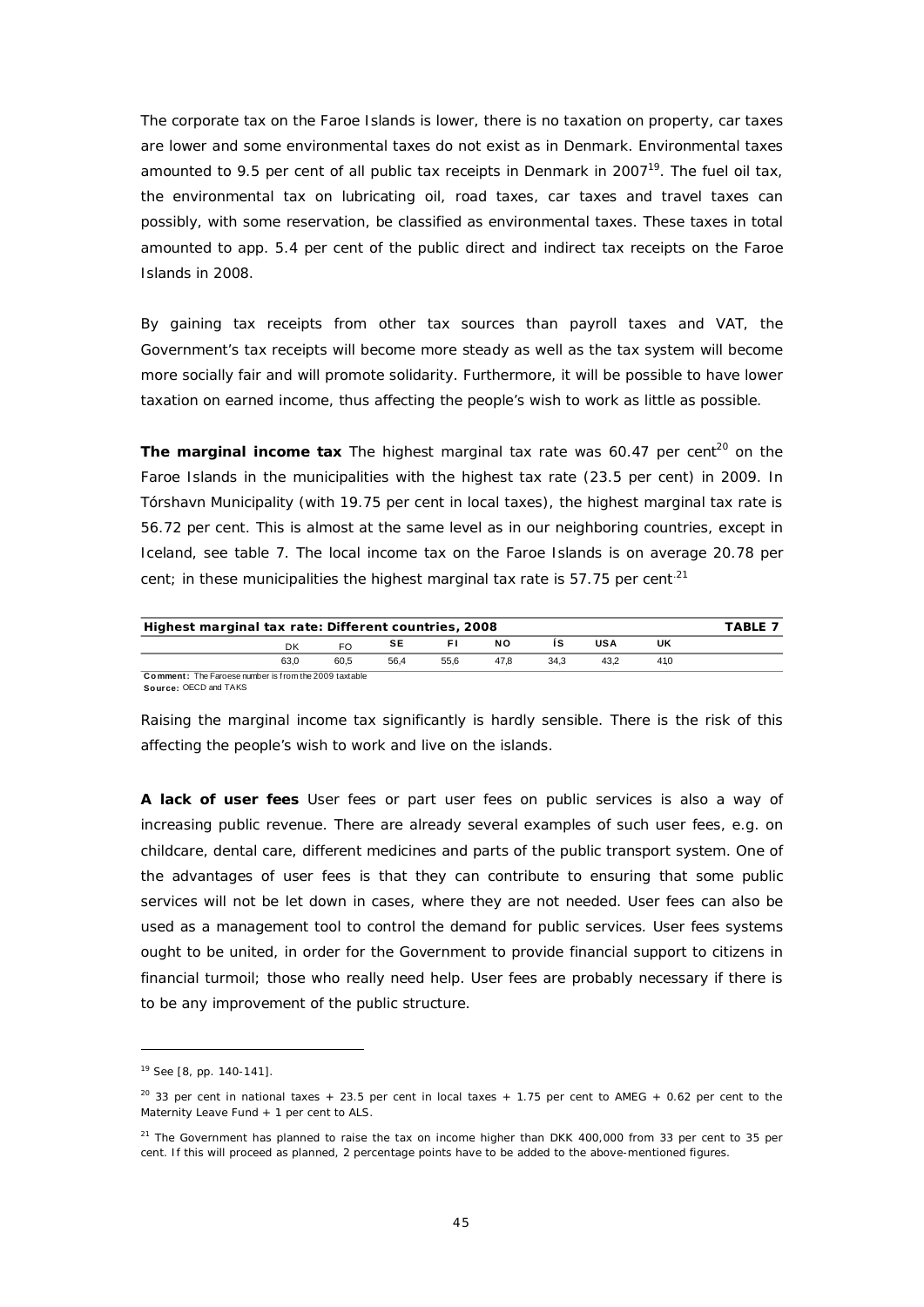#### 6.2 PRIORITIZING INVESTMENTS

The Council of Economic Advisers recommends prioritizing investments rationally in the years ahead. All large public investments<sup>22</sup> should be organized in a long-term framework (see also section 6.3), which there is a general political consensus about. Public investments in public transport, healthcare, education and social services should be prioritized according to the future economic performance.

**Business investments** Businesses seem to prioritize their investments according to their operating profit, in order for the investments to strengthen the operations of the business in the future. Therefore, the challenge for the Government is to create the framework making it possible for business investments to also yield a social profit and economic growth.

**Basic requirements** The requirements for public investments are more complex than for businesses. Three considerations reappear in specialist literature 23 concerning prioritizing tax funded investments:

- 1. The allocation principle $24$
- 2. Distribution
- 3. Cyclical policy

**Allocation principle** is in the mentioned literature the most important because it has the biggest importance for welfare and growth. Large and widespread public investment plans seem not to exclusively provide crucial supplement to welfare and growth. Consequently, it is very important that every single investment plan is meticulously analyzed, assessed and prioritized before put into motion.

**Distribution** is taken care of by the tax system, revenue grants and public services. Public investments can be seen as a part of this equal distribution, because public services are provided to the citizens by these means.

**Cyclical policy considerations** can hardly be the main basis for pursuing public investments. On the contrary, the necessary scope with available manpower and capacity should be a cyclical policy consideration when planning public investments. Experiences<sup>25</sup> show that public investments not always have worked efficiently in controlling cyclical

 $22$  Public investments made by: The Government, municipalities, funds, public corporations and joint local-authority enterprises.

<sup>23</sup> See [12, pp. 7-41].

<sup>&</sup>lt;sup>24</sup> Term used within the field of economics to describe the allocation and effective use of scarce resources.

<sup>&</sup>lt;sup>25</sup> See [12, p. 13].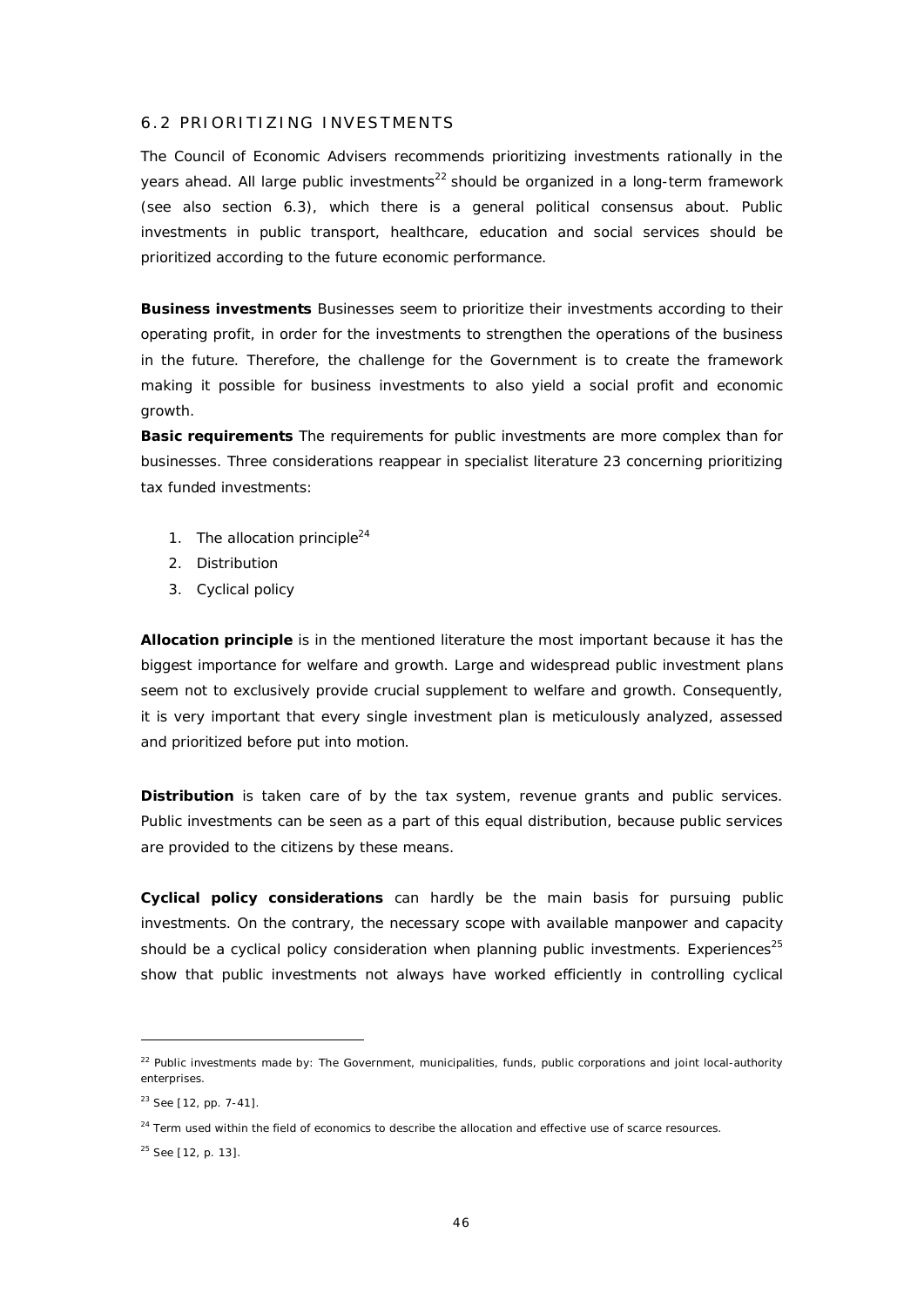fluctuations. Although, there are examples where public investments have been used as a part of a cyclical balancing policy with good results.

**Necessary to be taken into account** Society is constantly presented with new challenges, which also should influence for example public investments. Hence, it is a very immense challenge and task to handle public investments for the political system. We recommend that every public investment and investment prioritizing take into account among other things these questions:

- Demographical changes occur, the population becomes proportionally older, and the number of people financing the public operation is comparatively lower. How will this affect investments in public social and health service?
- Globalization changes the prerequisites for commerce and trade. How will this affect investments in the infrastructure and the transportation of people and goods?
- There is a need for educated young people on the Faroe Islands in order to strengthen the country's productivity. How will this affect investments in service offers, research etc.?
- The environment continues to demand more innovative solutions and the price of energy increases by the day. How will this issue affect public investments?
- The municipalities gain a growing number of public duties, making the issue of prioritizing investments more manifold and complicated. How will this affect the organizing of priorities?

**Rules for investment projects** The Government should therefore lay down clear rules concerning the process which every single project should go through, in order to asses all the considerations which must be considered. In addition, the Government should prepare frameworks with clear encouragements and demands for projects of the municipalities and public corporations in order to commence the projects.

Some important work in prioritizing investments has already been done. In 2006, the Faroese Ministry of Trade and Industry published "Samferðsluætlan 2008-2020"<sup>26</sup> (a publication concerning plans in communications), where all the communications schemes are clarified and valued by social gain. These types of valuations should form an integral part of the process of all public investment projects – for investments in communications, as seen here, and for investments in education, research, health, social service etc.

<sup>26</sup> See [27].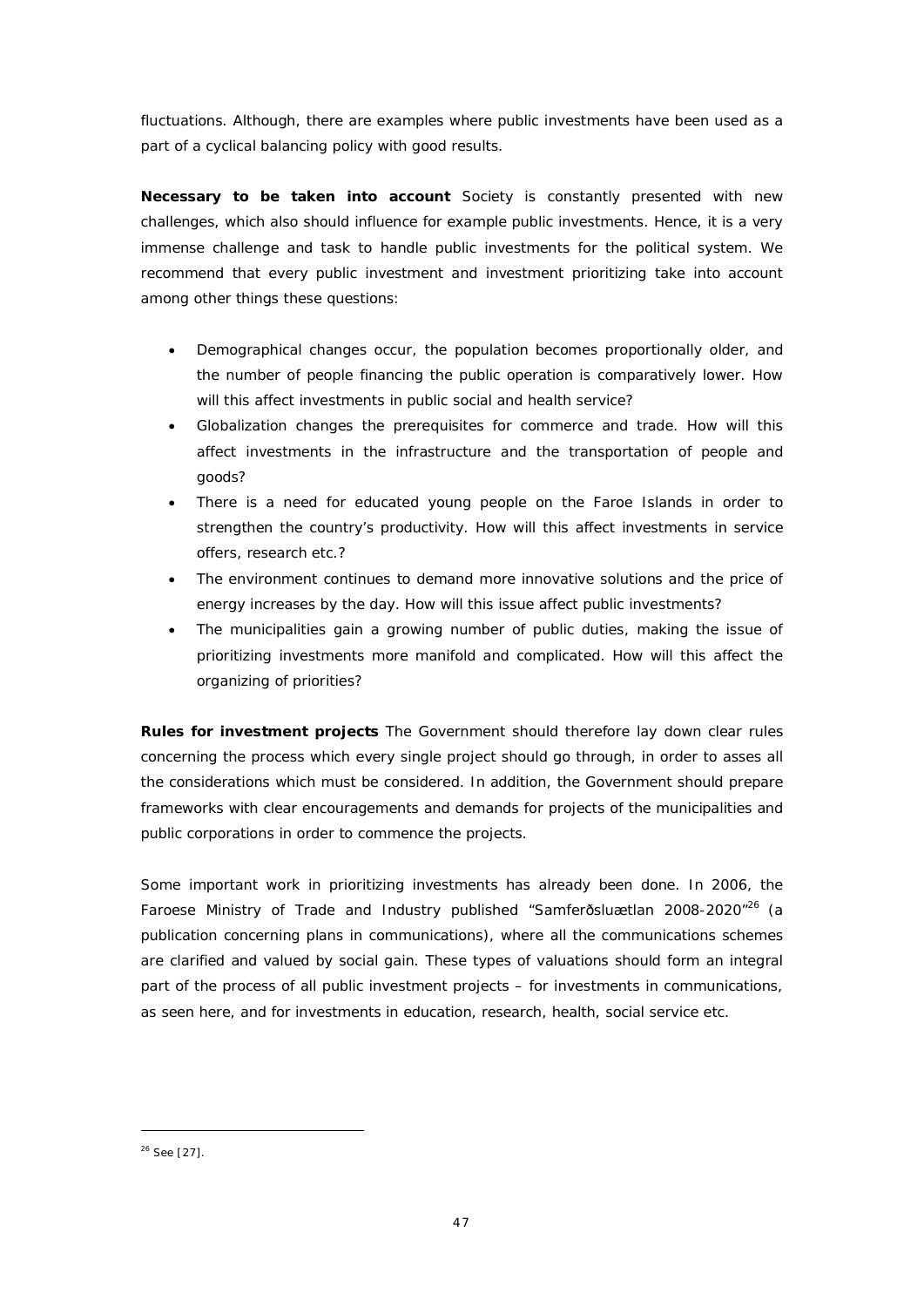**Investments and scope As mentioned above<sup>27</sup>, the investment policy should be adjusted** according to the scope of the policy, which it has created. There are clear indications<sup>28</sup> that part of the public deficit is structural. If this is true, then there has not been created enough scope for public investments, and the investments should be decreased or the revenue increased.

Public investments are relatively large Public investments on the Faroe Islands<sup>29</sup> constitute a much larger part of the available GNP than e.g. in Denmark, as shown in figure 25. Therefore, it is very important to evaluate the social advantages of these large public investments as to decide whether to increase public revenue, in order to create more scope for the vital investments, or to lessen investments, which are not beneficial enough.



**Source:** Statistics Faroe Islands (statement 1998-2006), Governmental Bank ( estimate 2008 and 2010) and OECD for Denmark

## 6.3 FINANCIAL MANGEMENT OF COUNTRY AND MUNICIPALITIES

**Lack of coordination regarding budgets** One of the issues surrounding fiscal policy is the lack of coordination regarding the budgets between different parts of the public sector. This issue does not lessen by the fact that more and bigger duties are moved from the country to being the municipalities' responsibility. The same applies to social tasks, which e.g. joint local-authority enterprises and public corporations deal with.

Some cooperation in fiscal policy between Government and municipalities has been attempted previously by fixing a capital budget for the Government and municipalities combined, which suited the future economic outlook for the Faroese economy. It is hard to say whether this system worked completely according to plan, among other things because there were no clear rules for which expenditures were to be seen as investments

<sup>27</sup> See section 4.3.

<sup>&</sup>lt;sup>28</sup> See section 5.1.1.

<sup>&</sup>lt;sup>29</sup> The Faroese national accounts are prepared differently from other countries when it comes to the division of public operations and investments, due to the inclusion of the maintenance of public roads and harbours in investments. Faroese investments are therefore too large to be used in comparisons.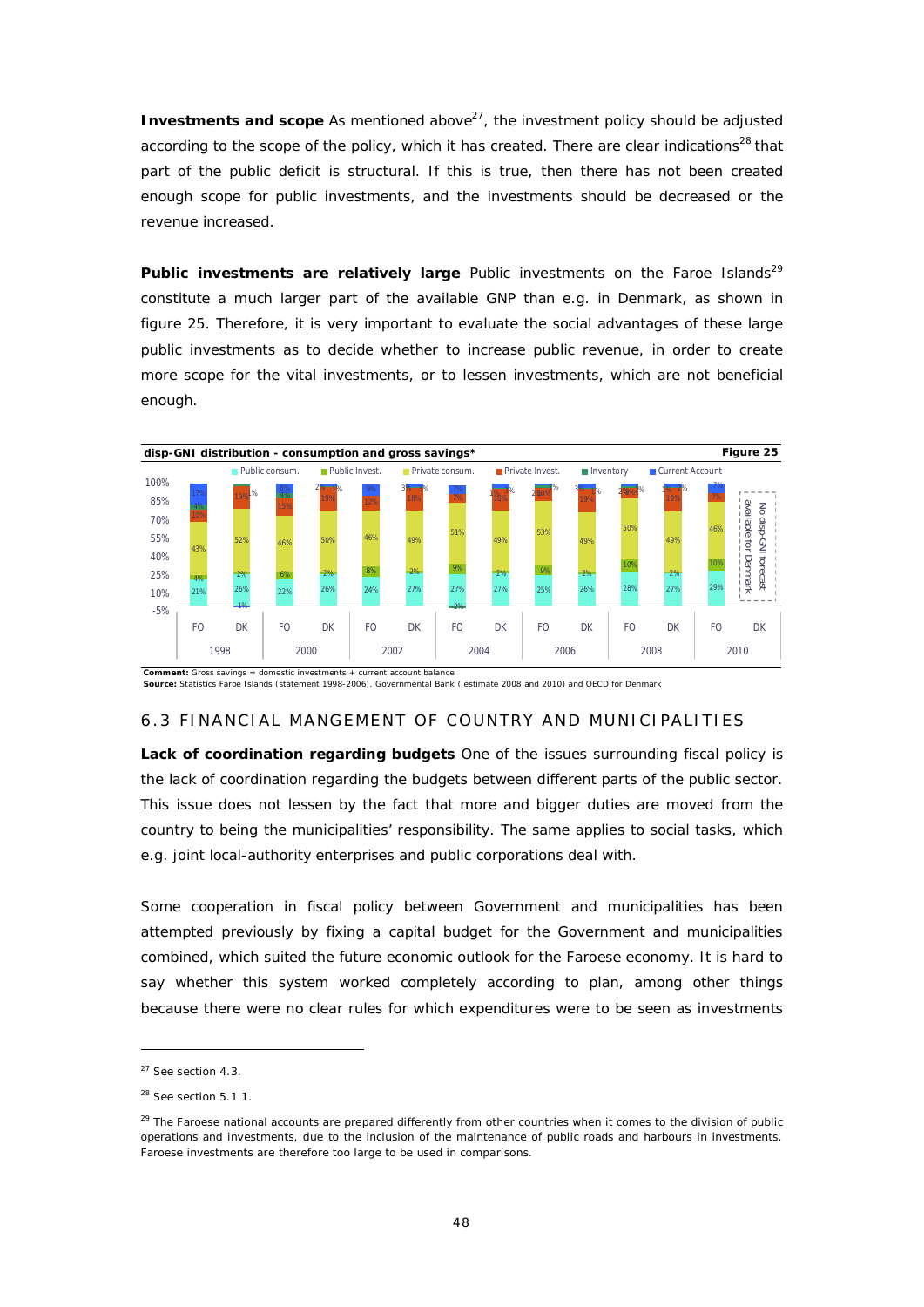or not. The investment cooperation fell through a couple of years ago, and the situation since then has been marked by that the fiscal political influence by the municipalities' budgets has had a stimulating effect, while at the same time also being true of the Government's Budget – all this during periods of economic boom, which would advocate that the demand from the public funds combined would have a calming effect.

**Possible breakthroughs** Some improvements seem to have occurred, which might lead to the fiscal policy reaching a higher level over the next couple of years.

**1) A new appropriation system** That the new appropriation system impels the political system to fix the overall expenditure and revenue level of the Treasury already in April for the next fiscal year has to be seen as an improvement. This is prescribed in section 8 of the Act No 42 of 4th May 2009 on the Faroese appropriation system. According to this section, the Faroese Government is obliged by the Faroese Parliament to henceforth present a Budget Statement, which corresponds with the framework agreed upon by the Parliament.

This new system will for the first time be put to the test in connection with the Budget for 2010. The Government has presented a Budget Statement for 2010, which corresponds to the parliamentary resolution in the matter for discussion by the Parliament no 8/2009. Thus, it has been possible for the Parliament to obligate the Government to uphold a certain discipline with its fiscal policy. Now it is up to the Parliament to prove that a parallel discipline exists within the Parliament. This will be possible if the Parliament does not – without there being a very pressing macroeconomic condition annulling this – change the framework, which the Parliament itself has agreed upon to apply to the Budget for 2010.

**2) Executive order concerning the drafting of the municipalities' accounts Secondly**, another good example of progress is the executive order no 89 from 15 October 2008 concerning the drafting of the accounts of the municipalities. This executive order prescribes that the municipalities must prepare their budgets and accounts following the same leisti, which applies to public institutes, which are included in the Appropriation Act. In the event that the executive order is enforced, large statistical issues concerning the economy of the municipalities will be eliminated. With this enforced, it is possible to establish a strong figure basis over the next couple of years, which will make it possible to coordinate the influence from Government and municipalities on the aggregate demand in the Faroese economy.

Despite these improvements – which hopefully will be successful this year and following years – it is necessary with more measures in order to truly reform the fiscal policy.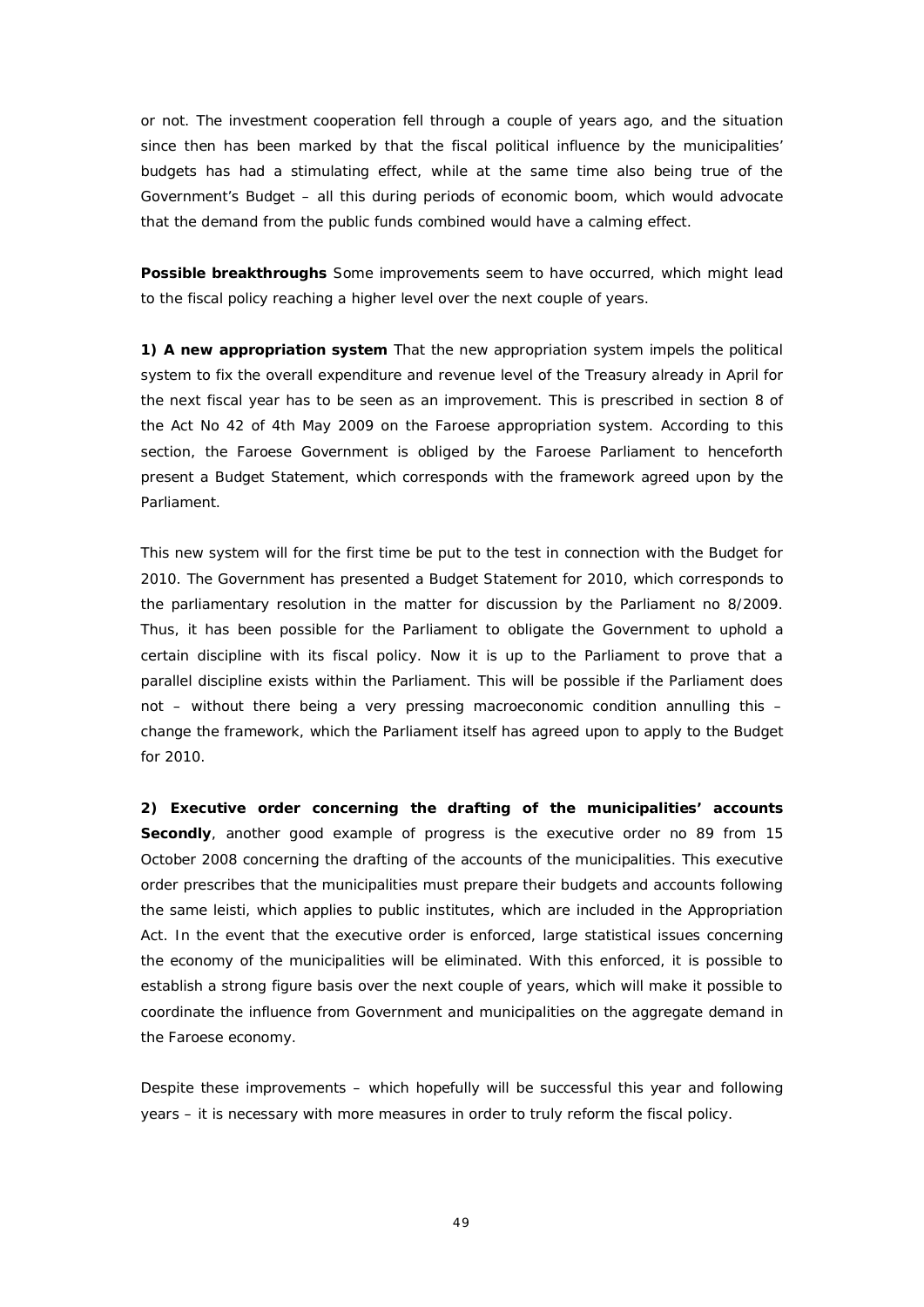In this connection we recommend that the public authorities in cooperation with the municipalities try to develop a system, which entails taking care of the framework for revenue and expenditure for both the Government and municipalities in good time in the year before the next fiscal year. It is necessary that such a framework takes into account the fiscal policy goals, which will last some years into the future.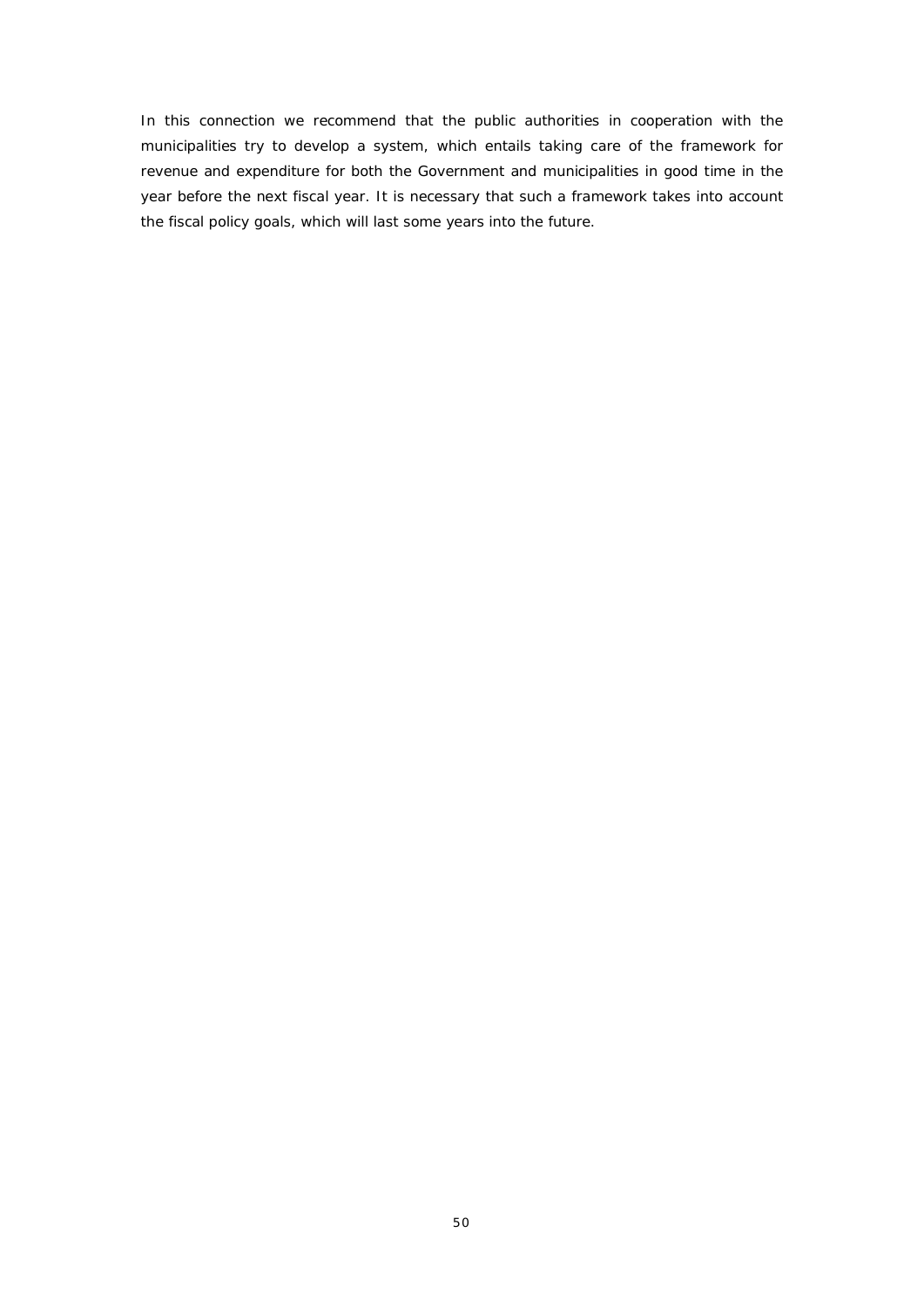# **LITTERATURE**

[1] António Afonso, Pedro Gomes and Philipp Rother. What "Hides" Behind Sovereign Debt Ratings? ECB Working Paper Series no 711. Available at [www.ecb.europa.eu](http://www.ecb.europa.eu), January 2007.

[2] Ioana Alexopoulou, Irina Bunda and Annalisa Ferrando. Determinants of Government Bond Spreads in New EU Countries. ECB Working Paper Series no 1093. Available at [www.ecb.europa.eu](http://www.ecb.europa.eu), September 2009.

[3] Thomas Baunsgaard and Steven A. Symansky. Automatic Fiscal Stabilizers. IMF Sta Position Note. Available at [www.imf.org/external/pubind.htm,](http://www.imf.org/external/pubind.htm) September 2009.

[4] Olivier Blanchard. Commentary. Federeal Reserve Bank of New York. Economic Policy Review. Available at [www.ny.frb.org/research/epr/00v06n1/0004blan.pdf](http://www.ny.frb.org/research/epr/00v06n1/0004blan.pdf), April 2000.

[5] Búskaparráðið. Búskaparfrágreiðing, December 2000. Available at [www.buskap.fo,](http://www.buskap.fo) 2000.

[6] Carlo Cottarelli and Jose Viñals. A Strategy for Renormalizing Fiscal and Monetary Policies in Advanced Economies. IMF Staff Position Note. Available at [www.imf.org/external/pubind.htm](http://www.imf.org/external/pubind.htm), September 2009.

[7] Danmarks Statistik. Statistisk Tiårsoversigt 2002. Danmarks Statistik, København, 2002.

[8] Danmarks Statistik. Statistisk Tiårsoversigt 2008. Danmarks Statistik, København, 2008.

[9] ECB. Challenges to Fiscal Sustainability in the Euro Area. ECB Monthly Bulletin February 2007, p. 59–72. Available at [www.ecb.europa.eu,](http://www.ecb.europa.eu) 2007.

[10] ECB. The Impact of Government Support to the Banking Sector on Euro Area Public Finances. ECB Monthly Bulletin July 2009, p. 63–74. Available at [www.ecb.europa.eu](http://www.ecb.europa.eu), 2009.

[11] Fíggjarmálaráðið. Pensjónsnýskipan 2009. Álit um eftirlønarnýskipan fyri Føroyar. Available at [www.fmr.fo,](http://www.fmr.fo) 2009.

[12] Finansministeriet. Redegørelse om offentlige investeringer, januar 2001. Available at [www.fm.dk](http://www.fm.dk), January 2001.

[13] Finansministeriet. Økonomisk Redegørelse, august 2009. Available at [www.fm.dk/Publikationer.aspx](http://www.fm.dk/Publikationer.aspx), 2009.

[14] Nicola Giammarioli, Christiane Nickel, Philipp Rother and Jean-Pierre Vidal. Assessing Fiscal Soundness: Theory and Practice. ECB Occasional Paper Series no 56. Available at [www.ecb.europa.eu,](http://www.ecb.europa.eu) March 2007.